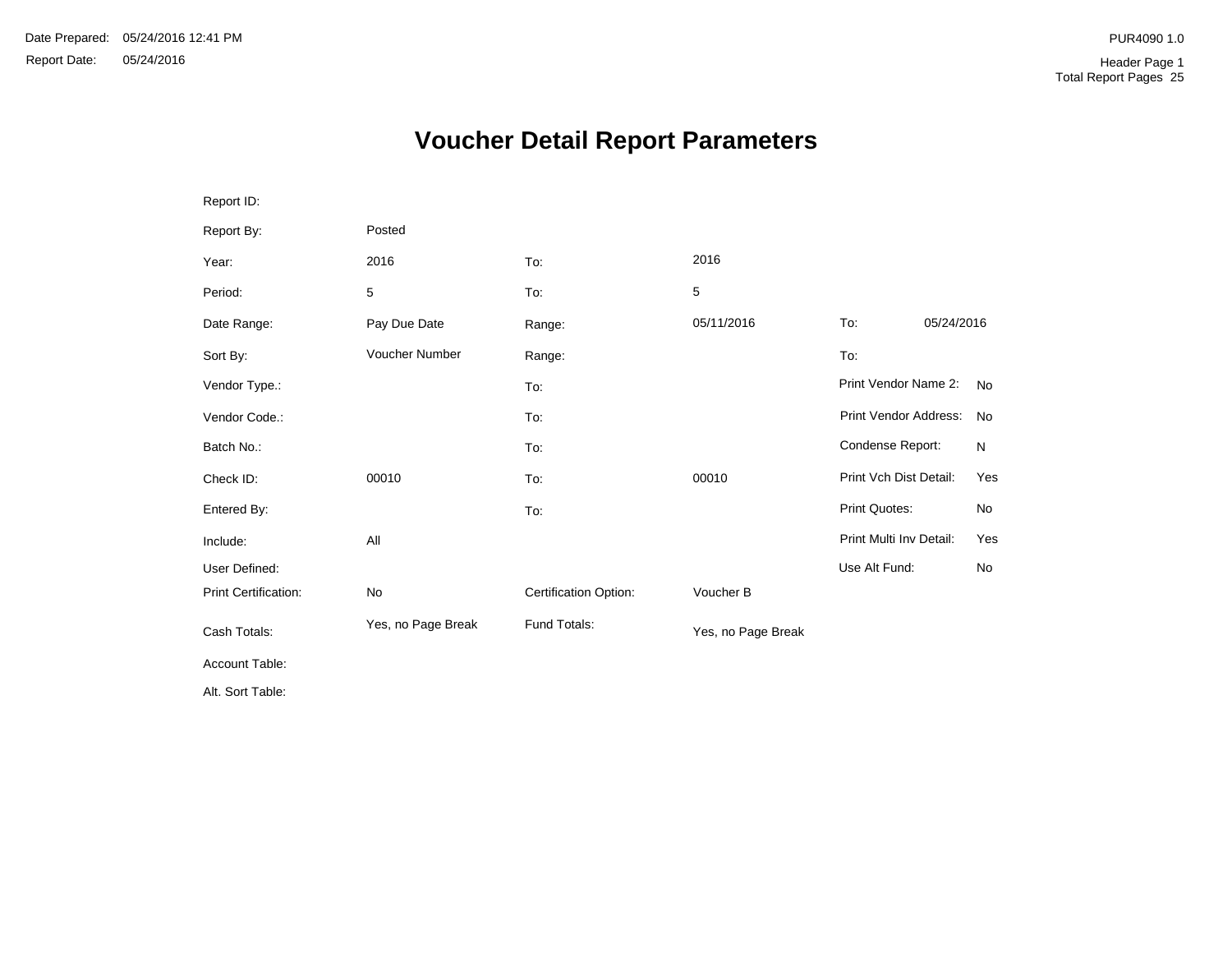Report Date: 05/24/2016

#### **TOWN OF OSSINING**

| Voucher No.                                | <b>Vendor Code</b><br><b>Stub-Description</b>                                                                                                 |                                                                                                                                                                                     |                                                                                     |                   |                     | <b>Vendor Name</b>     |                                         |   |                                           | Voucher Amt.        |                                             | Pay Due           | Approved                              |
|--------------------------------------------|-----------------------------------------------------------------------------------------------------------------------------------------------|-------------------------------------------------------------------------------------------------------------------------------------------------------------------------------------|-------------------------------------------------------------------------------------|-------------------|---------------------|------------------------|-----------------------------------------|---|-------------------------------------------|---------------------|---------------------------------------------|-------------------|---------------------------------------|
| <b>Voucher Date</b><br><b>Invoice Date</b> | <b>Batch</b><br><b>Invoice No.</b>                                                                                                            | Req. No.<br><b>Recur Months</b>                                                                                                                                                     | Req. Date<br><b>Refund Year</b>                                                     | PO No.<br>Taxable |                     | PO Date<br>Ref No      | <b>Ordered By</b><br><b>Approved By</b> |   | Fisc Year Check ID<br>Period Contract No. |                     | <b>Check No. Check Date</b><br>Disc.%       | Non Disc.         | <b>Cash Account</b><br>Disc. Amt.     |
| 20160959                                   |                                                                                                                                               | <b>BUSINESS CARDS FOR FERNANDO</b>                                                                                                                                                  |                                                                                     | 0000700789        |                     |                        | <b>BRIARCLIFF BUSINESS SERVICES</b>     |   |                                           | 64.00               |                                             | 05/24/2016        |                                       |
| 05/09/2016                                 |                                                                                                                                               |                                                                                                                                                                                     |                                                                                     |                   |                     |                        |                                         |   | 2016 00010                                |                     |                                             |                   | 0200.0000.0000                        |
| 05/06/2016                                 | 48426                                                                                                                                         |                                                                                                                                                                                     |                                                                                     | M                 |                     |                        |                                         | 5 |                                           |                     | 0.00                                        | 0.00              | 0.00                                  |
| <b>Detail Item</b><br>$\overline{1}$       | <b>Item Description</b><br><b>Account No.</b><br>010.1355.0402                                                                                | <b>BUSINESS CARDS FOR FERNANDO</b>                                                                                                                                                  | <b>Account Description</b><br>PRINTING                                              |                   | Taxable<br>M        | <b>Note</b>            | <b>Quantity Unit</b><br>1               |   | <b>Unit Cost</b><br>64.0000               | Ext. Cost<br>64.00  | Disc. %<br>0.00<br><b>Percent</b><br>100.00 | Non Disc.<br>0.00 | Disc. Amt.<br>0.00<br>Amount<br>64.00 |
| 20160960                                   |                                                                                                                                               | FINAL BILL- POLICE STATION 6007 NUMBER                                                                                                                                              |                                                                                     | 0000220156        |                     | <b>VERIZON</b>         |                                         |   |                                           | 3.61                |                                             | 05/24/2016        |                                       |
| 05/09/2016                                 |                                                                                                                                               |                                                                                                                                                                                     |                                                                                     |                   |                     |                        |                                         |   | 2016 00010                                |                     |                                             |                   | 0200.0000.0000                        |
| 05/01/2016                                 | 050116                                                                                                                                        |                                                                                                                                                                                     |                                                                                     |                   |                     |                        |                                         | 5 |                                           |                     | 0.00                                        | 0.00              | 0.00                                  |
| <b>Detail Item</b><br>$\overline{1}$       | <b>Account No.</b>                                                                                                                            | <b>Item Description</b><br>FINAL BILL- POLICE STATION 6007 NUMBER<br><b>Account Description</b><br>TELEPHONE<br>020.3120.0406<br>MODIFIED BLACKTOP FOR ROAD REPAIRS THRC 0000271180 |                                                                                     |                   |                     | Taxable<br><b>Note</b> | <b>Quantity Unit</b><br>1               |   | <b>Unit Cost</b><br>3.6100                | Ext. Cost<br>3.61   | Disc. %<br>0.00<br><b>Percent</b><br>100.00 | Non Disc.<br>0.00 | Disc. Amt.<br>0.00<br>Amount<br>3.61  |
| 20160961                                   |                                                                                                                                               |                                                                                                                                                                                     |                                                                                     |                   |                     |                        | PECKHAM INDUSTRIES INC                  |   |                                           | 713.50              |                                             | 05/24/2016        |                                       |
| 05/10/2016                                 |                                                                                                                                               |                                                                                                                                                                                     |                                                                                     |                   |                     |                        |                                         |   | 2016 00010                                |                     |                                             |                   | 0200.0000.0000                        |
| 04/22/0206                                 | 717019                                                                                                                                        |                                                                                                                                                                                     |                                                                                     |                   |                     |                        |                                         |   | 5 NYS #PC6443                             |                     | 0.00                                        | 0.00              | 0.00                                  |
| <b>Detail Item</b><br>$\overline{1}$       | <b>Item Description</b>                                                                                                                       |                                                                                                                                                                                     |                                                                                     |                   | <b>Taxable</b>      |                        | <b>Quantity Unit</b><br>$\Omega$        |   | <b>Unit Cost</b><br>0.0000                | Ext. Cost<br>713.50 | Disc. %<br>0.00                             | Non Disc.<br>0.00 | Disc. Amt.<br>0.00                    |
|                                            | MODIFIED BLACKTOP FOR ROAD REPAIRS THROUGHOUT<br>THE TOWN<br><b>Account No.</b><br><b>Account Description</b><br>ROAD PAVING<br>031.5110.0448 |                                                                                                                                                                                     |                                                                                     |                   |                     | <b>Note</b>            |                                         |   |                                           |                     | <b>Percent</b><br>100.00                    |                   | <b>Amount</b><br>713.50               |
| 20160962                                   |                                                                                                                                               |                                                                                                                                                                                     | RENTAL OF TANKS OXYGEN, ACETYLENE, ETC                                              | 0000010067        |                     |                        | ALL-WELD PRODUCTS                       |   |                                           | 24.00               |                                             | 05/24/2016        |                                       |
| 05/10/2016                                 |                                                                                                                                               |                                                                                                                                                                                     |                                                                                     |                   |                     |                        |                                         |   | 2016 00010                                |                     |                                             |                   | 0200.0000.0000                        |
| 04/30/2016                                 | 00427344                                                                                                                                      |                                                                                                                                                                                     |                                                                                     | м                 |                     |                        |                                         | 5 |                                           |                     | 0.00                                        | 0.00              | 0.00                                  |
| <b>Detail Item</b><br>$\overline{1}$       | <b>Item Description</b><br><b>Account No.</b><br>031.5130.0449                                                                                |                                                                                                                                                                                     | RENTAL OF TANKS OXYGEN, ACETYLENE, ETC<br><b>Account Description</b><br>PARTS/LABOR |                   | Taxable<br>м        | <b>Note</b>            | <b>Quantity Unit</b><br>$\Omega$        |   | <b>Unit Cost</b><br>0.0000                | Ext. Cost<br>24.00  | Disc.%<br>0.00<br><b>Percent</b><br>100.00  | Non Disc.<br>0.00 | Disc. Amt.<br>0.00<br>Amount<br>24.00 |
| 20160963                                   |                                                                                                                                               | TRUCK 61 NYS INSPECTION                                                                                                                                                             |                                                                                     | 0000130255        |                     |                        | MANICCHIO BROTHERS, INC.                |   |                                           | 21.00               |                                             | 05/24/2016        |                                       |
| 05/10/2016                                 |                                                                                                                                               |                                                                                                                                                                                     |                                                                                     |                   |                     |                        |                                         |   | 2016 00010                                |                     |                                             |                   | 0200.0000.0000                        |
| 04/23/2016                                 | 36600                                                                                                                                         |                                                                                                                                                                                     |                                                                                     | м                 |                     |                        |                                         | 5 |                                           |                     | 0.00                                        | 0.00              | 0.00                                  |
| Detail Item<br>$\overline{1}$              | <b>Item Description</b><br><b>Account No.</b><br>031.5130.0449                                                                                | TRUCK 61 NYS INSPECTION                                                                                                                                                             | <b>Account Description</b><br>PARTS/LABOR                                           |                   | <b>Taxable</b><br>M | <b>Note</b>            | <b>Quantity Unit</b><br>$\Omega$        |   | <b>Unit Cost</b><br>0.0000                | Ext. Cost<br>21.00  | Disc. %<br>0.00<br><b>Percent</b><br>100.00 | Non Disc.<br>0.00 | Disc. Amt.<br>0.00<br>Amount<br>21.00 |
| 20160964                                   |                                                                                                                                               |                                                                                                                                                                                     | TRUCK 55 - 2 X 12 X 10 FT TREATED WOOD USEL 0000130027                              |                   |                     |                        | MELROSE LUMBER CO., INC.                |   |                                           | 60.00               |                                             | 05/24/2016        |                                       |
| 05/10/2016                                 |                                                                                                                                               |                                                                                                                                                                                     |                                                                                     |                   |                     |                        |                                         |   | 2016 00010                                |                     |                                             |                   | 0200.0000.0000                        |
| 05/04/2016                                 | B28275                                                                                                                                        |                                                                                                                                                                                     |                                                                                     |                   |                     |                        |                                         | 5 |                                           |                     | 0.00                                        | 0.00              | 0.00                                  |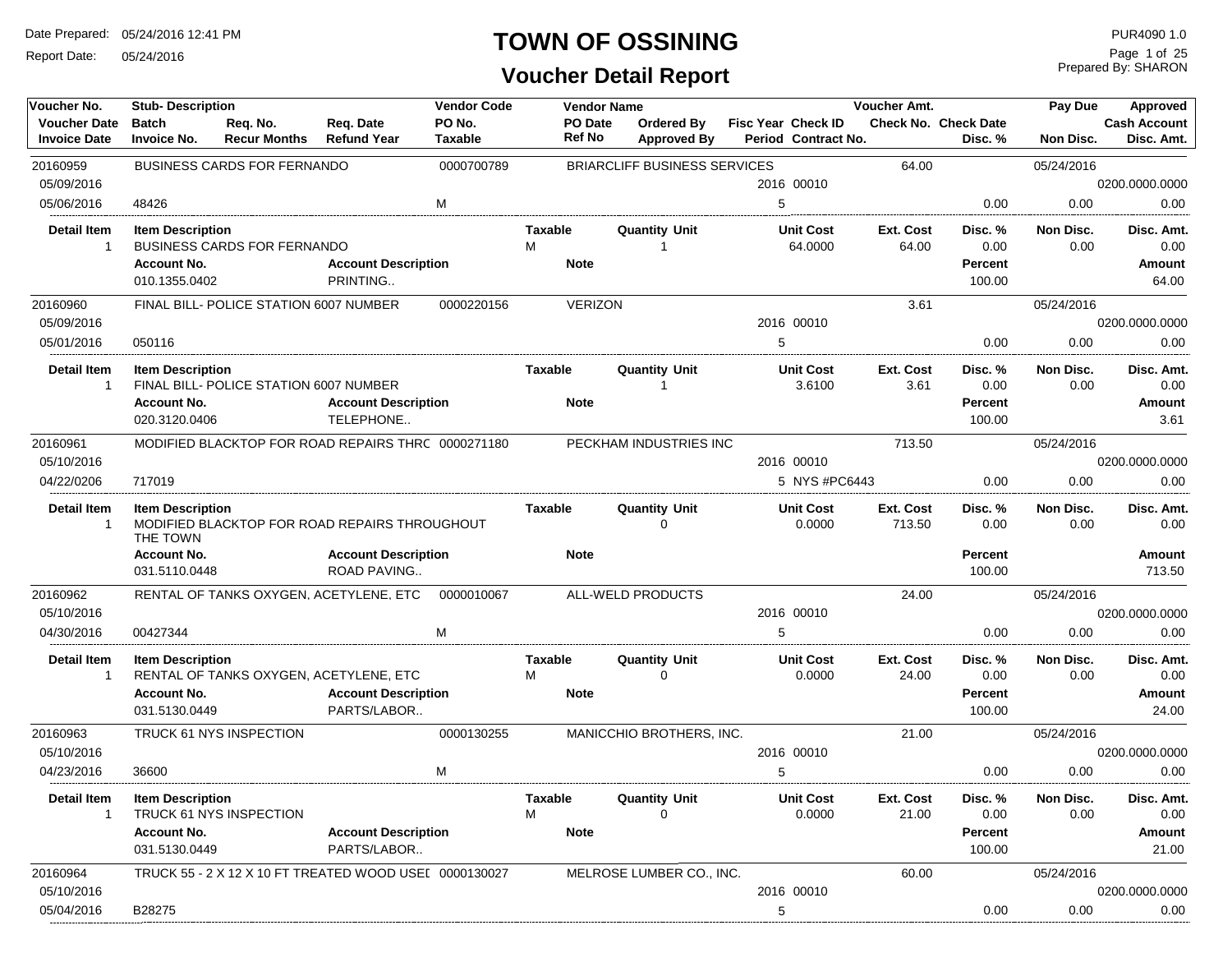Report Date: 05/24/2016

# **TOWN OF OSSINING**

Prepared By: SHARON Page 2 of 25

| Voucher No.                                  | <b>Stub-Description</b>                  |                                                                 |                                                                                               | <b>Vendor Code</b>                           |                          | <b>Vendor Name</b>                                                   |                           |                            | Voucher Amt.           |                                        | Pay Due           | Approved                          |
|----------------------------------------------|------------------------------------------|-----------------------------------------------------------------|-----------------------------------------------------------------------------------------------|----------------------------------------------|--------------------------|----------------------------------------------------------------------|---------------------------|----------------------------|------------------------|----------------------------------------|-------------------|-----------------------------------|
| <b>Voucher Date</b><br><b>Invoice Date</b>   | <b>Batch</b><br><b>Invoice No.</b>       | Req. No.<br><b>Recur Months</b>                                 | Req. Date<br><b>Refund Year</b>                                                               | PO No.<br><b>Taxable</b>                     | <b>PO</b> Date<br>Ref No | Ordered By<br><b>Approved By</b>                                     | <b>Fisc Year Check ID</b> | Period Contract No.        |                        | <b>Check No. Check Date</b><br>Disc. % | Non Disc.         | <b>Cash Account</b><br>Disc. Amt. |
| 20160964                                     |                                          |                                                                 | TRUCK 55 - 2 X 12 X 10 FT TREATED WOOD USEI 0000130027                                        |                                              |                          | MELROSE LUMBER CO., INC.                                             |                           |                            |                        |                                        |                   |                                   |
| <b>Detail Item</b><br>$\overline{1}$         | <b>Item Description</b><br><b>BOARDS</b> |                                                                 | TRUCK 55 - 2 X 12 X 10 FT TREATED WOOD USED AS SIDE                                           |                                              | <b>Taxable</b>           | <b>Quantity Unit</b><br>0                                            |                           | <b>Unit Cost</b><br>0.0000 | Ext. Cost<br>60.00     | Disc. %<br>0.00                        | Non Disc.<br>0.00 | Disc. Amt.<br>0.00                |
|                                              | <b>Account No.</b><br>031.5130.0449      |                                                                 | <b>Account Description</b><br>PARTS/LABOR                                                     |                                              | <b>Note</b>              |                                                                      |                           |                            |                        | <b>Percent</b><br>100.00               |                   | Amount<br>60.00                   |
| 20160965                                     |                                          |                                                                 | WESTCHESTER COUNTY IMA SOLID WASTE, REI 0000230011                                            |                                              |                          | WESTCHESTER COUNTY DEPARTMENT<br>OF ENVIRONMENTAL FACILITIES         |                           |                            | 3,773.00               |                                        | 05/24/2016        |                                   |
| 05/10/2016                                   |                                          |                                                                 |                                                                                               |                                              |                          |                                                                      |                           | 2016 00010                 |                        |                                        |                   | 0200.0000.0000                    |
| 05/02/2016                                   | 05/10/2016                               |                                                                 |                                                                                               |                                              |                          |                                                                      | 5                         |                            |                        | 0.00                                   | 0.00              | 0.00                              |
| <b>Detail Item</b><br>-1                     | <b>Item Description</b>                  | MONTH OF MARCH 1-31, 2016                                       | WESTCHESTER COUNTY IMA SOLID WASTE, REFUSE,<br>COMMINGLES, ETCD. PER SUBURBAN CARTING FOR THE |                                              | Taxable                  | <b>Quantity Unit</b><br>O                                            |                           | <b>Unit Cost</b><br>0.0000 | Ext. Cost<br>3,773.00  | Disc. %<br>0.00                        | Non Disc.<br>0.00 | Disc. Amt.<br>0.00                |
|                                              | <b>Account No.</b>                       |                                                                 | <b>Account Description</b>                                                                    |                                              | <b>Note</b>              |                                                                      |                           |                            |                        | <b>Percent</b>                         |                   | Amount                            |
|                                              | 065.8160.0471                            |                                                                 | <b>REFUSE CTY OF WEST</b>                                                                     |                                              |                          |                                                                      |                           |                            |                        | 100.00                                 |                   | 3,773.00                          |
| 20160966                                     |                                          | POLICE LIFE INSURANCE, MARCH- MAY 2016                          |                                                                                               | 0000010009                                   |                          | ABACAR SERVICES, LLC                                                 |                           |                            | 480.60                 |                                        | 05/24/2016        |                                   |
| 05/10/2016                                   |                                          |                                                                 |                                                                                               |                                              |                          |                                                                      |                           | 2016 00010                 |                        |                                        |                   | 0200.0000.0000                    |
|                                              |                                          |                                                                 |                                                                                               |                                              |                          |                                                                      | 5                         |                            |                        | 0.00                                   | 0.00              | 0.00                              |
| <b>Multi Inv Num</b><br>6691<br>6785<br>6867 |                                          | <b>Multi Inv Date</b><br>02/29/2016<br>03/31/2016<br>05/06/2016 |                                                                                               | Multi Inv Amt.<br>160.20<br>160.20<br>160.20 | MAY 2016                 | <b>Multi Inv Stub Desc</b><br><b>MARCH 2016</b><br><b>APRIL 2016</b> |                           |                            |                        |                                        |                   |                                   |
|                                              |                                          |                                                                 |                                                                                               |                                              |                          |                                                                      |                           |                            |                        |                                        |                   |                                   |
| Detail Item                                  | <b>Item Description</b>                  |                                                                 |                                                                                               |                                              | Taxable                  | <b>Quantity Unit</b>                                                 |                           | <b>Unit Cost</b>           | Ext. Cost              | Disc. %                                | Non Disc.         | Disc. Amt.                        |
| $\mathbf{1}$                                 |                                          | POLICE LIFE INSURANCE, MARCH- MAY 2016                          |                                                                                               |                                              |                          |                                                                      |                           | 480.6000                   | 480.60                 | 0.00                                   | 0.00              | 0.00                              |
|                                              | <b>Account No.</b>                       |                                                                 | <b>Account Description</b><br>LIFE/DENTAL/VISION                                              |                                              | <b>Note</b>              |                                                                      |                           |                            |                        | <b>Percent</b>                         |                   | Amount                            |
|                                              | 020.9010.0814                            |                                                                 |                                                                                               |                                              |                          |                                                                      |                           |                            |                        | 100.00                                 |                   | 480.60                            |
| 20160967                                     |                                          |                                                                 | RESIDENTIAL GARBAGE, CO-MINGLES, BULK PIC 0000700183                                          |                                              |                          | <b>SUBURBAN CARTING</b>                                              |                           |                            | 35,475.73              |                                        | 05/24/2016        |                                   |
| 05/10/2016                                   |                                          |                                                                 |                                                                                               |                                              |                          |                                                                      |                           | 2016 00010                 |                        |                                        |                   | 0200.0000.0000                    |
| 04/30/2016                                   | 493022                                   |                                                                 |                                                                                               | M                                            |                          |                                                                      | 5                         |                            |                        | 0.00                                   | 0.00              | 0.00                              |
| <b>Detail Item</b><br>-1                     | <b>Item Description</b>                  | WASTE FOR THE MONTH OF APRIL 1-30, 2016                         | RESIDENTIAL GARBAGE, CO-MINGLES, BULK PICKUP, E-                                              |                                              | Taxable<br>М             | <b>Quantity Unit</b><br>$\Omega$                                     |                           | <b>Unit Cost</b><br>0.0000 | Ext. Cost<br>35,475.73 | Disc. %<br>0.00                        | Non Disc.<br>0.00 | Disc. Amt.<br>0.00                |
|                                              | <b>Account No.</b>                       |                                                                 | <b>Account Description</b>                                                                    |                                              | <b>Note</b>              |                                                                      |                           |                            |                        | <b>Percent</b>                         |                   | Amount                            |
|                                              | 065.8160.0470                            |                                                                 | <b>REFUSE &amp; RECYCLING</b><br>CONTRACTUAL                                                  |                                              |                          |                                                                      |                           |                            |                        | 100.00                                 |                   | 35,475.73                         |
| 20160968                                     |                                          | DIG SAFELY LATE SERVICE FEB. 2/16/206                           |                                                                                               | 0000040113                                   |                          | DIG SAFELY NEW YORK, INC.                                            |                           |                            | 4.00                   |                                        | 05/24/2016        |                                   |
| 05/10/2016                                   |                                          |                                                                 |                                                                                               |                                              |                          |                                                                      |                           | 2016 00010                 |                        |                                        |                   | 0200.0000.0000                    |
| 04/30/2016                                   | 16040619                                 |                                                                 |                                                                                               | M                                            |                          |                                                                      | 5                         |                            |                        | 0.00                                   | 0.00              | 0.00                              |
| <b>Detail Item</b><br>$\overline{1}$         | <b>Item Description</b>                  | DIG SAFELY LATE SERVICE FEB. 2/16/206                           |                                                                                               |                                              | Taxable<br>М             | <b>Quantity Unit</b><br>0                                            |                           | <b>Unit Cost</b><br>0.0000 | Ext. Cost<br>4.00      | Disc. %<br>0.00                        | Non Disc.<br>0.00 | Disc. Amt.<br>0.00                |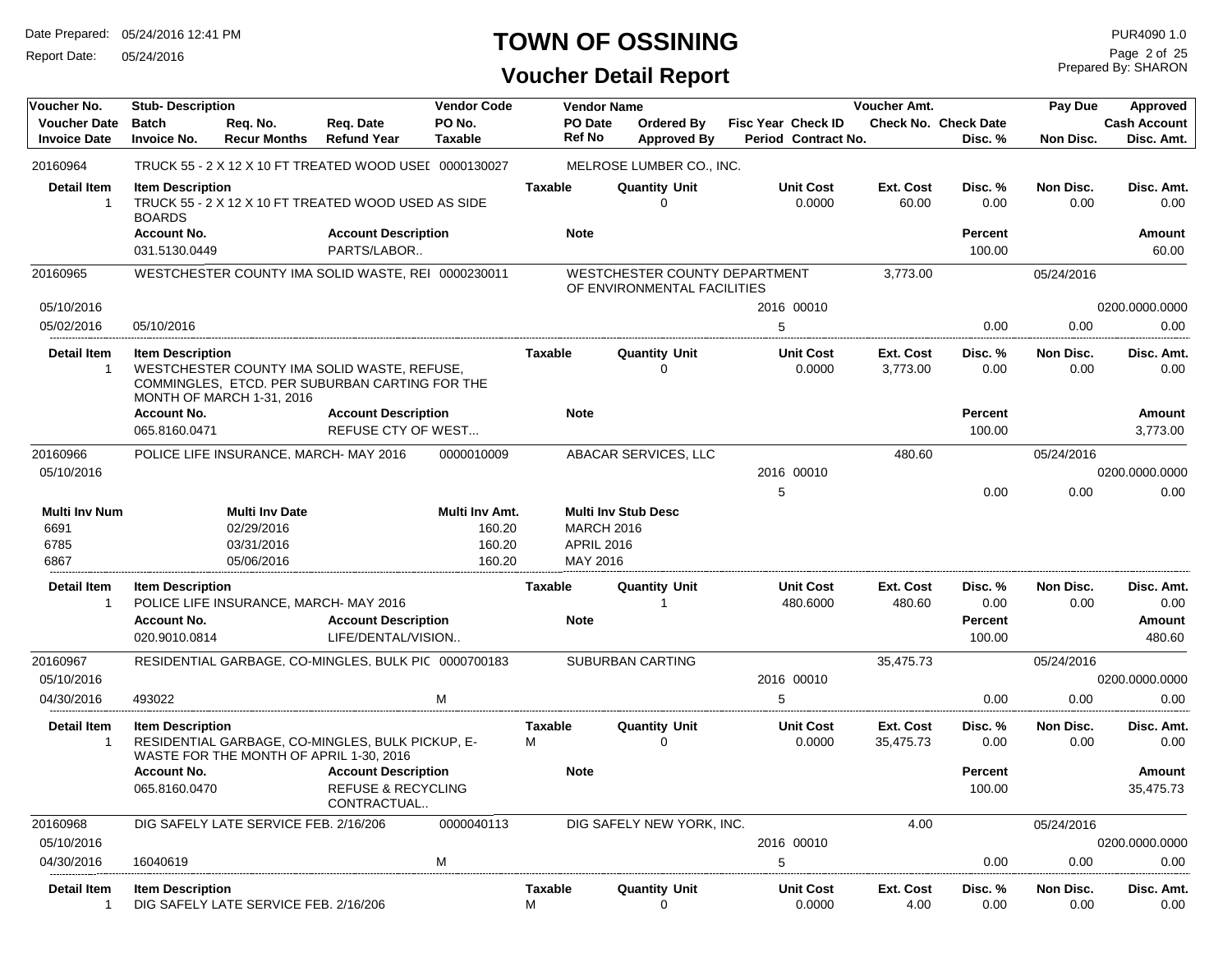Report Date: 05/24/2016

# **TOWN OF OSSINING**

Prepared By: SHARON Page 3 of 25

| Voucher No.                                | <b>Stub-Description</b>                                                                                                                   |                                       |                                                                                                                                                   | <b>Vendor Code</b>       | <b>Vendor Name</b>       |                                  |                           |                                | Voucher Amt.          |                                             | Pay Due           | Approved                                                                                  |
|--------------------------------------------|-------------------------------------------------------------------------------------------------------------------------------------------|---------------------------------------|---------------------------------------------------------------------------------------------------------------------------------------------------|--------------------------|--------------------------|----------------------------------|---------------------------|--------------------------------|-----------------------|---------------------------------------------|-------------------|-------------------------------------------------------------------------------------------|
| <b>Voucher Date</b><br><b>Invoice Date</b> | <b>Batch</b><br><b>Invoice No.</b>                                                                                                        | Req. No.<br><b>Recur Months</b>       | Req. Date<br><b>Refund Year</b>                                                                                                                   | PO No.<br><b>Taxable</b> | PO Date<br><b>Ref No</b> | Ordered By<br><b>Approved By</b> | <b>Fisc Year Check ID</b> | Period Contract No.            |                       | <b>Check No. Check Date</b><br>Disc. %      | Non Disc.         | <b>Cash Account</b><br>Disc. Amt.                                                         |
| 20160968                                   |                                                                                                                                           | DIG SAFELY LATE SERVICE FEB. 2/16/206 |                                                                                                                                                   | 0000040113               |                          | DIG SAFELY NEW YORK, INC.        |                           |                                |                       |                                             |                   |                                                                                           |
|                                            | <b>Account No.</b><br>031.5110.0419                                                                                                       |                                       | <b>Account Description</b><br>MAINT./REPAIR                                                                                                       |                          | <b>Note</b>              |                                  |                           |                                |                       | <b>Percent</b><br>100.00                    |                   | Amount<br>4.00                                                                            |
| 20160969                                   |                                                                                                                                           |                                       | OPTIMUM ONLINE INCLUDING BOOST AND STAT 0000031654                                                                                                |                          |                          | <b>CABLEVISION</b>               |                           |                                | 78.22                 |                                             | 05/24/2016        |                                                                                           |
| 05/10/2016                                 |                                                                                                                                           |                                       |                                                                                                                                                   |                          |                          |                                  |                           | 2016 00010                     |                       |                                             |                   | 0200.0000.0000                                                                            |
| 05/08/2016                                 | 07882392333015                                                                                                                            |                                       |                                                                                                                                                   |                          |                          |                                  | 5                         |                                |                       | 0.00                                        | 0.00              | 0.00                                                                                      |
| <b>Detail Item</b><br>$\overline{1}$       | <b>Item Description</b><br><b>Account No.</b><br>031.5010.0201                                                                            |                                       | OPTIMUM ONLINE INCLUDING BOOST AND STATIC IP<br><b>Account Description</b><br>EQUIPMENT                                                           |                          | Taxable<br><b>Note</b>   | <b>Quantity Unit</b><br>0        |                           | <b>Unit Cost</b><br>0.0000     | Ext. Cost<br>78.22    | Disc. %<br>0.00<br><b>Percent</b><br>100.00 | Non Disc.<br>0.00 | Disc. Amt.<br>0.00<br>Amount<br>78.22                                                     |
| 20160970                                   |                                                                                                                                           |                                       | TWENTY-S 1/5 GL (FLOOR CLEANER), WASH N S 0000700875                                                                                              |                          |                          | MOMAR INCORPORATED               |                           |                                | 425.31                |                                             | 05/24/2016        |                                                                                           |
| 05/10/2016                                 |                                                                                                                                           |                                       |                                                                                                                                                   |                          |                          |                                  |                           | 2016 00010                     |                       |                                             |                   | 0200.0000.0000                                                                            |
| 04/27/2016                                 | PSI123056                                                                                                                                 |                                       |                                                                                                                                                   |                          |                          |                                  | 5                         |                                |                       | 0.00                                        | 0.00              | 0.00                                                                                      |
| <b>Detail Item</b><br>$\mathbf 1$          | <b>Item Description</b>                                                                                                                   | <b>GALLON (TRUCK CLEANER)</b>         | TWENTY-S 1/5 GL (FLOOR CLEANER), WASH N SHINE 4/1                                                                                                 |                          | Taxable                  | <b>Quantity Unit</b><br>$\Omega$ |                           | <b>Unit Cost</b><br>0.0000     | Ext. Cost<br>425.31   | Disc. %<br>0.00                             | Non Disc.<br>0.00 | Disc. Amt.<br>0.00                                                                        |
|                                            | <b>Account No.</b>                                                                                                                        |                                       | <b>Account Description</b>                                                                                                                        |                          | <b>Note</b>              |                                  |                           |                                |                       | <b>Percent</b>                              |                   | Amount                                                                                    |
|                                            | 031.5130.0449                                                                                                                             |                                       | PARTS/LABOR                                                                                                                                       |                          |                          |                                  |                           |                                |                       | 100.00                                      |                   | 425.31                                                                                    |
| 20160971                                   |                                                                                                                                           | MARCH 2016 ELECTRICITY BILL           |                                                                                                                                                   | 0000140003               |                          | NY POWER AUTHORITY               |                           |                                | 9,200.13              |                                             | 05/24/2016        |                                                                                           |
| 05/10/2016                                 |                                                                                                                                           |                                       |                                                                                                                                                   |                          |                          |                                  |                           | 2016 00010                     |                       | 83087 05/13/2016                            |                   | 0200.0000.0000                                                                            |
| 04/12/2016<br>Wire Transfer                | 6100042196                                                                                                                                |                                       |                                                                                                                                                   |                          |                          |                                  | 5                         |                                |                       | 0.00                                        | 0.00              | 0.00                                                                                      |
| Detail Item<br>$\mathbf{1}$                | <b>Item Description</b>                                                                                                                   | MARCH 2016 ELECTRICITY BILL           |                                                                                                                                                   |                          | Taxable                  | <b>Quantity Unit</b>             |                           | <b>Unit Cost</b><br>9,200.1300 | Ext. Cost<br>9,200.13 | Disc. %<br>0.00                             | Non Disc.<br>0.00 | Disc. Amt.<br>0.00                                                                        |
|                                            | <b>Account No.</b><br>010.7112.0409<br>010.7110.0409<br>032.8810.0409<br>045.8120.0409<br>031.5132.0409<br>031.5010.0409<br>063.5182.0409 |                                       | <b>Account Description</b><br><b>ELECTRICITY</b><br>ELECTRICITY<br>ELECTRICITY<br><b>ELECTRICITY</b><br>ELECTRICITY<br>ELECTRICITY<br>ELECTRICITY |                          | <b>Note</b>              |                                  |                           |                                |                       | <b>Percent</b>                              |                   | <b>Amount</b><br>226.37<br>1,515.27<br>111.64<br>1,408.77<br>298.65<br>577.30<br>5,062.13 |
| 20160972                                   |                                                                                                                                           | APRIL 2016 ELECTRICITY BILL           |                                                                                                                                                   | 0000140003               |                          | NY POWER AUTHORITY               |                           |                                | 7,854.11              |                                             | 05/24/2016        |                                                                                           |
| 05/10/2016                                 |                                                                                                                                           |                                       |                                                                                                                                                   |                          |                          |                                  |                           | 2016 00010                     |                       | 84371 05/23/2016                            |                   | 0200.0000.0000                                                                            |
| 05/13/2016<br>Wire Transfer                | 6100043006                                                                                                                                |                                       |                                                                                                                                                   |                          |                          |                                  | 5                         |                                |                       | 0.00                                        | 0.00              | 0.00                                                                                      |
| Detail Item<br>1                           | <b>Item Description</b>                                                                                                                   | APRIL 2016 ELECTRICITY BILL           |                                                                                                                                                   |                          | Taxable                  | <b>Quantity Unit</b>             |                           | <b>Unit Cost</b><br>7,854.1100 | Ext. Cost<br>7,854.11 | Disc. %<br>0.00                             | Non Disc.<br>0.00 | Disc. Amt.<br>0.00                                                                        |
|                                            | <b>Account No.</b><br>010.7112.0409                                                                                                       |                                       | <b>Account Description</b><br><b>ELECTRICITY</b>                                                                                                  |                          | <b>Note</b>              |                                  |                           |                                |                       | Percent                                     |                   | Amount<br>199.65                                                                          |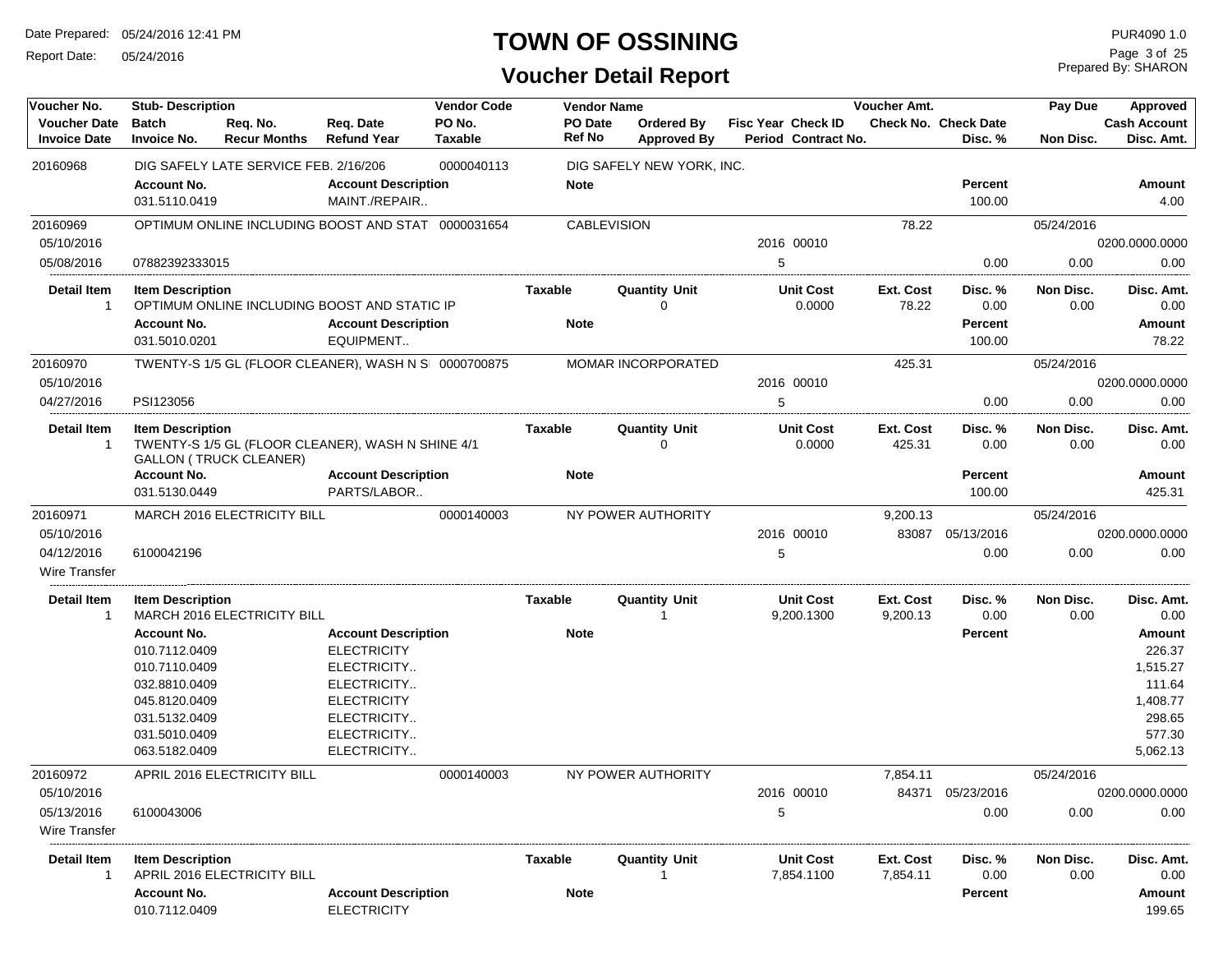Report Date: 05/24/2016

#### **TOWN OF OSSINING**

| Voucher No.                                                      | <b>Stub-Description</b>                      |                                                                               |                                                    | <b>Vendor Code</b>                                       |                | <b>Vendor Name</b>                                      |                                                          |                                                  | <b>Voucher Amt.</b>        |                                        | Pay Due           | Approved                          |
|------------------------------------------------------------------|----------------------------------------------|-------------------------------------------------------------------------------|----------------------------------------------------|----------------------------------------------------------|----------------|---------------------------------------------------------|----------------------------------------------------------|--------------------------------------------------|----------------------------|----------------------------------------|-------------------|-----------------------------------|
| <b>Voucher Date</b><br><b>Invoice Date</b>                       | <b>Batch</b><br><b>Invoice No.</b>           | Req. No.<br><b>Recur Months</b>                                               | Req. Date<br><b>Refund Year</b>                    | PO No.<br><b>Taxable</b>                                 |                | PO Date<br><b>Ref No</b>                                | <b>Ordered By</b><br><b>Approved By</b>                  | <b>Fisc Year Check ID</b><br>Period Contract No. |                            | <b>Check No. Check Date</b><br>Disc. % | Non Disc.         | <b>Cash Account</b><br>Disc. Amt. |
| 20160972                                                         |                                              | APRIL 2016 ELECTRICITY BILL                                                   |                                                    | 0000140003                                               |                |                                                         | NY POWER AUTHORITY                                       |                                                  |                            |                                        |                   |                                   |
|                                                                  | <b>Account No.</b>                           |                                                                               | <b>Account Description</b>                         |                                                          |                | <b>Note</b>                                             |                                                          |                                                  |                            | <b>Percent</b>                         |                   | <b>Amount</b>                     |
|                                                                  | 010.7110.0409                                |                                                                               | ELECTRICITY                                        |                                                          |                |                                                         |                                                          |                                                  |                            |                                        |                   | 1,595.92                          |
|                                                                  | 032.8810.0409                                |                                                                               | ELECTRICITY                                        |                                                          |                |                                                         |                                                          |                                                  |                            |                                        |                   | 97.90                             |
|                                                                  | 045.8120.0409                                |                                                                               | <b>ELECTRICITY</b>                                 |                                                          |                |                                                         |                                                          |                                                  |                            |                                        |                   | 1,171.25                          |
|                                                                  | 031.5132.0409                                |                                                                               | ELECTRICITY                                        |                                                          |                |                                                         |                                                          |                                                  |                            |                                        |                   | 223.50                            |
|                                                                  | 031.5010.0409                                |                                                                               | ELECTRICITY                                        |                                                          |                |                                                         |                                                          |                                                  |                            |                                        |                   | 460.91                            |
|                                                                  | 063.5182.0409                                |                                                                               | ELECTRICITY                                        |                                                          |                |                                                         |                                                          |                                                  |                            |                                        |                   | 4,104.98                          |
| 20160973                                                         |                                              |                                                                               | DOOR FOR MEN'S SIDE- ENGEL PARK COMFORT 0000701307 |                                                          |                |                                                         | ALLIANCE LOCKSMITH                                       |                                                  | 2,225.00                   |                                        | 05/24/2016        |                                   |
| 05/10/2016                                                       |                                              |                                                                               |                                                    | 5132                                                     |                | 05/05/2016                                              |                                                          | 2016 00010                                       |                            |                                        |                   | 0200.0000.0000                    |
| 05/10/2016                                                       | 11982                                        |                                                                               |                                                    | M                                                        |                |                                                         |                                                          | 5                                                |                            | 0.00                                   | 0.00              | 0.00                              |
| <b>Detail Item</b>                                               | <b>Item Description</b>                      |                                                                               |                                                    |                                                          | <b>Taxable</b> |                                                         | <b>Quantity Unit</b>                                     | <b>Unit Cost</b>                                 | Ext. Cost                  | Disc. %                                | <b>Non Disc.</b>  | Disc. Amt.                        |
| $\overline{1}$                                                   |                                              |                                                                               | DOOR FOR MEN'S SIDE- ENGEL PARK COMFORT STATION    |                                                          | М              |                                                         | 1                                                        | 2,225.0000                                       | 2,225.00                   | 0.00                                   | 0.00              | 0.00                              |
|                                                                  | <b>Account No.</b>                           |                                                                               | <b>Account Description</b>                         |                                                          |                | <b>Note</b>                                             |                                                          |                                                  |                            | Percent                                |                   | Amount                            |
|                                                                  | 010.7110.0419                                |                                                                               | MAINT./REPAIR                                      |                                                          |                |                                                         |                                                          |                                                  |                            | 100.00                                 |                   | 2,225.00                          |
| 20160974                                                         | <b>PLOW BOLTS</b>                            |                                                                               |                                                    | 0000271269                                               |                |                                                         | <b>WINZER CORPORATION</b>                                |                                                  | 552.16                     |                                        | 05/24/2016        |                                   |
| 05/11/2016                                                       |                                              |                                                                               |                                                    |                                                          |                |                                                         |                                                          | 2016 00010                                       |                            |                                        |                   | 0200.0000.0000                    |
|                                                                  |                                              |                                                                               |                                                    |                                                          |                |                                                         |                                                          | 5                                                |                            | 0.00                                   | 0.00              | 0.00                              |
| <b>Multi Inv Num</b><br>5582102<br>5582103<br>5518437<br>5548169 |                                              | <b>Multi Inv Date</b><br>04/28/2016<br>04/28/2016<br>05/09/2016<br>03/11/2016 |                                                    | Multi Inv Amt.<br>259.57<br>395.50<br>(232.65)<br>129.74 |                | <b>Multi Inv Stub Desc</b><br><b>HOSE</b><br>PLOW BOLTS | ASSORTED NUTS, BOLTS, CLAMPS<br><b>CREDIT PLOW BOLTS</b> |                                                  |                            |                                        |                   |                                   |
|                                                                  |                                              |                                                                               |                                                    |                                                          |                |                                                         |                                                          |                                                  |                            |                                        |                   |                                   |
| <b>Detail Item</b><br>$\mathbf{1}$                               | <b>Item Description</b><br><b>PLOW BOLTS</b> |                                                                               |                                                    |                                                          | Taxable        |                                                         | <b>Quantity Unit</b><br>$\Omega$                         | <b>Unit Cost</b><br>0.0000                       | Ext. Cost<br>129.74        | Disc. %<br>0.00                        | Non Disc.<br>0.00 | Disc. Amt.<br>0.00                |
|                                                                  | <b>Account No.</b>                           |                                                                               | <b>Account Description</b>                         |                                                          |                | <b>Note</b>                                             |                                                          |                                                  |                            | Percent                                |                   | Amount                            |
|                                                                  | 031.5130.0449                                |                                                                               | PARTS/LABOR                                        |                                                          |                |                                                         |                                                          |                                                  |                            | 100.00                                 |                   | 129.74                            |
| <b>Detail Item</b>                                               | <b>Item Description</b>                      |                                                                               |                                                    |                                                          | <b>Taxable</b> |                                                         | <b>Quantity Unit</b>                                     | <b>Unit Cost</b>                                 | <b>Ext. Cost</b>           | Disc. %                                | Non Disc.         | Disc. Amt.                        |
| 2                                                                |                                              |                                                                               | ASSORTED CLAMPS, RINGS, NUTS, FUSES, ETC.          |                                                          |                |                                                         | $\mathbf 0$                                              | 0.0000                                           | 259.57                     | 0.00                                   | 0.00              | 0.00                              |
|                                                                  | <b>Account No.</b>                           |                                                                               | <b>Account Description</b>                         |                                                          |                | <b>Note</b>                                             |                                                          |                                                  |                            | Percent                                |                   | Amount                            |
|                                                                  | 031.5130.0449                                |                                                                               | PARTS/LABOR                                        |                                                          |                |                                                         |                                                          |                                                  |                            | 100.00                                 |                   | 259.57                            |
| <b>Detail Item</b><br>3                                          | <b>Item Description</b><br><b>HOSE</b>       |                                                                               |                                                    |                                                          | <b>Taxable</b> |                                                         | <b>Quantity Unit</b><br>$\Omega$                         | <b>Unit Cost</b><br>0.0000                       | <b>Ext. Cost</b><br>395.50 | Disc. %<br>0.00                        | Non Disc.<br>0.00 | Disc. Amt.<br>0.00                |
|                                                                  | <b>Account No.</b>                           |                                                                               | <b>Account Description</b>                         |                                                          |                | <b>Note</b>                                             |                                                          |                                                  |                            | Percent                                |                   | Amount                            |
|                                                                  | 031.5130.0449                                |                                                                               | PARTS/LABOR                                        |                                                          |                |                                                         |                                                          |                                                  |                            | 100.00                                 |                   | 395.50                            |
| <b>Detail Item</b><br>$\overline{4}$                             | <b>Item Description</b>                      | <b>CREDIT FOR PLOW BOLTS</b>                                                  |                                                    |                                                          | <b>Taxable</b> |                                                         | <b>Quantity Unit</b><br>$\Omega$                         | <b>Unit Cost</b><br>0.0000                       | Ext. Cost<br>(232.65)      | Disc. %<br>0.00                        | Non Disc.<br>0.00 | Disc. Amt.<br>0.00                |
|                                                                  | <b>Account No.</b>                           |                                                                               | <b>Account Description</b>                         |                                                          |                | <b>Note</b>                                             |                                                          |                                                  |                            | Percent                                |                   | Amount                            |
|                                                                  | 031.5130.0449                                |                                                                               | PARTS/LABOR                                        |                                                          |                |                                                         |                                                          |                                                  |                            | 100.00                                 |                   | (232.65)                          |
| 20160975                                                         |                                              |                                                                               | NY CODE RULES AND REGULATIONS V17B TRAN 0000700761 |                                                          |                |                                                         | THOMSON REUTERS-WEST                                     |                                                  | 52.35                      |                                        | 05/24/2016        |                                   |
| 05/11/2016                                                       |                                              |                                                                               |                                                    |                                                          |                |                                                         |                                                          | 2016 00010                                       |                            |                                        |                   | 0200.0000.0000                    |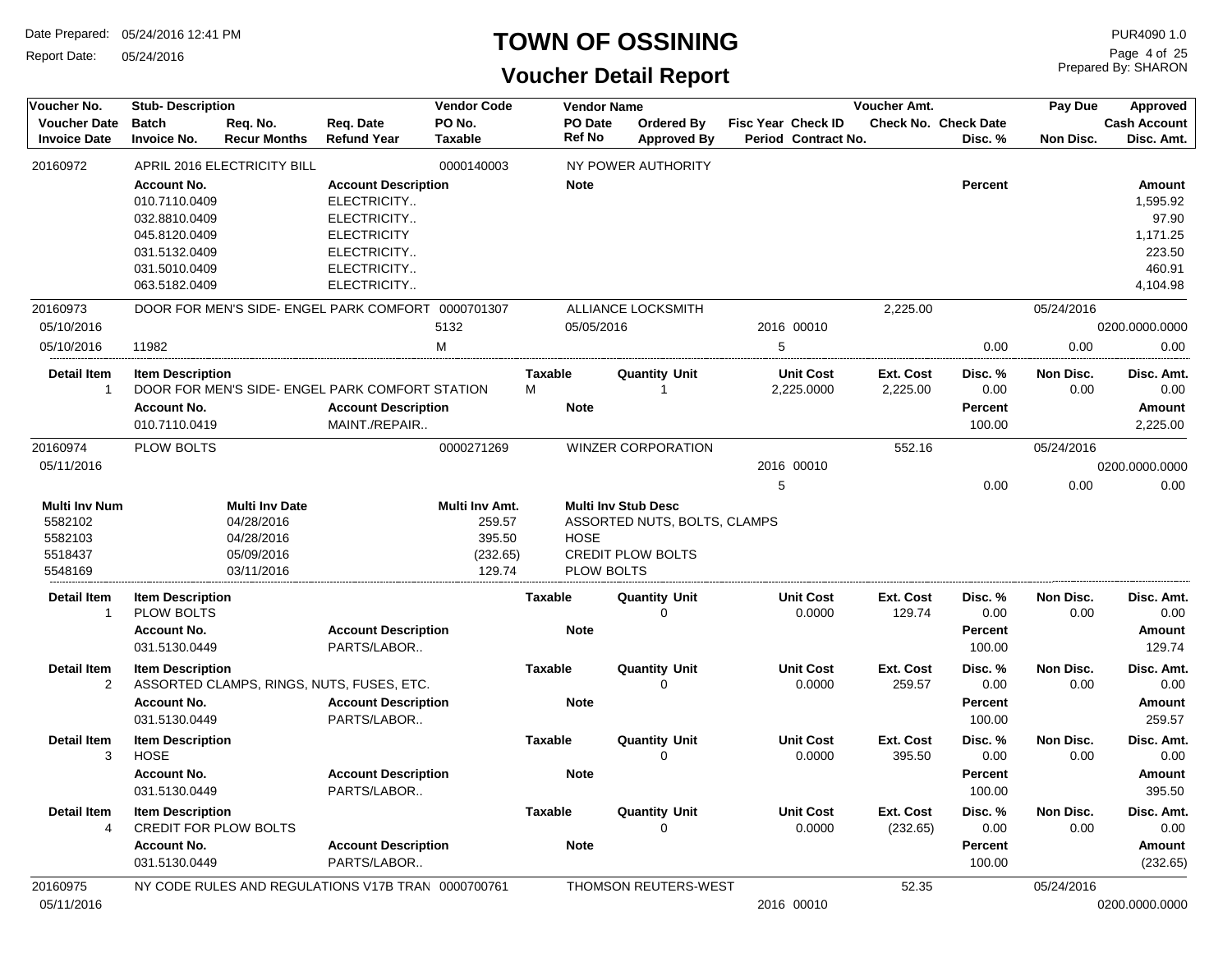Report Date: 05/24/2016

#### **TOWN OF OSSINING**

Prepared By: SHARON Page 5 of 25

| Voucher No.                                | <b>Stub-Description</b>                                        |                                    |                                                                                                                                                                        | <b>Vendor Code</b>       |                          | <b>Vendor Name</b>                                                 |                                                                              | Voucher Amt.          |                                        | Pay Due           | Approved                               |
|--------------------------------------------|----------------------------------------------------------------|------------------------------------|------------------------------------------------------------------------------------------------------------------------------------------------------------------------|--------------------------|--------------------------|--------------------------------------------------------------------|------------------------------------------------------------------------------|-----------------------|----------------------------------------|-------------------|----------------------------------------|
| <b>Voucher Date</b><br><b>Invoice Date</b> | <b>Batch</b><br><b>Invoice No.</b>                             | Reg. No.<br><b>Recur Months</b>    | Req. Date<br><b>Refund Year</b>                                                                                                                                        | PO No.<br><b>Taxable</b> | PO Date<br><b>Ref No</b> | <b>Ordered By</b><br><b>Approved By</b>                            | <b>Fisc Year Check ID</b><br>Period Contract No.                             |                       | <b>Check No. Check Date</b><br>Disc. % | Non Disc.         | <b>Cash Account</b><br>Disc. Amt.      |
| 20160975<br>04/04/2016                     | 833850231                                                      |                                    | NY CODE RULES AND REGULATIONS V17B TRAN 0000700761                                                                                                                     | M                        |                          | <b>THOMSON REUTERS-WEST</b>                                        | $\overline{5}$                                                               |                       | 0.00                                   | 0.00              | 0.00                                   |
|                                            |                                                                |                                    |                                                                                                                                                                        |                          |                          |                                                                    |                                                                              |                       |                                        |                   |                                        |
| <b>Detail Item</b><br>$\overline{1}$       | <b>Item Description</b>                                        | NY CODE RULES AND REGULATIONS V17B | TRANSPORTATION SUB - APRIL 1, 2016 - MARCH 31, 2017                                                                                                                    |                          | <b>Taxable</b><br>м      | <b>Quantity Unit</b><br>$\Omega$                                   | <b>Unit Cost</b><br>0.0000                                                   | Ext. Cost<br>52.35    | Disc. %<br>0.00                        | Non Disc.<br>0.00 | Disc. Amt.<br>0.00                     |
|                                            | <b>Account No.</b><br>031.5110.0419                            |                                    | <b>Account Description</b><br>MAINT./REPAIR                                                                                                                            |                          | <b>Note</b>              |                                                                    |                                                                              |                       | <b>Percent</b><br>100.00               |                   | Amount<br>52.35                        |
| 20160976                                   |                                                                |                                    | TOWN CHARGE FOR THE MOMTH OF MAY 2016                                                                                                                                  | 0000190041               |                          | <b>SPCA OF WESTCHESTER</b>                                         |                                                                              | 970.98                |                                        | 05/24/2016        |                                        |
| 05/11/2016                                 |                                                                |                                    |                                                                                                                                                                        |                          |                          |                                                                    | 2016 00010                                                                   |                       |                                        |                   | 0200.0000.0000                         |
| 05/04/2016                                 | 5-2016                                                         |                                    |                                                                                                                                                                        |                          |                          |                                                                    | 5                                                                            |                       | 0.00                                   | 0.00              | 0.00                                   |
| Detail Item<br>$\overline{1}$              | <b>Item Description</b>                                        |                                    | TOWN CHARGE FOR THE MOMTH OF MAY 2016                                                                                                                                  |                          | Taxable                  | <b>Quantity Unit</b><br>$\Omega$                                   | <b>Unit Cost</b><br>0.0000                                                   | Ext. Cost<br>970.98   | Disc. %<br>0.00                        | Non Disc.<br>0.00 | Disc. Amt.<br>0.00                     |
|                                            | <b>Account No.</b><br>020.3510.0445                            |                                    | <b>Account Description</b><br>SPCA CONTRACT                                                                                                                            |                          | <b>Note</b>              |                                                                    |                                                                              |                       | <b>Percent</b><br>100.00               |                   | Amount<br>970.98                       |
|                                            |                                                                |                                    | TAX CERT REFUND FOR TAX YEARS 2011-2016; 5 0000701472                                                                                                                  |                          |                          |                                                                    |                                                                              |                       |                                        |                   |                                        |
| 20160977<br>05/12/2016                     |                                                                |                                    |                                                                                                                                                                        |                          |                          | HERMAN KATZ CANGEMI & CLYNE, LLP                                   | 2016 00010                                                                   | 10,911.74             |                                        | 05/24/2016        | 0200.0000.0000                         |
|                                            |                                                                |                                    |                                                                                                                                                                        |                          |                          |                                                                    | 5                                                                            |                       | 0.00                                   | 0.00              | 0.00                                   |
| <b>Multi Inv Num</b>                       |                                                                | <b>Multi Inv Date</b>              |                                                                                                                                                                        | Multi Inv Amt.           |                          | <b>Multi Inv Stub Desc</b>                                         |                                                                              |                       |                                        |                   |                                        |
| 2012                                       |                                                                | 04/26/2016                         |                                                                                                                                                                        | 1,026.79                 |                          |                                                                    | TAX CERT REFUND FOR TAX YEARS 2011-2016; 530 AND 532 NORTH STATE RD., 554289 |                       |                                        |                   |                                        |
|                                            |                                                                |                                    |                                                                                                                                                                        |                          |                          | 90.15-002-017 AND 90.15-002-018                                    |                                                                              |                       |                                        |                   |                                        |
| 2013                                       |                                                                | 04/26/2016                         |                                                                                                                                                                        | 729.12                   |                          | 90.15-002-017 AND 90.15-002-018                                    | TAX CERT REFUND FOR TAX YEARS 2011-2016; 530 AND 532 NORTH STATE RD., 554289 |                       |                                        |                   |                                        |
| 2014                                       |                                                                | 04/26/2016                         |                                                                                                                                                                        | 439.50                   |                          | 90.15-002-017 AND 90.15-002-018                                    | TAX CERT REFUND FOR TAX YEARS 2011-2016; 530 AND 532 NORTH STATE RD., 554289 |                       |                                        |                   |                                        |
| 2015                                       |                                                                | 04/26/2016                         |                                                                                                                                                                        | 496.69                   |                          |                                                                    | TAX CERT REFUND FOR TAX YEARS 2011-2016; 530 AND 532 NORTH STATE RD., 554289 |                       |                                        |                   |                                        |
| 2016                                       |                                                                | 04/26/2016                         |                                                                                                                                                                        | 0.00                     |                          | 90.15-002-017 AND 90.15-002-018<br>90.15-002-017 AND 90.15-002-018 | TAX CERT REFUND FOR TAX YEARS 2011-2016; 530 AND 532 NORTH STATE RD., 554289 |                       |                                        |                   |                                        |
| 2011                                       |                                                                | 04/26/2016                         |                                                                                                                                                                        | 2,295.03                 |                          | 90.15-002-017 AND 90.15-002-018                                    | TAX CERT REFUND FOR TAX YEARS 2011-2016; 530 AND 532 NORTH STATE RD., 554289 |                       |                                        |                   |                                        |
| 2012                                       |                                                                | 04/26/2016                         |                                                                                                                                                                        | 1,747.41                 |                          | 90.15-002-017 AND 90.15-002-018                                    | TAX CERT REFUND FOR TAX YEARS 2011-2016; 530 AND 532 NORTH STATE RD., 554289 |                       |                                        |                   |                                        |
| 2011                                       |                                                                | 04/26/2016                         |                                                                                                                                                                        | 1,341.24                 |                          | 90.15-002-017 AND 90.15-002-018                                    | TAX CERT REFUND FOR TAX YEARS 2011-2016; 530 AND 532 NORTH STATE RD., 554289 |                       |                                        |                   |                                        |
| 2013                                       |                                                                | 04/26/2016                         |                                                                                                                                                                        | 1,242.71                 |                          |                                                                    | TAX CERT REFUND FOR TAX YEARS 2011-2016; 530 AND 532 NORTH STATE RD., 554289 |                       |                                        |                   |                                        |
| 2014                                       |                                                                | 04/26/2016                         |                                                                                                                                                                        | 746.69                   |                          | 90.15-002-017 AND 90.15-002-018<br>90.15-002-017 AND 90.15-002-018 | TAX CERT REFUND FOR TAX YEARS 2011-2016; 530 AND 532 NORTH STATE RD., 554289 |                       |                                        |                   |                                        |
| 2015                                       |                                                                | 04/26/2016                         |                                                                                                                                                                        | 846.56                   |                          |                                                                    |                                                                              |                       |                                        |                   |                                        |
| <b>Detail Item</b><br>-1                   | <b>Item Description</b><br><b>Account No.</b><br>010.1930.0438 |                                    | TAX CERT REFUND FOR TAX YEARS 2011-2016; 530 AND 532<br>NORTH STATE RD., 554289 90.15-002-017 AND 90.15-002-018<br><b>Account Description</b><br>JUDGEMENTS AND CLAIMS |                          | Taxable<br><b>Note</b>   | <b>Quantity Unit</b><br>$\mathbf 0$                                | <b>Unit Cost</b><br>0.0000                                                   | Ext. Cost<br>4,033.35 | Disc. %<br>0.00<br><b>Percent</b>      | Non Disc.<br>0.00 | Disc. Amt.<br>0.00<br>Amount<br>302.86 |
|                                            | 020.1930.0438                                                  |                                    | JUDGEMENTS AND CLAIMS                                                                                                                                                  |                          |                          |                                                                    |                                                                              |                       |                                        |                   | 1,469.71                               |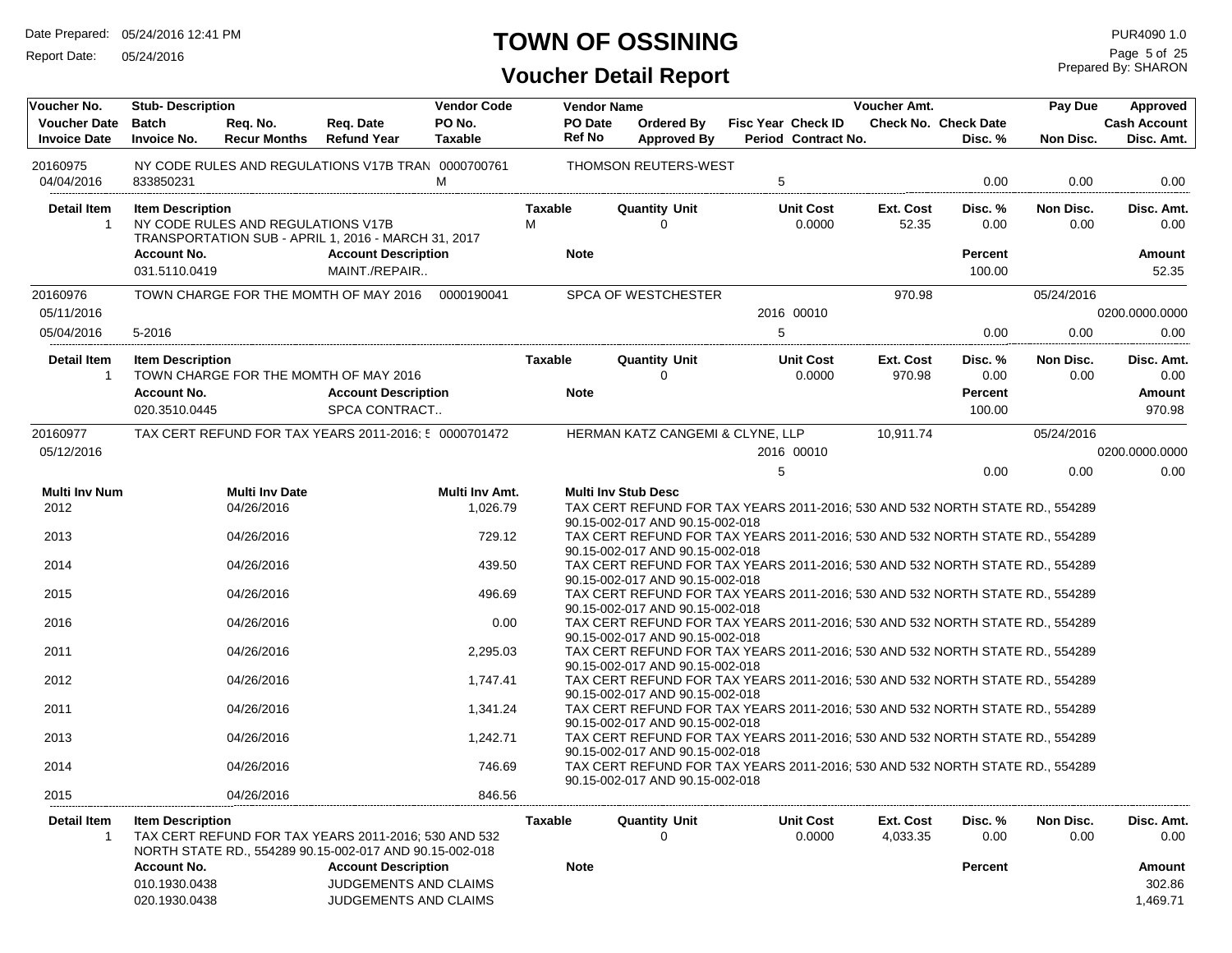Report Date: 05/24/2016

#### **TOWN OF OSSINING**

| Voucher No.                                | <b>Stub-Description</b>                         |                                 |                                                                                       | <b>Vendor Code</b>       |                | <b>Vendor Name</b>         |                                                                      |   |                                           | Voucher Amt.          |                                        | Pay Due           | Approved                          |
|--------------------------------------------|-------------------------------------------------|---------------------------------|---------------------------------------------------------------------------------------|--------------------------|----------------|----------------------------|----------------------------------------------------------------------|---|-------------------------------------------|-----------------------|----------------------------------------|-------------------|-----------------------------------|
| <b>Voucher Date</b><br><b>Invoice Date</b> | <b>Batch</b><br><b>Invoice No.</b>              | Req. No.<br><b>Recur Months</b> | Req. Date<br><b>Refund Year</b>                                                       | PO No.<br><b>Taxable</b> |                | PO Date<br><b>Ref No</b>   | Ordered By<br><b>Approved By</b>                                     |   | Fisc Year Check ID<br>Period Contract No. |                       | <b>Check No. Check Date</b><br>Disc. % | Non Disc.         | <b>Cash Account</b><br>Disc. Amt. |
| 20160977                                   |                                                 |                                 | TAX CERT REFUND FOR TAX YEARS 2011-2016; 5 0000701472                                 |                          |                |                            | HERMAN KATZ CANGEMI & CLYNE, LLP                                     |   |                                           |                       |                                        |                   |                                   |
|                                            | <b>Account No.</b>                              |                                 | <b>Account Description</b>                                                            |                          |                | <b>Note</b>                |                                                                      |   |                                           |                       | <b>Percent</b>                         |                   | Amount                            |
|                                            | 031.1930.0438                                   |                                 | JUDGEMENTS AND CLAIMS                                                                 |                          |                |                            |                                                                      |   |                                           |                       |                                        |                   | 1,173.23                          |
|                                            | 045.1930.0438                                   |                                 | JUDGEMENTS AND CLAIMS                                                                 |                          |                |                            |                                                                      |   |                                           |                       |                                        |                   | 355.50                            |
|                                            | 050.1930.0438                                   |                                 | <b>JUDGEMENTS AND CLAIMS</b>                                                          |                          |                |                            |                                                                      |   |                                           |                       |                                        |                   | 11.41                             |
|                                            | 063.1930.0438                                   |                                 | JUDGEMENTS AND CLAIMS                                                                 |                          |                |                            |                                                                      |   |                                           |                       |                                        |                   | 34.10                             |
|                                            | 064.1930.0438                                   |                                 | JUDGEMENTS AND CLAIMS                                                                 |                          |                |                            |                                                                      |   |                                           |                       |                                        |                   | 310.29                            |
|                                            | 065.1930.0438                                   |                                 | <b>JUDGEMENTS AND CLAIMS</b>                                                          |                          |                |                            |                                                                      |   |                                           |                       |                                        |                   | 287.03                            |
|                                            | 066.1930.0438                                   |                                 | <b>JUDGEMENTS AND CLAIMS</b>                                                          |                          |                |                            |                                                                      |   |                                           |                       |                                        |                   | 89.22                             |
| <b>Detail Item</b>                         | <b>Item Description</b>                         |                                 |                                                                                       |                          | <b>Taxable</b> |                            | <b>Quantity Unit</b>                                                 |   | <b>Unit Cost</b>                          | <b>Ext. Cost</b>      | Disc. %                                | Non Disc.         | Disc. Amt.                        |
| 2                                          |                                                 |                                 | TAX CERT REFUND FOR TAX YEARS 2011-2016; 530 AND 532                                  |                          |                |                            | 0                                                                    |   | 0.0000                                    | 6,878.39              | 0.00                                   | 0.00              | 0.00                              |
|                                            | <b>Account No.</b>                              |                                 | NORTH STATE RD., 554289 90.15-002-017 AND 90.15-002-018<br><b>Account Description</b> |                          |                | <b>Note</b>                |                                                                      |   |                                           |                       | <b>Percent</b>                         |                   | Amount                            |
|                                            | 010.1930.0438                                   |                                 | <b>JUDGEMENTS AND CLAIMS</b>                                                          |                          |                |                            |                                                                      |   |                                           |                       |                                        |                   | 516.47                            |
|                                            | 020.1930.0438                                   |                                 | <b>JUDGEMENTS AND CLAIMS</b>                                                          |                          |                |                            |                                                                      |   |                                           |                       |                                        |                   | 2,506.42                          |
|                                            | 031.1930.0438                                   |                                 | <b>JUDGEMENTS AND CLAIMS</b>                                                          |                          |                |                            |                                                                      |   |                                           |                       |                                        |                   | 2,000.81                          |
|                                            | 045.1930.0438                                   |                                 | JUDGEMENTS AND CLAIMS                                                                 |                          |                |                            |                                                                      |   |                                           |                       |                                        |                   | 606.32                            |
|                                            | 050.1930.0438                                   |                                 | <b>JUDGEMENTS AND CLAIMS</b>                                                          |                          |                |                            |                                                                      |   |                                           |                       |                                        |                   | 19.46                             |
|                                            | 063.1930.0438                                   |                                 | <b>JUDGEMENTS AND CLAIMS</b>                                                          |                          |                |                            |                                                                      |   |                                           |                       |                                        |                   | 58.15                             |
|                                            | 064.1930.0438                                   |                                 | <b>JUDGEMENTS AND CLAIMS</b>                                                          |                          |                |                            |                                                                      |   |                                           |                       |                                        |                   | 529.11                            |
|                                            | 065.1930.0438                                   |                                 | <b>JUDGEMENTS AND CLAIMS</b>                                                          |                          |                |                            |                                                                      |   |                                           |                       |                                        |                   | 489.52                            |
|                                            | 066.1930.0438                                   |                                 | JUDGEMENTS AND CLAIMS                                                                 |                          |                |                            |                                                                      |   |                                           |                       |                                        |                   | 152.13                            |
| <b>Detail Item</b>                         | <b>Item Description</b>                         |                                 |                                                                                       |                          | <b>Taxable</b> |                            | <b>Quantity Unit</b>                                                 |   | <b>Unit Cost</b>                          | <b>Ext. Cost</b>      | Disc. %                                | Non Disc.         | Disc. Amt.                        |
| 3                                          |                                                 |                                 |                                                                                       |                          |                |                            |                                                                      |   | 0.0000                                    | 0.00                  | 0.00                                   | 0.00              | 0.00                              |
|                                            | <b>Account No.</b>                              |                                 | <b>Account Description</b>                                                            |                          |                | <b>Note</b>                |                                                                      |   |                                           |                       | <b>Percent</b>                         |                   | <b>Amount</b>                     |
|                                            | 045.1930.0438                                   |                                 | <b>JUDGEMENTS AND CLAIMS</b>                                                          |                          |                |                            |                                                                      |   |                                           |                       |                                        |                   | 0.00                              |
|                                            | 050.1930.0438                                   |                                 | JUDGEMENTS AND CLAIMS                                                                 |                          |                |                            |                                                                      |   |                                           |                       |                                        |                   | 0.00                              |
|                                            | 063.1930.0438<br>064.1930.0438                  |                                 | <b>JUDGEMENTS AND CLAIMS</b><br>JUDGEMENTS AND CLAIMS                                 |                          |                |                            |                                                                      |   |                                           |                       |                                        |                   | 0.00<br>0.00                      |
|                                            |                                                 |                                 |                                                                                       |                          |                |                            |                                                                      |   |                                           |                       |                                        |                   |                                   |
| 20160978                                   |                                                 |                                 | TAX CERT REFUND TAX YEARS 2013-2014; 95 CR 0000270301                                 |                          |                | P.C.                       | GRIFFIN, COOGAN SULZER & HORGAN,                                     |   |                                           | 1,229.80              |                                        | 05/24/2016        |                                   |
| 05/12/2016                                 |                                                 |                                 |                                                                                       |                          |                |                            |                                                                      |   | 2016 00010                                |                       |                                        |                   | 0200.0000.0000                    |
|                                            |                                                 |                                 |                                                                                       |                          |                |                            |                                                                      | 5 |                                           |                       | 0.00                                   | 0.00              | 0.00                              |
| <b>Multi Inv Num</b>                       |                                                 | <b>Multi Inv Date</b>           |                                                                                       | Multi Inv Amt.           |                | <b>Multi Inv Stub Desc</b> |                                                                      |   |                                           |                       |                                        |                   |                                   |
| 2013                                       |                                                 | 04/12/2016                      |                                                                                       | 302.86                   |                |                            | TAX CERT REFUND TAX YEARS 2013-2014; 95 CROTON, 554203 89.16-001-052 |   |                                           |                       |                                        |                   |                                   |
| 2014                                       |                                                 | 04/12/2016                      |                                                                                       | 273.11                   |                |                            | TAX CERT REFUND TAX YEARS 2013-2014; 95 CROTON, 554203 89.16-001-052 |   |                                           |                       |                                        |                   |                                   |
| 2015                                       |                                                 | 04/12/2016                      |                                                                                       | 323.25                   |                |                            | TAX CERT REFUND TAX YEARS 2013-2014; 95 CROTON, 554203 89.16-001-052 |   |                                           |                       |                                        |                   |                                   |
| 2016                                       |                                                 | 04/12/2016                      |                                                                                       | 330.58                   |                |                            | TAX CERT REFUND TAX YEARS 2013-2014; 95 CROTON, 554203 89.16-001-052 |   |                                           |                       |                                        |                   |                                   |
| Detail Item<br>1                           | <b>Item Description</b><br>554203 89.16-001-052 |                                 | TAX CERT REFUND TAX YEARS 2013-2014; 95 CROTON,                                       |                          | Taxable        |                            | <b>Quantity Unit</b>                                                 |   | <b>Unit Cost</b><br>0.0000                | Ext. Cost<br>1,229.80 | Disc. %<br>0.00                        | Non Disc.<br>0.00 | Disc. Amt.<br>0.00                |
|                                            | <b>Account No.</b>                              |                                 | <b>Account Description</b>                                                            |                          |                | <b>Note</b>                |                                                                      |   |                                           |                       | Percent                                |                   | <b>Amount</b>                     |
|                                            | 010.1930.0438                                   |                                 | <b>JUDGEMENTS AND CLAIMS</b>                                                          |                          |                |                            |                                                                      |   |                                           |                       |                                        |                   | 690.89                            |
|                                            | 010.0010.1001                                   |                                 | REAL PROPERTY TAXES                                                                   |                          |                |                            |                                                                      |   |                                           |                       |                                        |                   | 254.87                            |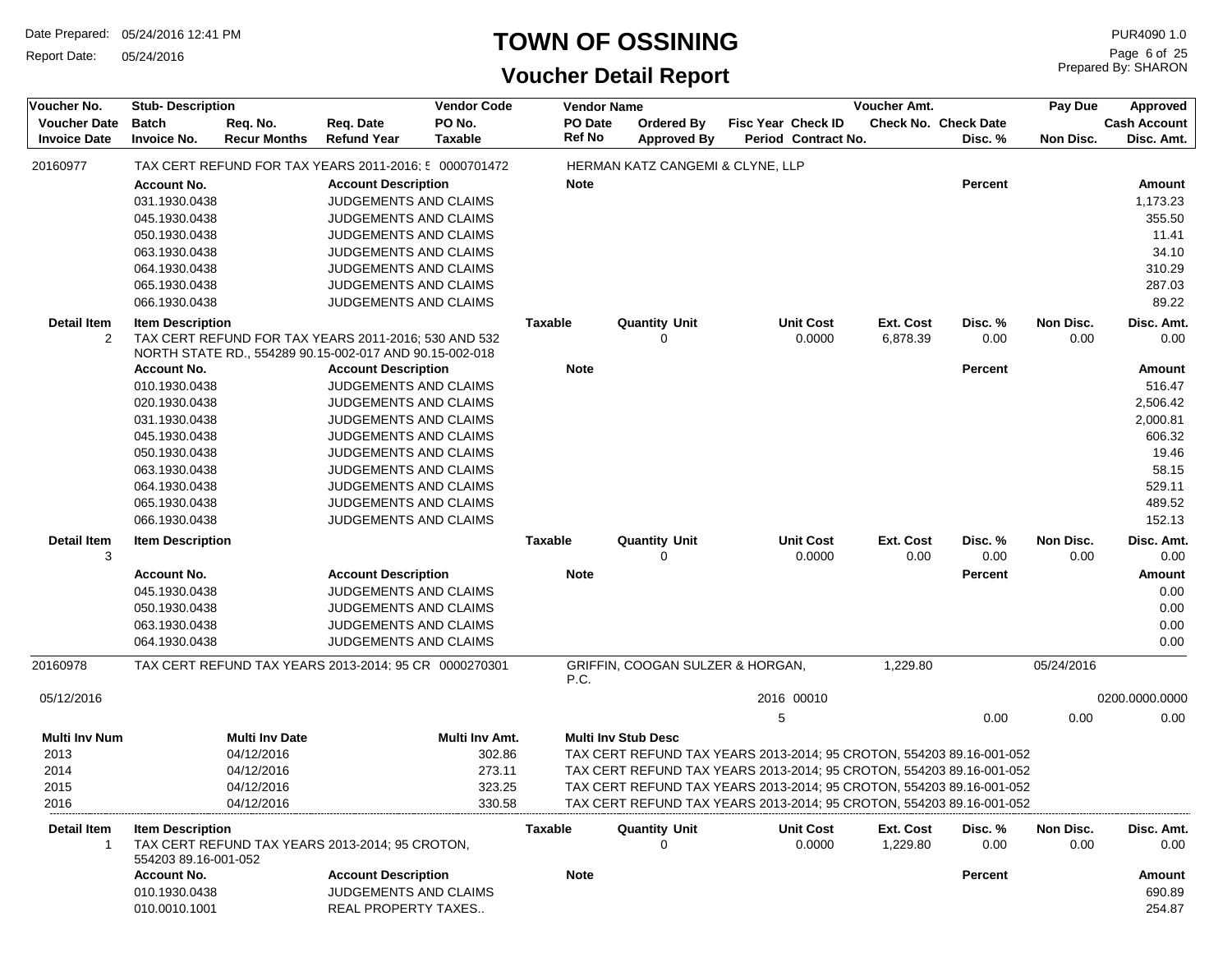Report Date: 05/24/2016

# **TOWN OF OSSINING**

Prepared By: SHARON Page 7 of 25

| Voucher No.                                | <b>Stub-Description</b>                         |                                 |                                                       | <b>Vendor Code</b>       |                   | <b>Vendor Name</b>                      |   |                                           | Voucher Amt.        |                                        | Pay Due           | Approved                          |
|--------------------------------------------|-------------------------------------------------|---------------------------------|-------------------------------------------------------|--------------------------|-------------------|-----------------------------------------|---|-------------------------------------------|---------------------|----------------------------------------|-------------------|-----------------------------------|
| <b>Voucher Date</b><br><b>Invoice Date</b> | <b>Batch</b><br><b>Invoice No.</b>              | Req. No.<br><b>Recur Months</b> | Req. Date<br><b>Refund Year</b>                       | PO No.<br><b>Taxable</b> | PO Date<br>Ref No | <b>Ordered By</b><br><b>Approved By</b> |   | Fisc Year Check ID<br>Period Contract No. |                     | <b>Check No. Check Date</b><br>Disc. % | Non Disc.         | <b>Cash Account</b><br>Disc. Amt. |
| 20160978                                   |                                                 |                                 | TAX CERT REFUND TAX YEARS 2013-2014; 95 CR 0000270301 |                          | P.C.              | GRIFFIN, COOGAN SULZER & HORGAN,        |   |                                           |                     |                                        |                   |                                   |
|                                            | <b>Account No.</b>                              |                                 | <b>Account Description</b>                            |                          | <b>Note</b>       |                                         |   |                                           |                     | Percent                                |                   | Amount                            |
|                                            | 066.1930.0438                                   |                                 | JUDGEMENTS AND CLAIMS                                 |                          |                   |                                         |   |                                           |                     |                                        |                   | 208.33                            |
|                                            | 066.0066.1001                                   |                                 | <b>REAL PROPERTY TAXES</b>                            |                          |                   |                                         |   |                                           |                     |                                        |                   | 75.71                             |
| 20160979                                   |                                                 | TAX CERT REFUND TAX YEAR 2016   |                                                       | 0000270301               | P.C.              | GRIFFIN, COOGAN SULZER & HORGAN,        |   |                                           | 189.42              |                                        | 05/24/2016        |                                   |
| 05/12/2016                                 |                                                 |                                 |                                                       |                          |                   |                                         |   | 2016 00010                                |                     |                                        |                   | 0200.0000.0000                    |
| 04/11/2016                                 | 2016                                            |                                 |                                                       |                          |                   |                                         | 5 |                                           |                     | 0.00                                   | 0.00              | 0.00                              |
| <b>Detail Item</b><br>$\overline{1}$       | <b>Item Description</b>                         | TAX CERT REFUND TAX YEAR 2016   |                                                       |                          | <b>Taxable</b>    | <b>Quantity Unit</b><br>$\Omega$        |   | <b>Unit Cost</b><br>0.0000                | Ext. Cost<br>189.42 | Disc. %<br>0.00                        | Non Disc.<br>0.00 | Disc. Amt.<br>0.00                |
|                                            | <b>Account No.</b>                              |                                 | <b>Account Description</b>                            |                          | <b>Note</b>       |                                         |   |                                           |                     | Percent                                |                   | Amount                            |
|                                            | 010.0010.1001                                   |                                 | REAL PROPERTY TAXES                                   |                          |                   |                                         |   |                                           |                     |                                        |                   | 146.04                            |
|                                            | 066.0066.1001                                   |                                 | <b>REAL PROPERTY TAXES</b>                            |                          |                   |                                         |   |                                           |                     |                                        |                   | 43.38                             |
| 20160980                                   |                                                 | 5 YARDS OF MASON SAND           |                                                       | 0000041128               |                   | DAKOTA SUPPLY CORP.                     |   |                                           | 180.00              |                                        | 05/24/2016        |                                   |
| 05/17/2016                                 |                                                 |                                 |                                                       |                          |                   |                                         |   | 2016 00010                                |                     |                                        |                   | 0200.0000.0000                    |
| 04/15/2016                                 | 10351                                           |                                 |                                                       |                          |                   |                                         | 5 |                                           |                     | 0.00                                   | 0.00              | 0.00                              |
| Detail Item<br>$\overline{1}$              | <b>Item Description</b>                         | 5 YARDS OF MASON SAND           |                                                       |                          | Taxable           | Quantity Unit<br>5                      |   | <b>Unit Cost</b><br>36.0000               | Ext. Cost<br>180.00 | Disc. %<br>0.00                        | Non Disc.<br>0.00 | Disc. Amt.<br>0.00                |
|                                            | <b>Account No.</b>                              |                                 | <b>Account Description</b>                            |                          | Note              |                                         |   |                                           |                     | Percent                                |                   | Amount                            |
|                                            | 031.5110.0447                                   |                                 | ROAD DRAINAGE                                         |                          |                   |                                         |   |                                           |                     | 100.00                                 |                   | 180.00                            |
| 20160981                                   |                                                 |                                 | ALARM PHONE FOR NORTH STATE ROAD LIFT S' 0000220156   |                          | <b>VERIZON</b>    |                                         |   |                                           | 55.37               |                                        | 05/24/2016        |                                   |
| 05/17/2016                                 |                                                 |                                 |                                                       |                          |                   |                                         |   | 2016 00010                                |                     |                                        |                   | 0200.0000.0000                    |
| 05/07/2016                                 | 9149410048                                      |                                 |                                                       |                          |                   |                                         | 5 |                                           |                     | 0.00                                   | 0.00              | 0.00                              |
| <b>Detail Item</b><br>-1                   | <b>Item Description</b>                         |                                 | ALARM PHONE FOR NORTH STATE ROAD LIFT STATION         |                          | <b>Taxable</b>    | <b>Quantity Unit</b><br>$\Omega$        |   | <b>Unit Cost</b><br>0.0000                | Ext. Cost<br>55.37  | Disc. %<br>0.00                        | Non Disc.<br>0.00 | Disc. Amt.<br>0.00                |
|                                            | <b>Account No.</b>                              |                                 | <b>Account Description</b>                            |                          | <b>Note</b>       |                                         |   |                                           |                     | Percent                                |                   | Amount                            |
|                                            | 045.8120.0406                                   |                                 | <b>TELEPHONE</b>                                      |                          |                   |                                         |   |                                           |                     | 100.00                                 |                   | 55.37                             |
| 20160982                                   |                                                 |                                 | JOHN ORLANDO & MARCO PISCOPIELLO UNIFOF 0000020030    |                          |                   | <b>BOB'S ARMY &amp; NAVY STORE</b>      |   |                                           | 102.00              |                                        | 05/24/2016        |                                   |
| 05/17/2016                                 |                                                 |                                 |                                                       |                          |                   |                                         |   | 2016 00010                                |                     |                                        |                   | 0200.0000.0000                    |
|                                            |                                                 |                                 |                                                       | M                        |                   |                                         | 5 |                                           |                     | 0.00                                   | 0.00              | 0.00                              |
| <b>Multi Inv Num</b>                       |                                                 | <b>Multi Inv Date</b>           |                                                       | Multi Inv Amt.           |                   | <b>Multi Inv Stub Desc</b>              |   |                                           |                     |                                        |                   |                                   |
| 8646                                       |                                                 | 05/12/2016                      |                                                       | 24.00                    |                   | SHIRTS-PISCOPIELLO                      |   |                                           |                     |                                        |                   |                                   |
| 8645                                       |                                                 | 05/12/2016                      |                                                       | 78.00                    |                   | SHIRTS-ORLANDO                          |   |                                           |                     |                                        |                   |                                   |
| Detail Item<br>$\mathbf{1}$                | <b>Item Description</b><br>ALLOWANCE TEE SHIRTS |                                 | JOHN ORLANDO & MARCO PISCOPIELLO UNIFORM              |                          | Taxable<br>М      | <b>Quantity Unit</b><br>$\Omega$        |   | <b>Unit Cost</b><br>0.0000                | Ext. Cost<br>102.00 | Disc. %<br>0.00                        | Non Disc.<br>0.00 | Disc. Amt.<br>0.00                |
|                                            | <b>Account No.</b>                              |                                 | <b>Account Description</b>                            |                          | <b>Note</b>       |                                         |   |                                           |                     | Percent                                |                   | Amount                            |
|                                            | 031.5140.0416                                   |                                 | UNIFORMS                                              |                          |                   |                                         |   |                                           |                     | 100.00                                 |                   | 102.00                            |
| 20160983                                   |                                                 |                                 | CURB TOP W/PAINTED GRATE 45 X 56 - MORNIN 0000050011  |                          |                   | EXPANDED SUPPLY PRODUCTS,               |   |                                           | 430.00              |                                        | 05/24/2016        |                                   |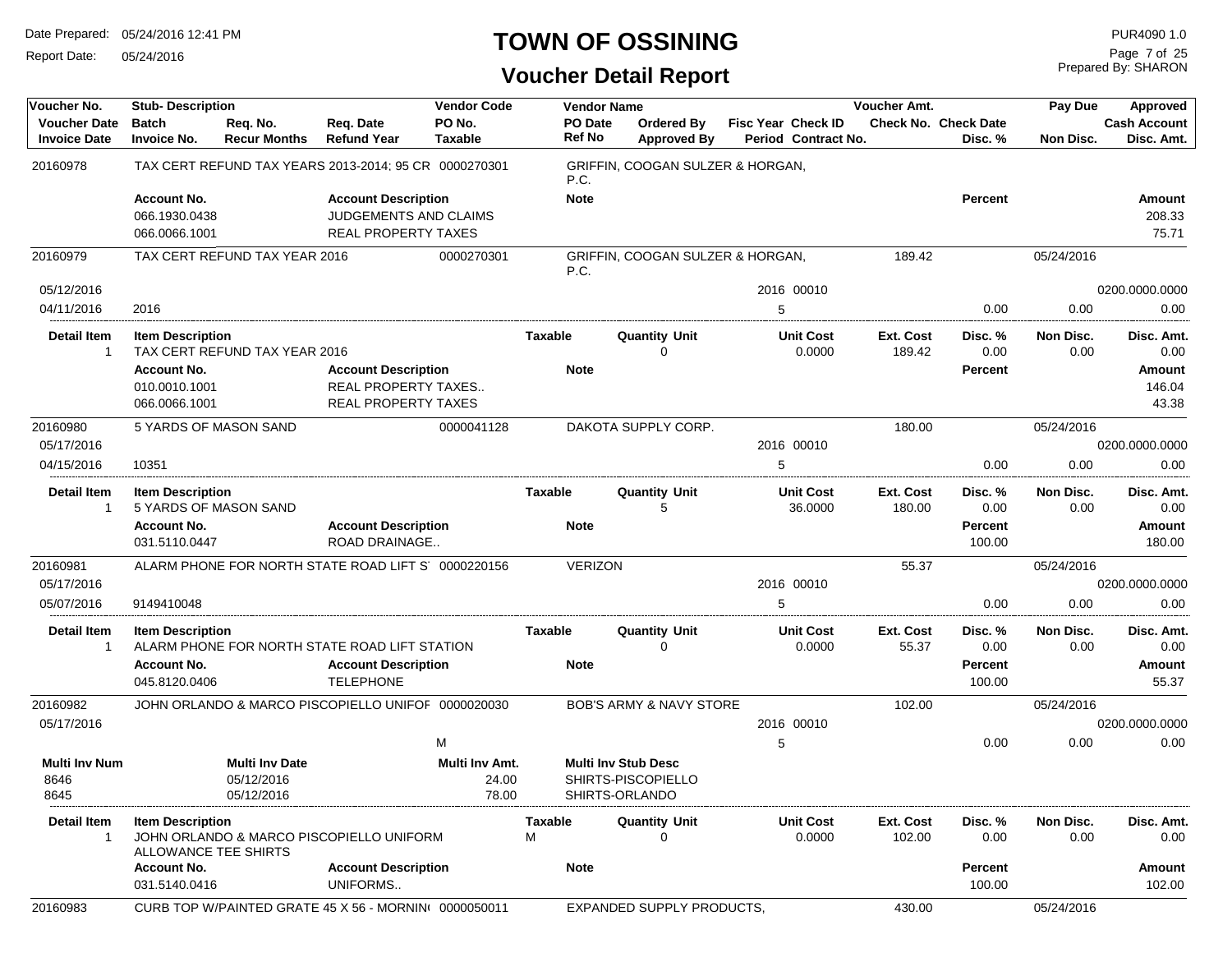Report Date: 05/24/2016

# **TOWN OF OSSINING**

Prepared By: SHARON Page 8 of 25

| Voucher No.                                | <b>Stub-Description</b>                                      |                                           |                                                                                                 | <b>Vendor Code</b>       |                     | <b>Vendor Name</b> |                               |   |                                                  | Voucher Amt.        |                                        | Pay Due           | Approved                          |
|--------------------------------------------|--------------------------------------------------------------|-------------------------------------------|-------------------------------------------------------------------------------------------------|--------------------------|---------------------|--------------------|-------------------------------|---|--------------------------------------------------|---------------------|----------------------------------------|-------------------|-----------------------------------|
| <b>Voucher Date</b><br><b>Invoice Date</b> | <b>Batch</b><br><b>Invoice No.</b>                           | Req. No.<br><b>Recur Months</b>           | Reg. Date<br><b>Refund Year</b>                                                                 | PO No.<br><b>Taxable</b> | Ref No              | PO Date            | Ordered By<br>Approved By     |   | <b>Fisc Year Check ID</b><br>Period Contract No. |                     | <b>Check No. Check Date</b><br>Disc. % | Non Disc.         | <b>Cash Account</b><br>Disc. Amt. |
| 20160983                                   |                                                              |                                           | CURB TOP W/PAINTED GRATE 45 X 56 - MORNINI 0000050011                                           |                          |                     |                    | EXPANDED SUPPLY PRODUCTS,     |   |                                                  |                     |                                        |                   |                                   |
| 05/17/2016                                 |                                                              |                                           |                                                                                                 |                          |                     |                    |                               |   | 2016 00010                                       |                     |                                        |                   | 0200.0000.0000                    |
| 05/12/2016                                 | 19309                                                        |                                           |                                                                                                 |                          |                     |                    |                               | 5 |                                                  |                     | 0.00                                   | 0.00              | 0.00                              |
| Detail Item                                | <b>Item Description</b>                                      |                                           |                                                                                                 |                          | Taxable             |                    | <b>Quantity Unit</b>          |   | <b>Unit Cost</b>                                 | Ext. Cost           | Disc. %                                | Non Disc.         | Disc. Amt.                        |
| $\overline{1}$                             | <b>COURT</b>                                                 |                                           | CURB TOP W/PAINTED GRATE 45 X 56 - MORNINGSIDE                                                  |                          |                     |                    | 0                             |   | 0.0000                                           | 430.00              | 0.00                                   | 0.00              | 0.00                              |
|                                            | <b>Account No.</b>                                           |                                           | <b>Account Description</b>                                                                      |                          | <b>Note</b>         |                    |                               |   |                                                  |                     | <b>Percent</b>                         |                   | <b>Amount</b>                     |
|                                            | 031.5110.0447                                                |                                           | ROAD DRAINAGE                                                                                   |                          |                     |                    |                               |   |                                                  |                     | 100.00                                 |                   | 430.00                            |
| 20160984                                   |                                                              |                                           | TRUCKS 53, 54, 55, 56 - 12R22.5 TIRES AND TIRE 0000701359                                       |                          |                     |                    | ZELLER TIRE OF NEWBURGH, LLC. |   |                                                  | 2,767.80            |                                        | 05/24/2016        |                                   |
| 05/17/2016                                 |                                                              |                                           |                                                                                                 |                          |                     |                    |                               |   | 2016 00010                                       |                     |                                        |                   | 0200.0000.0000                    |
|                                            |                                                              |                                           |                                                                                                 | M                        |                     |                    |                               | 5 |                                                  |                     | 0.00                                   | 0.00              | 0.00                              |
| Multi Inv Num                              |                                                              | <b>Multi Inv Date</b>                     |                                                                                                 | Multi Inv Amt.           |                     |                    | <b>Multi Inv Stub Desc</b>    |   |                                                  |                     |                                        |                   |                                   |
| 606103                                     |                                                              | 02/26/2016                                |                                                                                                 | 801.20                   | <b>TIRES</b>        |                    |                               |   |                                                  |                     |                                        |                   |                                   |
| 606342                                     |                                                              | 03/10/2016                                |                                                                                                 | 260.00                   |                     |                    | SERVICE AT GARAGE/TIRE        |   |                                                  |                     |                                        |                   |                                   |
| 606343                                     |                                                              | 03/10/2016                                |                                                                                                 | 359.60                   |                     |                    | MAZZINI GIANTSAVER LRE        |   |                                                  |                     |                                        |                   |                                   |
| 606418                                     |                                                              | 03/16/2016                                |                                                                                                 | 995.00                   |                     |                    | TIRES/DISMT/SERVICE/SEALANT   |   |                                                  |                     |                                        |                   |                                   |
| 606448                                     |                                                              | 03/17/2201                                |                                                                                                 | 352.00                   |                     |                    | <b>VITOUR V7000 10 PLY</b>    |   |                                                  |                     |                                        |                   |                                   |
| <b>Detail Item</b><br>-1                   | <b>Item Description</b>                                      |                                           | TRUCKS 53, 54, 55, 56 - 12R22.5 TIRES AND TIRE                                                  |                          | Taxable<br>М        |                    | <b>Quantity Unit</b><br>0     |   | <b>Unit Cost</b><br>0.0000                       | Ext. Cost<br>801.20 | Disc. %<br>0.00                        | Non Disc.<br>0.00 | Disc. Amt.<br>0.00                |
|                                            | <b>DISPOSAL/STOCK</b><br><b>Account No.</b><br>031.5130.0449 |                                           | <b>Account Description</b><br>PARTS/LABOR                                                       |                          | <b>Note</b>         |                    |                               |   |                                                  |                     | <b>Percent</b><br>100.00               |                   | Amount<br>801.20                  |
| <b>Detail Item</b><br>$\overline{2}$       | <b>Item Description</b>                                      |                                           | TRUCK 55 - 12R22.5 DPW REPAIR ONLY AT GARAGE                                                    |                          | <b>Taxable</b><br>М |                    | <b>Quantity Unit</b><br>0     |   | <b>Unit Cost</b><br>0.0000                       | Ext. Cost<br>260.00 | Disc. %<br>0.00                        | Non Disc.<br>0.00 | Disc. Amt.<br>0.00                |
|                                            | <b>Account No.</b>                                           |                                           | <b>Account Description</b>                                                                      |                          | <b>Note</b>         |                    |                               |   |                                                  |                     | Percent                                |                   | <b>Amount</b>                     |
|                                            | 031.5130.0449                                                |                                           | PARTS/LABOR                                                                                     |                          |                     |                    |                               |   |                                                  |                     | 100.00                                 |                   | 260.00                            |
| <b>Detail Item</b>                         | <b>Item Description</b>                                      |                                           |                                                                                                 |                          | <b>Taxable</b>      |                    | <b>Quantity Unit</b>          |   | <b>Unit Cost</b>                                 | Ext. Cost           | Disc. %                                | Non Disc.         | Disc. Amt.                        |
| 3                                          |                                                              |                                           | TRUCK 61 - LT225/75R16 - MAZZINI GIANTSAVER LRE                                                 |                          | м                   |                    | $\Omega$                      |   | 0.0000                                           | 359.60              | 0.00                                   | 0.00              | 0.00                              |
|                                            | <b>Account No.</b><br>031.5130.0449                          |                                           | <b>Account Description</b><br>PARTS/LABOR                                                       |                          | <b>Note</b>         |                    |                               |   |                                                  |                     | <b>Percent</b><br>100.00               |                   | <b>Amount</b><br>359.60           |
| <b>Detail Item</b>                         | <b>Item Description</b>                                      |                                           |                                                                                                 |                          | <b>Taxable</b>      |                    | <b>Quantity Unit</b>          |   | <b>Unit Cost</b>                                 | Ext. Cost           | Disc. %                                | Non Disc.         | Disc. Amt.                        |
| 4                                          |                                                              |                                           | TRUCK 83 BACKHOE - SOLIDEAL SKS, MT/DSMT-<br>OTR/FARM/IND, TIRE DISPOSAL, ROAD SERVICE, SEALANT |                          | М                   |                    | 0                             |   | 0.0000                                           | 995.00              | 0.00                                   | 0.00              | 0.00                              |
|                                            | <b>Account No.</b><br>031.5130.0449                          |                                           | <b>Account Description</b><br>PARTS/LABOR                                                       |                          | <b>Note</b>         |                    |                               |   |                                                  |                     | <b>Percent</b><br>100.00               |                   | <b>Amount</b><br>995.00           |
| Detail Item                                | <b>Item Description</b>                                      |                                           |                                                                                                 |                          | <b>Taxable</b>      |                    | <b>Quantity Unit</b>          |   | <b>Unit Cost</b>                                 | Ext. Cost           | Disc.%                                 | Non Disc.         | Disc. Amt.                        |
| 5                                          |                                                              | ST235/80R16 VITOUR V7000 10 PLY - CHIPPER |                                                                                                 |                          | M                   |                    | 0                             |   | 0.0000                                           | 352.00              | 0.00                                   | 0.00              | 0.00                              |
|                                            | <b>Account No.</b><br>031.5130.0449                          |                                           | <b>Account Description</b><br>PARTS/LABOR                                                       |                          | <b>Note</b>         |                    |                               |   |                                                  |                     | Percent<br>100.00                      |                   | Amount<br>352.00                  |
| 20160985                                   |                                                              |                                           | ALARM MONITORING OF ALL LIFT STATIONS FOF 0000130072                                            |                          |                     |                    | MARSHALL ALARMS SYSTEMS, INC. |   |                                                  | 296.00              |                                        | 05/24/2016        |                                   |
| 05/17/2016                                 |                                                              |                                           |                                                                                                 |                          |                     |                    |                               |   | 2016 00010                                       |                     |                                        |                   | 0200.0000.0000                    |
| 05/04/2016                                 | R38524                                                       |                                           |                                                                                                 |                          |                     |                    |                               | 5 |                                                  |                     | 0.00                                   | 0.00              | 0.00                              |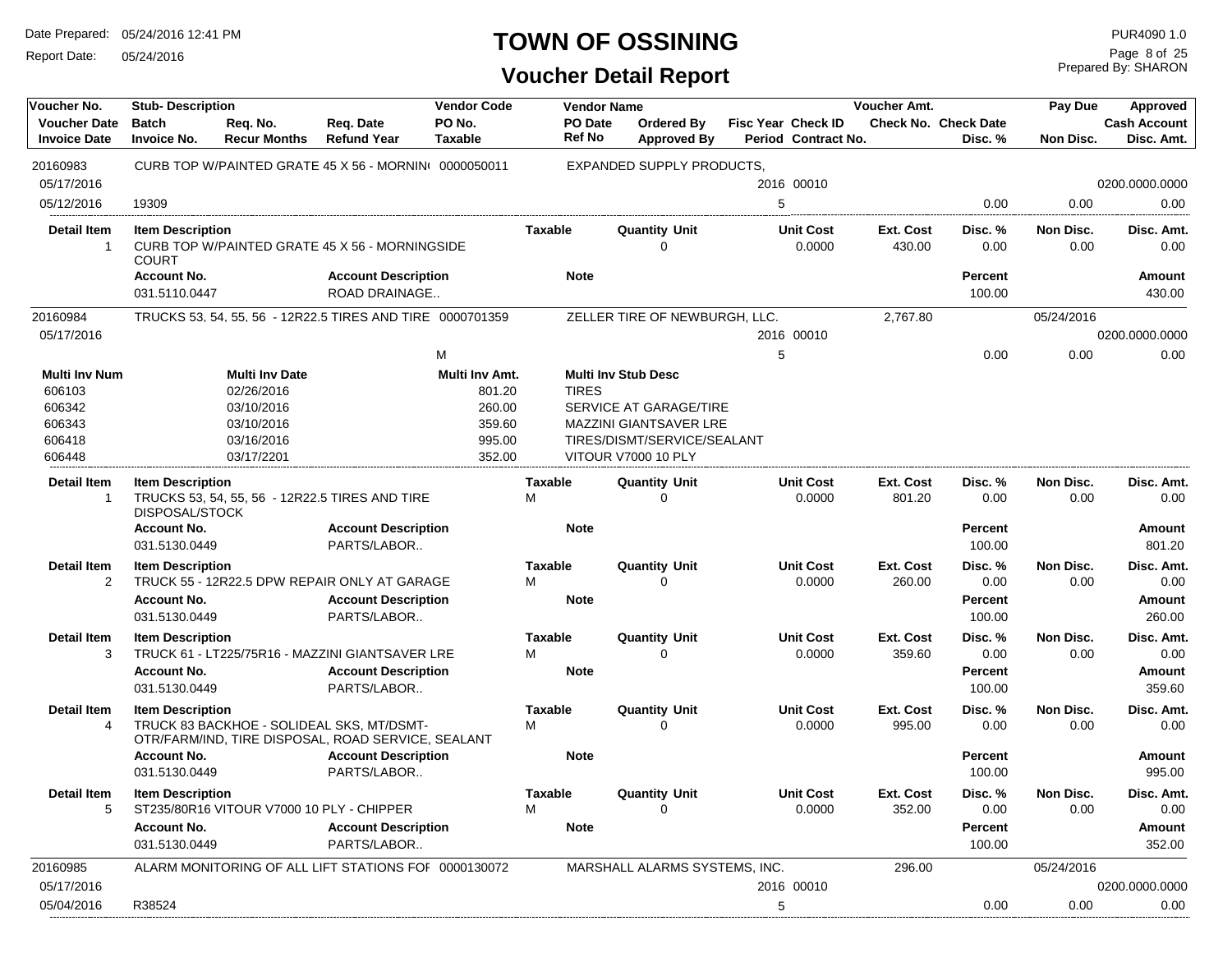Report Date: 05/24/2016

# **TOWN OF OSSINING**

| Voucher No.                                | <b>Stub-Description</b>                                                |                                     |                                                                                                                                        | <b>Vendor Code</b>       | <b>Vendor Name</b>                 |                                         |                                                  | Voucher Amt.        |                                             | Pay Due           | Approved                               |
|--------------------------------------------|------------------------------------------------------------------------|-------------------------------------|----------------------------------------------------------------------------------------------------------------------------------------|--------------------------|------------------------------------|-----------------------------------------|--------------------------------------------------|---------------------|---------------------------------------------|-------------------|----------------------------------------|
| <b>Voucher Date</b><br><b>Invoice Date</b> | <b>Batch</b><br><b>Invoice No.</b>                                     | Req. No.<br><b>Recur Months</b>     | Req. Date<br><b>Refund Year</b>                                                                                                        | PO No.<br><b>Taxable</b> | PO Date<br><b>Ref No</b>           | <b>Ordered Bv</b><br><b>Approved By</b> | <b>Fisc Year Check ID</b><br>Period Contract No. |                     | <b>Check No. Check Date</b><br>Disc. %      | Non Disc.         | <b>Cash Account</b><br>Disc. Amt.      |
| 20160985                                   |                                                                        |                                     | ALARM MONITORING OF ALL LIFT STATIONS FOF 0000130072                                                                                   |                          |                                    | MARSHALL ALARMS SYSTEMS, INC.           |                                                  |                     |                                             |                   |                                        |
| <b>Detail Item</b><br>$\mathbf{1}$         | <b>Item Description</b><br>CIR., NORTH STATE RD.<br><b>Account No.</b> |                                     | ALARM MONITORING OF ALL LIFT STATIONS FOR THE<br>MONTH OF JUNE 1-30, 2016 - FAWN CT., FOXHILL, WHITETAIL<br><b>Account Description</b> |                          | <b>Taxable</b><br><b>Note</b>      | <b>Quantity Unit</b><br>$\Omega$        | <b>Unit Cost</b><br>0.0000                       | Ext. Cost<br>148.00 | Disc. %<br>0.00<br><b>Percent</b>           | Non Disc.<br>0.00 | Disc. Amt.<br>0.00<br>Amount           |
|                                            | 045.8120.0419                                                          |                                     | MAINT./REPAIR                                                                                                                          |                          |                                    |                                         |                                                  |                     | 100.00                                      |                   | 148.00                                 |
| <b>Detail Item</b><br>$\overline{2}$       | <b>Item Description</b><br>PT.                                         |                                     | ALARM MONITORING OF ALL LIFT STATIONS FOR THE<br>MONTH OF JUNE 1-30, 2016 - PARKER BALE, S-TURN, MYSTIC                                |                          | <b>Taxable</b>                     | <b>Quantity Unit</b><br>0               | <b>Unit Cost</b><br>0.0000                       | Ext. Cost<br>111.00 | Disc. %<br>0.00                             | Non Disc.<br>0.00 | Disc. Amt.<br>0.00                     |
|                                            | <b>Account No.</b><br>045.8120.0419                                    |                                     | <b>Account Description</b><br>MAINT./REPAIR                                                                                            |                          | <b>Note</b>                        |                                         |                                                  |                     | <b>Percent</b><br>100.00                    |                   | Amount<br>111.00                       |
| <b>Detail Item</b><br>3                    | <b>Item Description</b>                                                |                                     | ALARM MONITORING OF ALL LIFT STATIONS FOR THE<br>MONTH OF JUNE 1-30, 2016 - CEDAR LANE PARK                                            |                          | <b>Taxable</b>                     | <b>Quantity Unit</b><br>$\Omega$        | <b>Unit Cost</b><br>0.0000                       | Ext. Cost<br>37.00  | Disc. %<br>0.00                             | Non Disc.<br>0.00 | Disc. Amt.<br>0.00                     |
|                                            | <b>Account No.</b>                                                     |                                     | <b>Account Description</b>                                                                                                             |                          | <b>Note</b>                        |                                         |                                                  |                     | <b>Percent</b>                              |                   | Amount                                 |
|                                            | 010.7112.0419                                                          |                                     | MAINT./REPAIR                                                                                                                          |                          |                                    |                                         |                                                  |                     | 100.00                                      |                   | 37.00                                  |
| 20160986                                   |                                                                        |                                     | RENTAL OF (3) OXYGEN TANKS AND 3 ACETYLEI 0000010067                                                                                   |                          |                                    | ALL-WELD PRODUCTS                       |                                                  | 176.00              |                                             | 05/24/2016        |                                        |
| 05/17/2016<br>05/09/2016                   | 00428012                                                               |                                     |                                                                                                                                        | м                        |                                    |                                         | 2016 00010<br>5                                  |                     | 0.00                                        | 0.00              | 0200.0000.0000<br>0.00                 |
|                                            |                                                                        |                                     |                                                                                                                                        |                          |                                    |                                         |                                                  |                     |                                             |                   |                                        |
| <b>Detail Item</b><br>$\mathbf{1}$         | <b>Item Description</b><br><b>Account No.</b><br>031.5130.0449         |                                     | RENTAL OF (3) OXYGEN TANKS AND 3 ACETYLENE TANKS<br><b>Account Description</b><br>PARTS/LABOR                                          |                          | <b>Taxable</b><br>м<br><b>Note</b> | <b>Quantity Unit</b><br>$\Omega$        | <b>Unit Cost</b><br>0.0000                       | Ext. Cost<br>176.00 | Disc. %<br>0.00<br><b>Percent</b><br>100.00 | Non Disc.<br>0.00 | Disc. Amt.<br>0.00<br>Amount<br>176.00 |
| 20160987                                   | LATE SERVICE AREA FEE                                                  |                                     |                                                                                                                                        | 0000040113               |                                    | DIG SAFELY NEW YORK, INC.               |                                                  | 6.00                |                                             | 05/24/2016        |                                        |
| 05/17/2016                                 |                                                                        |                                     |                                                                                                                                        |                          |                                    |                                         | 2016 00010                                       |                     |                                             |                   | 0200.0000.0000                         |
| 01/31/2016                                 | 16010491                                                               |                                     |                                                                                                                                        | м                        |                                    |                                         | 5                                                |                     | 0.00                                        | 0.00              | 0.00                                   |
| <b>Detail Item</b><br>$\mathbf{1}$         | <b>Item Description</b><br>LATE SERVICE AREA FEE                       |                                     |                                                                                                                                        |                          | <b>Taxable</b><br>M                | <b>Quantity Unit</b><br>3               | <b>Unit Cost</b><br>2.0000                       | Ext. Cost<br>6.00   | Disc. %<br>0.00                             | Non Disc.<br>0.00 | Disc. Amt.<br>0.00                     |
|                                            | <b>Account No.</b><br>031.5110.0419                                    |                                     | <b>Account Description</b><br>MAINT./REPAIR                                                                                            |                          | <b>Note</b>                        |                                         |                                                  |                     | <b>Percent</b><br>100.00                    |                   | Amount<br>6.00                         |
| 20160988                                   |                                                                        | GRAVEL, PORTLAND CEMENT, MASON LIME |                                                                                                                                        | 0000130027               |                                    | MELROSE LUMBER CO., INC.                |                                                  | 63.00               |                                             | 05/24/2016        |                                        |
| 05/17/2016                                 |                                                                        |                                     |                                                                                                                                        |                          |                                    |                                         | 2016 00010                                       |                     |                                             |                   | 0200.0000.0000                         |
| 05/10/2016                                 | D214015                                                                |                                     |                                                                                                                                        |                          |                                    |                                         | 5                                                |                     | 0.00                                        | 0.00              | 0.00                                   |
| Detail Item<br>$\mathbf{1}$                | <b>Item Description</b>                                                | GRAVEL, PORTLAND CEMENT, MASON LIME |                                                                                                                                        |                          | Taxable                            | <b>Quantity Unit</b><br>0               | <b>Unit Cost</b><br>0.0000                       | Ext. Cost<br>63.00  | Disc. %<br>0.00                             | Non Disc.<br>0.00 | Disc. Amt.<br>0.00                     |
|                                            | <b>Account No.</b><br>031.5110.0447                                    |                                     | <b>Account Description</b><br><b>ROAD DRAINAGE</b>                                                                                     |                          | <b>Note</b>                        |                                         |                                                  |                     | Percent<br>100.00                           |                   | Amount<br>63.00                        |
| 20160989<br>05/17/2016                     |                                                                        |                                     | CLEANING OF HIGHWAY OFFICE FOR THE MONT 0000010303                                                                                     |                          |                                    | ARCO CLEANING                           | 2016 00010                                       | 540.00              |                                             | 05/24/2016        | 0200.0000.0000                         |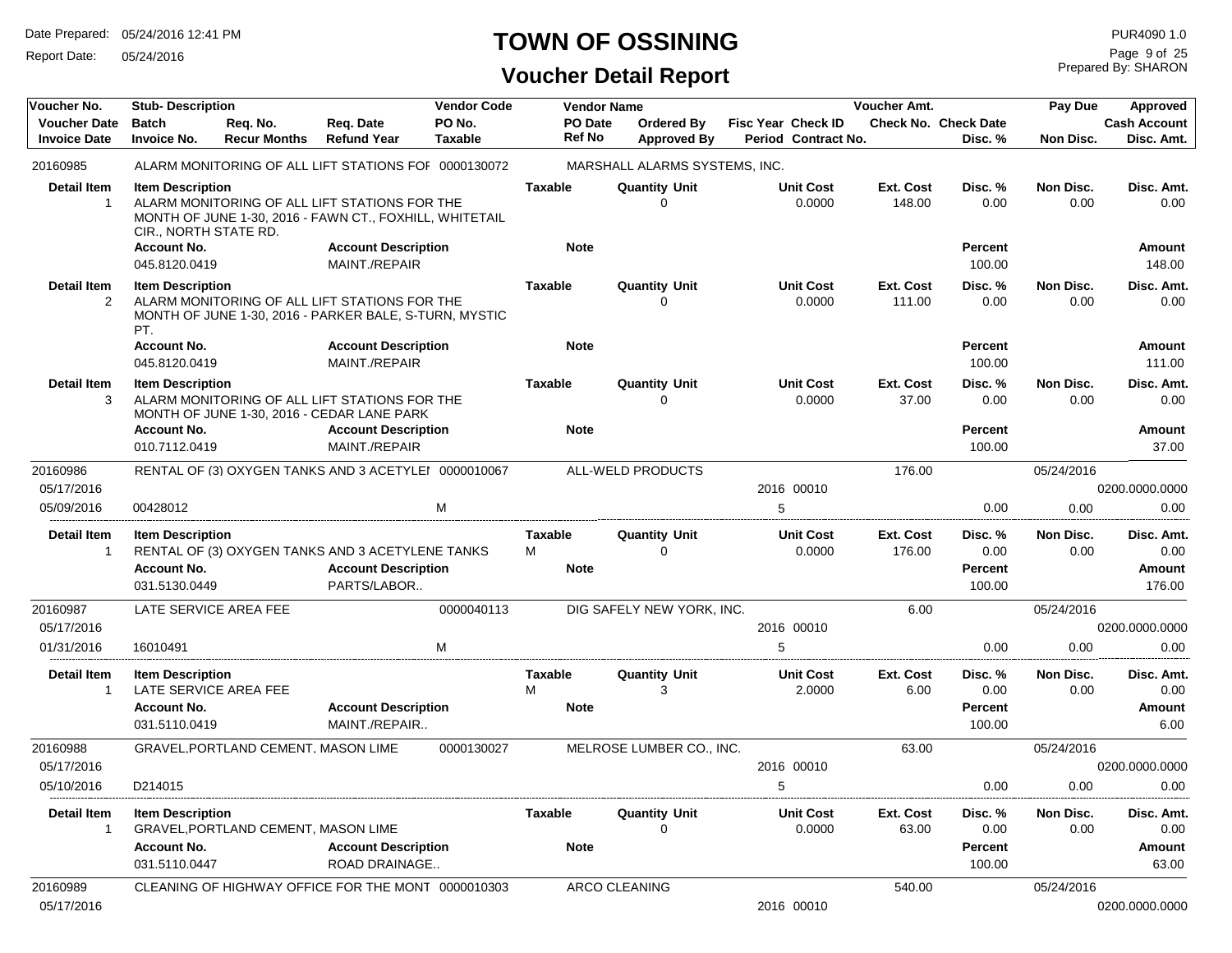Report Date: 05/24/2016

# **TOWN OF OSSINING**

Prepared By: SHARON Page 10 of 25

| Voucher No.                                | <b>Stub- Description</b>                      |                                 |                                                        | <b>Vendor Code</b>       | <b>Vendor Name</b>  |                                  |                                                  | Voucher Amt.        |                                        | Pay Due           | Approved                          |
|--------------------------------------------|-----------------------------------------------|---------------------------------|--------------------------------------------------------|--------------------------|---------------------|----------------------------------|--------------------------------------------------|---------------------|----------------------------------------|-------------------|-----------------------------------|
| <b>Voucher Date</b><br><b>Invoice Date</b> | <b>Batch</b><br><b>Invoice No.</b>            | Reg. No.<br><b>Recur Months</b> | Reg. Date<br><b>Refund Year</b>                        | PO No.<br><b>Taxable</b> | PO Date<br>Ref No   | Ordered By<br><b>Approved By</b> | <b>Fisc Year Check ID</b><br>Period Contract No. |                     | <b>Check No. Check Date</b><br>Disc. % | Non Disc.         | <b>Cash Account</b><br>Disc. Amt. |
| 20160989<br>05/01/2016                     | <b>CONTRACT</b>                               |                                 | CLEANING OF HIGHWAY OFFICE FOR THE MONT 0000010303     | м                        |                     | <b>ARCO CLEANING</b>             | 5                                                |                     | 0.00                                   | 0.00              | 0.00                              |
|                                            |                                               |                                 |                                                        |                          |                     |                                  |                                                  |                     |                                        |                   |                                   |
| <b>Detail Item</b><br>-1                   | <b>Item Description</b><br>31, 2016           |                                 | CLEANING OF HIGHWAY OFFICE FOR THE MONTH OF MAY 1-     |                          | <b>Taxable</b><br>М | <b>Quantity Unit</b><br>$\Omega$ | <b>Unit Cost</b><br>0.0000                       | Ext. Cost<br>540.00 | Disc. %<br>0.00                        | Non Disc.<br>0.00 | Disc. Amt.<br>0.00                |
|                                            | <b>Account No.</b><br>031.5010.0419           |                                 | <b>Account Description</b><br>MAINT./REPAIR            |                          | <b>Note</b>         |                                  |                                                  |                     | Percent<br>100.00                      |                   | Amount<br>540.00                  |
| 20160990<br>05/17/2016                     |                                               | <b>BEACON FOR THE BACKHOE</b>   |                                                        | 0000230013               |                     | WESTCHESTER TRACTOR INC          | 2016 00010                                       | 286.00              |                                        | 05/24/2016        | 0200.0000.0000                    |
| 04/05/2016                                 | 1939398                                       |                                 |                                                        |                          |                     |                                  | 5                                                |                     | 0.00                                   | 0.00              | 0.00                              |
| <b>Detail Item</b><br>-1                   | <b>Item Description</b>                       | BEACON FOR THE BACKHOE          |                                                        |                          | Taxable             | <b>Quantity Unit</b><br>$\Omega$ | <b>Unit Cost</b><br>0.0000                       | Ext. Cost<br>286.00 | Disc. %<br>0.00                        | Non Disc.<br>0.00 | Disc. Amt.<br>0.00                |
|                                            | <b>Account No.</b><br>031.5130.0449           |                                 | <b>Account Description</b><br>PARTS/LABOR              |                          | <b>Note</b>         |                                  |                                                  |                     | Percent<br>100.00                      |                   | Amount<br>286.00                  |
| 20160999                                   |                                               |                                 | 5 GALLON PREMIUM WATER, DEPOSIT, EQUIP. R 0000030059   |                          |                     | CRYSTAL ROCK WATER COMPAN        |                                                  | 32.56               |                                        | 05/24/2016        |                                   |
| 05/17/2016                                 |                                               |                                 |                                                        |                          |                     |                                  | 2016 00010                                       |                     |                                        |                   | 0200.0000.0000                    |
| 04/30/2016                                 | 316394                                        |                                 |                                                        |                          |                     |                                  | 5                                                |                     | 0.00                                   | 0.00              | 0.00                              |
| <b>Detail Item</b><br>$\overline{1}$       | <b>Item Description</b>                       |                                 | 5 GALLON PREMIUM WATER, DEPOSIT, EQUIP. RENTAL         |                          | Taxable             | <b>Quantity Unit</b><br>$\Omega$ | <b>Unit Cost</b><br>0.0000                       | Ext. Cost<br>16.28  | Disc. %<br>0.00                        | Non Disc.<br>0.00 | Disc. Amt.<br>0.00                |
|                                            | <b>Account No.</b><br>031.5132.0410           |                                 | <b>Account Description</b><br>WATER                    |                          | <b>Note</b>         |                                  |                                                  |                     | Percent<br>100.00                      |                   | Amount<br>16.28                   |
| <b>Detail Item</b><br>$\overline{2}$       | <b>Item Description</b>                       |                                 | 5 GALLON PREMIUM WATER, DEPOSIT, EQUIP. RENTAL         |                          | Taxable             | <b>Quantity Unit</b><br>$\Omega$ | <b>Unit Cost</b><br>0.0000                       | Ext. Cost<br>16.28  | Disc. %<br>0.00                        | Non Disc.<br>0.00 | Disc. Amt.<br>0.00                |
|                                            | <b>Account No.</b>                            |                                 | <b>Account Description</b>                             |                          | <b>Note</b>         |                                  |                                                  |                     | Percent                                |                   | Amount                            |
|                                            | 031.5010.0410                                 |                                 | WATER                                                  |                          |                     |                                  |                                                  |                     | 100.00                                 |                   | 16.28                             |
| 20161000                                   |                                               |                                 | DALE CEMETERY INTERNET - 5/16-6/15/16 (ACCC 0000031654 |                          | <b>CABLEVISION</b>  |                                  |                                                  | 29.95               |                                        | 05/24/2016        |                                   |
| 05/18/2016                                 |                                               |                                 |                                                        |                          |                     |                                  | 2016 00010                                       |                     |                                        |                   | 0200.0000.0000                    |
| 05/16/2016                                 | 05162016                                      |                                 |                                                        |                          |                     |                                  | 5                                                |                     | 0.00                                   | 0.00              | 0.00                              |
| <b>Detail Item</b><br>$\overline{1}$       | <b>Item Description</b><br>07882-031145-06-0) |                                 | DALE CEMETERY INTERNET - 5/16-6/15/16 (ACCOUNT NR.     |                          | <b>Taxable</b>      | <b>Quantity Unit</b><br>1        | <b>Unit Cost</b><br>29.9500                      | Ext. Cost<br>29.95  | Disc. %<br>0.00                        | Non Disc.<br>0.00 | Disc. Amt.<br>0.00                |
|                                            | <b>Account No.</b><br>032.8810.0406           |                                 | <b>Account Description</b><br>TELEPHONE                |                          | <b>Note</b>         |                                  |                                                  |                     | Percent<br>100.00                      |                   | Amount<br>29.95                   |
| 20161001<br>05/18/2016                     |                                               |                                 | NYS INSPECTION FOR DALE CEMETERY JEEP LI 0000130255    |                          |                     | MANICCHIO BROTHERS, INC.         | 2016 00010                                       | 37.00               |                                        | 05/24/2016        | 0200.0000.0000                    |
| 04/09/2016                                 | 36525                                         |                                 |                                                        | M                        |                     |                                  | 5                                                |                     | 0.00                                   | 0.00              | 0.00                              |
| <b>Detail Item</b><br>$\overline{1}$       | <b>Item Description</b>                       |                                 | NYS INSPECTION FOR DALE CEMETERY JEEP LIBERTY          |                          | <b>Taxable</b><br>М | <b>Quantity Unit</b>             | <b>Unit Cost</b><br>37.0000                      | Ext. Cost<br>37.00  | Disc. %<br>0.00                        | Non Disc.<br>0.00 | Disc. Amt.<br>0.00                |
|                                            | <b>Account No.</b><br>032.8810.0419           |                                 | <b>Account Description</b><br>MAINT./REPAIR            |                          | <b>Note</b>         |                                  |                                                  |                     | Percent<br>100.00                      |                   | Amount<br>37.00                   |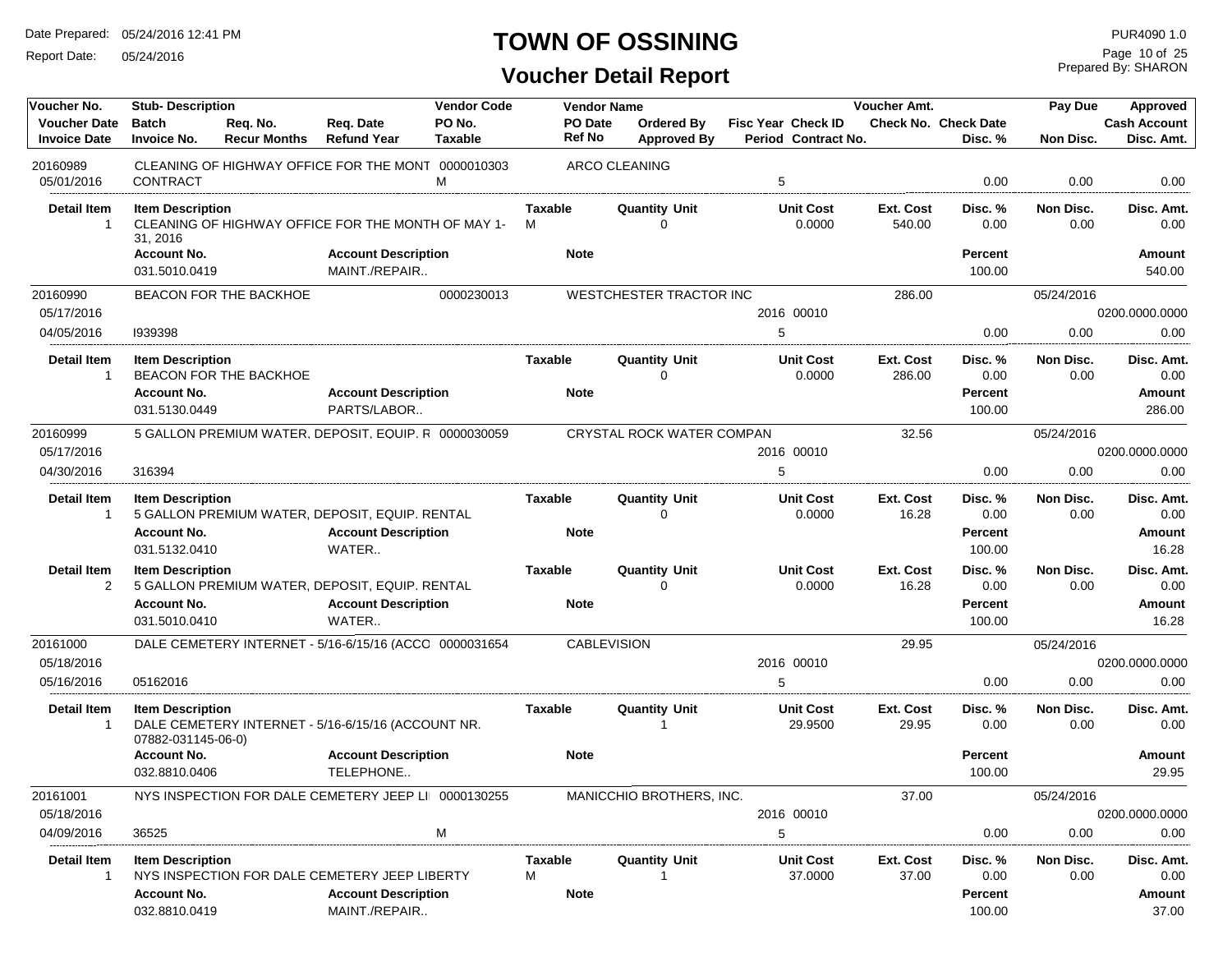Report Date: 05/24/2016

#### **TOWN OF OSSINING**

**Voucher Detail Report**

Prepared By: SHARON Page 11 of 25

| Voucher No.                                | <b>Stub-Description</b>                      |                                     |                                                        | <b>Vendor Code</b> |                          | <b>Vendor Name</b>                          |   |                                           | Voucher Amt.        |                                        | Pay Due           | Approved                          |
|--------------------------------------------|----------------------------------------------|-------------------------------------|--------------------------------------------------------|--------------------|--------------------------|---------------------------------------------|---|-------------------------------------------|---------------------|----------------------------------------|-------------------|-----------------------------------|
| <b>Voucher Date</b><br><b>Invoice Date</b> | <b>Batch</b><br><b>Invoice No.</b>           | Reg. No.<br><b>Recur Months</b>     | Reg. Date<br><b>Refund Year</b>                        | PO No.<br>Taxable  | PO Date<br><b>Ref No</b> | <b>Ordered By</b><br><b>Approved By</b>     |   | Fisc Year Check ID<br>Period Contract No. |                     | <b>Check No. Check Date</b><br>Disc. % | Non Disc.         | <b>Cash Account</b><br>Disc. Amt. |
| 20161002                                   | <b>COPY PAPER</b>                            |                                     |                                                        | 0000700639         |                          | W.B. MASON                                  |   |                                           | 143.97              |                                        | 05/24/2016        |                                   |
| 05/18/2016                                 |                                              |                                     |                                                        |                    |                          |                                             |   | 2016 00010                                |                     |                                        |                   | 0200.0000.0000                    |
| 05/11/2016                                 | 134511697                                    |                                     |                                                        |                    |                          |                                             | 5 |                                           |                     | 0.00                                   | 0.00              | 0.00                              |
| <b>Detail Item</b><br>$\mathbf{1}$         | <b>Item Description</b><br><b>COPY PAPER</b> |                                     |                                                        |                    | Taxable                  | <b>Quantity Unit</b><br>-1                  |   | <b>Unit Cost</b><br>143.9700              | Ext. Cost<br>143.97 | Disc. %<br>0.00                        | Non Disc.<br>0.00 | Disc. Amt.<br>0.00                |
|                                            | <b>Account No.</b><br>010.1620.0401          |                                     | <b>Account Description</b><br>SUPPLIES                 |                    | <b>Note</b>              |                                             |   |                                           |                     | <b>Percent</b><br>100.00               |                   | Amount<br>143.97                  |
| 20161003                                   |                                              |                                     | INTERPRETER @ \$20/HOUR, 6PM-9PM, CIVIL/PAF 0000700742 |                    |                          | ZHININ, JESSICA                             |   |                                           | 60.00               |                                        | 05/24/2016        |                                   |
| 05/18/2016                                 |                                              |                                     |                                                        |                    |                          |                                             |   | 2016 00010                                |                     |                                        |                   | 0200.0000.0000                    |
| 05/12/2016                                 | 05122016                                     |                                     |                                                        | M                  |                          |                                             | 5 |                                           |                     | 0.00                                   | 0.00              | 0.00                              |
| <b>Detail Item</b><br>$\mathbf 1$          | <b>Item Description</b>                      |                                     | INTERPRETER @ \$20/HOUR, 6PM-9PM, CIVIL/PARKING        |                    | Taxable<br>М             | Quantity Unit<br>-1                         |   | <b>Unit Cost</b><br>60.0000               | Ext. Cost<br>60.00  | Disc. %<br>0.00                        | Non Disc.<br>0.00 | Disc. Amt.<br>0.00                |
|                                            | <b>Account No.</b><br>010.1110.0455          |                                     | <b>Account Description</b><br><b>TRANSLATOR</b>        |                    | <b>Note</b>              |                                             |   |                                           |                     | <b>Percent</b>                         |                   | Amount<br>30.00                   |
|                                            | 010.1130.0455                                |                                     | <b>TRANSLATOR</b>                                      |                    |                          |                                             |   |                                           |                     |                                        |                   | 30.00                             |
| 20161004                                   |                                              |                                     | REFUND OF DUPLICATE PAYMENT OF TOWN/CO 0000701497      |                    |                          | CONTE, RICHARD & PALLADINO, GINA            |   |                                           | 966.15              |                                        | 05/24/2016        |                                   |
| 05/18/2016                                 |                                              |                                     |                                                        |                    |                          |                                             |   | 2016 00010                                |                     |                                        |                   | 0200.0000.0000                    |
| 05/12/2016                                 | 361                                          |                                     |                                                        |                    |                          |                                             | 5 |                                           |                     | 0.00                                   | 0.00              | 0.00                              |
| <b>Detail Item</b><br>$\mathbf{1}$         | <b>Item Description</b>                      |                                     | REFUND OF DUPLICATE PAYMENT OF TOWN/COUNTY TAX         |                    | <b>Taxable</b>           | <b>Quantity Unit</b><br>$\mathbf 0$         |   | <b>Unit Cost</b><br>0.0000                | Ext. Cost<br>966.15 | Disc. %<br>0.00                        | Non Disc.<br>0.00 | Disc. Amt.<br>0.00                |
|                                            | <b>Account No.</b><br>010.0010.0690          |                                     | <b>Account Description</b><br>OVERPAYMENTS             |                    | <b>Note</b>              |                                             |   |                                           |                     | <b>Percent</b><br>100.00               |                   | Amount<br>966.15                  |
| 20161005                                   |                                              |                                     | TRUCK#50 - OIL BATH SEAL, GRIPPER, HUBCAP, 0000130045  |                    |                          | MT. KISCO TRUCK & AUTO PA                   |   |                                           | 912.50              |                                        | 05/24/2016        |                                   |
| 05/18/2016                                 |                                              |                                     |                                                        |                    |                          |                                             |   | 2016 00010                                |                     |                                        |                   | 0200.0000.0000                    |
|                                            |                                              |                                     |                                                        |                    |                          |                                             | 5 |                                           |                     | 0.00                                   | 0.00              | 0.00                              |
| <b>Multi Inv Num</b>                       |                                              | <b>Multi Inv Date</b>               |                                                        | Multi Inv Amt.     |                          | <b>Multi Inv Stub Desc</b>                  |   |                                           |                     |                                        |                   |                                   |
| 340498                                     |                                              | 04/20/2016                          |                                                        | 426.51             |                          | <b>ASST. SUPPLIES</b>                       |   |                                           |                     |                                        |                   |                                   |
| 344268                                     |                                              | 05/04/2016                          |                                                        | 113.55             |                          | TRANSMISSION, FILTERS, HYD. OIL             |   |                                           |                     |                                        |                   |                                   |
| 345266                                     |                                              | 05/09/2016                          |                                                        | 66.83              |                          | OIL FILTER, DEXOS FULL SYN                  |   |                                           |                     |                                        |                   |                                   |
| 345408                                     |                                              | 05/09/2016                          |                                                        | 86.92              |                          | OIL FILTER, AIR FILTER, ELEMENT A           |   |                                           |                     |                                        |                   |                                   |
| 345470                                     |                                              | 05/09/2016                          |                                                        | 26.47              |                          | <b>HYD. FITTINGS</b>                        |   |                                           |                     |                                        |                   |                                   |
| 345491                                     |                                              | 05/09/2016                          |                                                        | 5.19               |                          | POWER STEERING FLUID                        |   |                                           |                     |                                        |                   |                                   |
| 346099                                     |                                              | 05/11/2016                          |                                                        | 163.89             |                          | FUEL, OIL, BIG AIR FILTERS, WATER SEPARATOR |   |                                           |                     |                                        |                   |                                   |
| 346117                                     |                                              | 05/11/2016                          |                                                        | 23.14              |                          | POWER STEERING FILTER                       |   |                                           |                     |                                        |                   |                                   |
| <b>Detail Item</b><br>$\mathbf 1$          | <b>Item Description</b>                      | NOZZLE, BENZIL, PLUG HEATING NOZZLE | TRUCK#50 - OIL BATH SEAL, GRIPPER, HUBCAP, WETTER,     |                    | Taxable                  | <b>Quantity Unit</b><br>0                   |   | <b>Unit Cost</b><br>0.0000                | Ext. Cost<br>426.51 | Disc. %<br>0.00                        | Non Disc.<br>0.00 | Disc. Amt.<br>0.00                |
|                                            | <b>Account No.</b>                           |                                     | <b>Account Description</b>                             |                    | <b>Note</b>              |                                             |   |                                           |                     | <b>Percent</b>                         |                   | Amount                            |
|                                            | 031.5130.0449                                |                                     | PARTS/LABOR                                            |                    |                          |                                             |   |                                           |                     | 100.00                                 |                   | 426.51                            |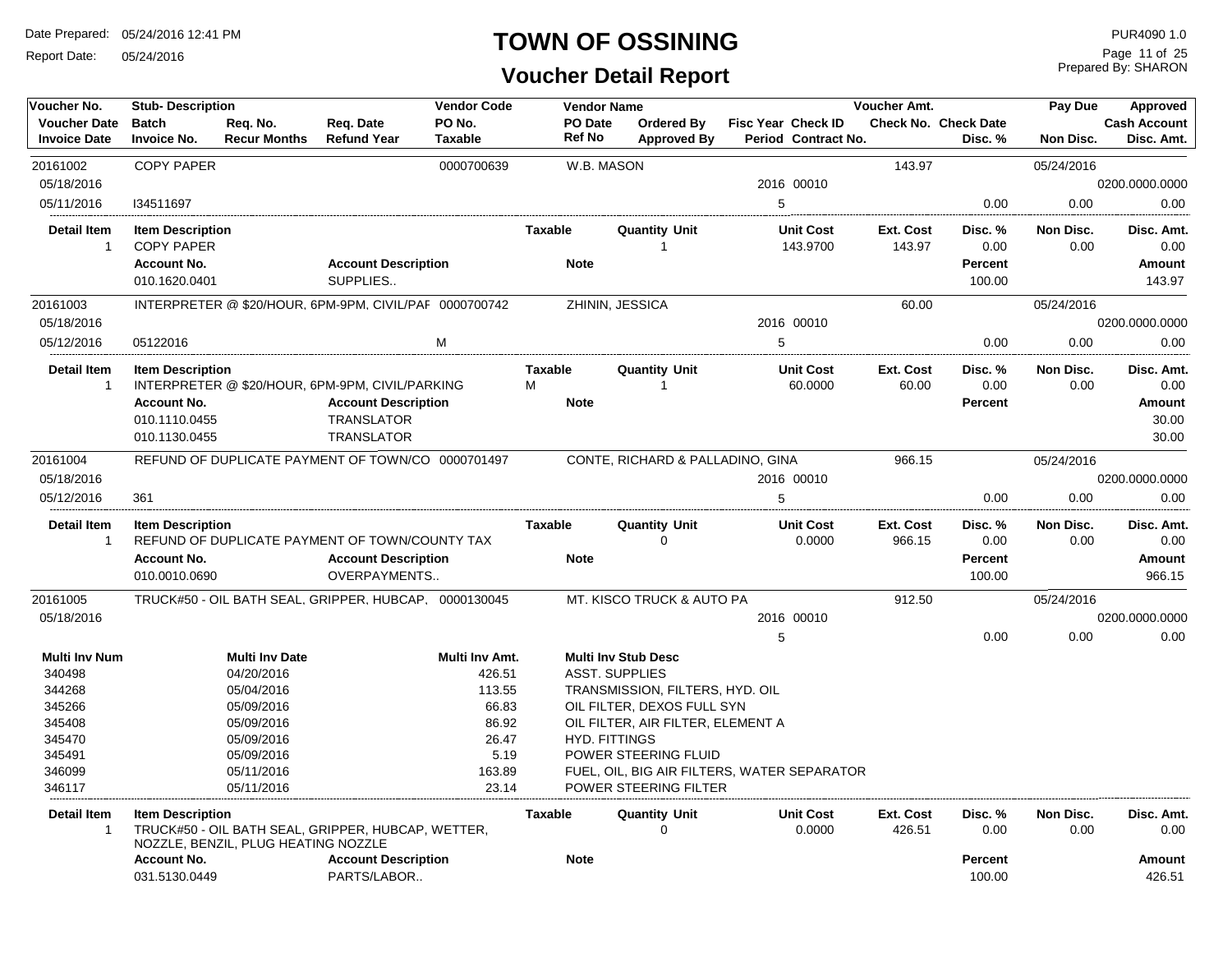Report Date: 05/24/2016

#### **TOWN OF OSSINING**

**Voucher Detail Report**

Prepared By: SHARON Page 12 of 25

| Voucher No.                                                      | <b>Stub-Description</b>                              |                                                                               |                                                           | <b>Vendor Code</b>                                 | <b>Vendor Name</b>                                       |                                  |                                                  | Voucher Amt.        |                                 | Pay Due           | Approved                          |
|------------------------------------------------------------------|------------------------------------------------------|-------------------------------------------------------------------------------|-----------------------------------------------------------|----------------------------------------------------|----------------------------------------------------------|----------------------------------|--------------------------------------------------|---------------------|---------------------------------|-------------------|-----------------------------------|
| <b>Voucher Date</b><br><b>Invoice Date</b>                       | <b>Batch</b><br><b>Invoice No.</b>                   | Reg. No.<br><b>Recur Months</b>                                               | Req. Date<br><b>Refund Year</b>                           | PO No.<br><b>Taxable</b>                           | PO Date<br><b>Ref No</b>                                 | Ordered By<br><b>Approved By</b> | <b>Fisc Year Check ID</b><br>Period Contract No. |                     | Check No. Check Date<br>Disc. % | Non Disc.         | <b>Cash Account</b><br>Disc. Amt. |
| 20161005                                                         |                                                      |                                                                               | TRUCK#50 - OIL BATH SEAL, GRIPPER, HUBCAP, 0000130045     |                                                    |                                                          | MT. KISCO TRUCK & AUTO PA        |                                                  |                     |                                 |                   |                                   |
| <b>Detail Item</b><br>2                                          | <b>Item Description</b><br><b>FILTER</b>             |                                                                               | TRUCK 68 - TRANSMISSION, LUBE, FUEL FILTERS, HYD.         |                                                    | <b>Taxable</b>                                           | <b>Quantity Unit</b><br>0        | <b>Unit Cost</b><br>0.0000                       | Ext. Cost<br>113.55 | Disc. %<br>0.00                 | Non Disc.<br>0.00 | Disc. Amt.<br>0.00                |
|                                                                  | <b>Account No.</b><br>031.5130.0449                  |                                                                               | <b>Account Description</b><br>PARTS/LABOR                 |                                                    | <b>Note</b>                                              |                                  |                                                  |                     | <b>Percent</b><br>100.00        |                   | <b>Amount</b><br>113.55           |
| <b>Detail Item</b><br>3                                          | <b>Item Description</b>                              | #75 - OIL FILTER, DEXOS FULL SYN.                                             |                                                           |                                                    | <b>Taxable</b>                                           | <b>Quantity Unit</b><br>0        | <b>Unit Cost</b><br>0.0000                       | Ext. Cost<br>66.83  | Disc. %<br>0.00                 | Non Disc.<br>0.00 | Disc. Amt.<br>0.00                |
|                                                                  | <b>Account No.</b><br>031.5130.0449                  |                                                                               | <b>Account Description</b><br>PARTS/LABOR                 |                                                    | <b>Note</b>                                              |                                  |                                                  |                     | <b>Percent</b><br>100.00        |                   | <b>Amount</b><br>66.83            |
| <b>Detail Item</b><br>4                                          | <b>Item Description</b>                              |                                                                               | STOCK, #75, 68, OR 67 - OIL FILTER, AIR FILTER, ELEMENT A |                                                    | <b>Taxable</b>                                           | <b>Quantity Unit</b><br>0        | <b>Unit Cost</b><br>0.0000                       | Ext. Cost<br>86.92  | Disc. %<br>0.00                 | Non Disc.<br>0.00 | Disc. Amt.<br>0.00                |
|                                                                  | <b>Account No.</b><br>031.5130.0449                  |                                                                               | <b>Account Description</b><br>PARTS/LABOR                 |                                                    | <b>Note</b>                                              |                                  |                                                  |                     | <b>Percent</b><br>100.00        |                   | Amount<br>86.92                   |
| <b>Detail Item</b><br>5                                          | <b>Item Description</b>                              | SHOP - 6MB, 8MB, (HYDRAULIC FITTINGS)                                         |                                                           |                                                    | <b>Taxable</b>                                           | <b>Quantity Unit</b><br>U        | <b>Unit Cost</b><br>0.0000                       | Ext. Cost<br>26.47  | Disc. %<br>0.00                 | Non Disc.<br>0.00 | Disc. Amt.<br>0.00                |
|                                                                  | <b>Account No.</b><br>031.5130.0449                  |                                                                               | <b>Account Description</b><br>PARTS/LABOR                 |                                                    | <b>Note</b>                                              |                                  |                                                  |                     | Percent<br>100.00               |                   | <b>Amount</b><br>26.47            |
| <b>Detail Item</b><br>6                                          | <b>Item Description</b>                              | #75 - POWER STEERING FLUID                                                    |                                                           |                                                    | <b>Taxable</b>                                           | <b>Quantity Unit</b><br>0        | <b>Unit Cost</b><br>0.0000                       | Ext. Cost<br>5.19   | Disc. %<br>0.00                 | Non Disc.<br>0.00 | Disc. Amt.<br>0.00                |
|                                                                  | <b>Account No.</b><br>031.5130.0449                  |                                                                               | <b>Account Description</b><br>PARTS/LABOR                 |                                                    | <b>Note</b>                                              |                                  |                                                  |                     | <b>Percent</b><br>100.00        |                   | Amount<br>5.19                    |
| <b>Detail Item</b><br>$\overline{7}$                             | <b>Item Description</b><br>#51 - FILTERS, HYD. FLUID |                                                                               |                                                           |                                                    | <b>Taxable</b>                                           | <b>Quantity Unit</b><br>U        | <b>Unit Cost</b><br>0.0000                       | Ext. Cost<br>163.89 | Disc. %<br>0.00                 | Non Disc.<br>0.00 | Disc. Amt.<br>0.00                |
|                                                                  | <b>Account No.</b><br>031.5130.0449                  |                                                                               | <b>Account Description</b><br>PARTS/LABOR                 |                                                    | <b>Note</b>                                              |                                  |                                                  |                     | Percent<br>100.00               |                   | Amount<br>163.89                  |
| <b>Detail Item</b><br>8                                          | <b>Item Description</b>                              |                                                                               | HASTINGS LUBE (POWER STEERING FILTER) #51 AND STOCK       |                                                    | <b>Taxable</b>                                           | <b>Quantity Unit</b><br>U        | <b>Unit Cost</b><br>0.0000                       | Ext. Cost<br>23.14  | Disc. %<br>0.00                 | Non Disc.<br>0.00 | Disc. Amt.<br>0.00                |
|                                                                  | <b>Account No.</b><br>031.5130.0449                  |                                                                               | <b>Account Description</b><br>PARTS/LABOR                 |                                                    | Note                                                     |                                  |                                                  |                     | <b>Percent</b><br>100.00        |                   | Amount<br>23.14                   |
| 20161006<br>05/18/2016                                           |                                                      | RAGS FOR THE GARAGE - 4/7/16                                                  |                                                           | 0000210001                                         |                                                          | UNIFIRST CORPORATION             | 2016 00010                                       | 220.74              |                                 | 05/24/2016        | 0200.0000.0000                    |
|                                                                  |                                                      |                                                                               |                                                           |                                                    |                                                          |                                  | 5                                                |                     | 0.00                            | 0.00              | 0.00                              |
| <b>Multi Inv Num</b><br>3307555<br>3309575<br>3311628<br>3305465 |                                                      | <b>Multi Inv Date</b><br>04/14/2016<br>04/21/2016<br>04/28/2016<br>04/07/2016 |                                                           | Multi Inv Amt.<br>57.00<br>57.00<br>58.74<br>48.00 | <b>RAGS</b><br><b>RAGS</b><br><b>RAGS</b><br><b>RAGS</b> | <b>Multi Inv Stub Desc</b>       |                                                  |                     |                                 |                   |                                   |
| <b>Detail Item</b>                                               | <b>Item Description</b>                              | RAGS FOR THE GARAGE - 4/7/16                                                  |                                                           |                                                    | Taxable                                                  | <b>Quantity Unit</b>             | <b>Unit Cost</b><br>0.0000                       | Ext. Cost<br>48.00  | Disc. %<br>0.00                 | Non Disc.<br>0.00 | Disc. Amt.<br>0.00                |
|                                                                  | <b>Account No.</b><br>031.5132.0419                  |                                                                               | <b>Account Description</b><br>MAINT./REPAIR               |                                                    | <b>Note</b>                                              |                                  |                                                  |                     | <b>Percent</b><br>100.00        |                   | Amount<br>48.00                   |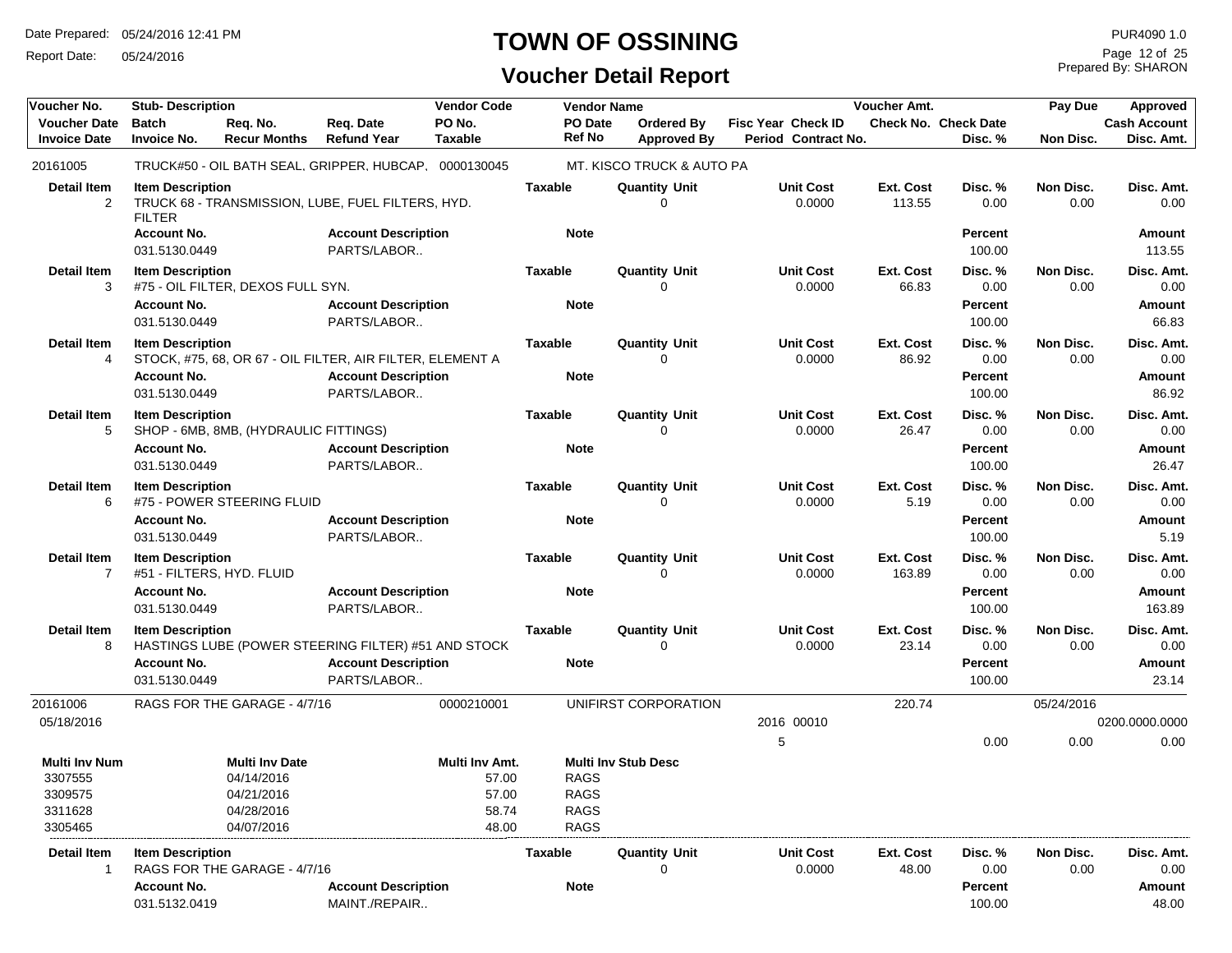Report Date: 05/24/2016

# **TOWN OF OSSINING**

# **Voucher Detail Report**

Prepared By: SHARON Page 13 of 25

| Voucher No.                                | <b>Stub-Description</b>                                        |                                 |                                                                                                              | <b>Vendor Code</b>       |                               | <b>Vendor Name</b>                      |                                                  | <b>Voucher Amt.</b>       |                                             | Pay Due           | Approved                              |
|--------------------------------------------|----------------------------------------------------------------|---------------------------------|--------------------------------------------------------------------------------------------------------------|--------------------------|-------------------------------|-----------------------------------------|--------------------------------------------------|---------------------------|---------------------------------------------|-------------------|---------------------------------------|
| <b>Voucher Date</b><br><b>Invoice Date</b> | <b>Batch</b><br><b>Invoice No.</b>                             | Req. No.<br><b>Recur Months</b> | Req. Date<br><b>Refund Year</b>                                                                              | PO No.<br><b>Taxable</b> | PO Date<br><b>Ref No</b>      | <b>Ordered By</b><br><b>Approved By</b> | <b>Fisc Year Check ID</b><br>Period Contract No. |                           | <b>Check No. Check Date</b><br>Disc. %      | Non Disc.         | <b>Cash Account</b><br>Disc. Amt.     |
| 20161006                                   |                                                                | RAGS FOR THE GARAGE - 4/7/16    |                                                                                                              | 0000210001               |                               | UNIFIRST CORPORATION                    |                                                  |                           |                                             |                   |                                       |
| <b>Detail Item</b><br>$\overline{2}$       | <b>Item Description</b><br><b>Account No.</b>                  | RAGS FOR THE GARAGE - 4/14/16   | <b>Account Description</b>                                                                                   |                          | <b>Taxable</b><br><b>Note</b> | <b>Quantity Unit</b><br>0               | <b>Unit Cost</b><br>0.0000                       | Ext. Cost<br>57.00        | Disc. %<br>0.00<br><b>Percent</b>           | Non Disc.<br>0.00 | Disc. Amt.<br>0.00<br>Amount          |
|                                            | 031.5132.0419                                                  |                                 | MAINT./REPAIR                                                                                                |                          |                               |                                         |                                                  |                           | 100.00                                      |                   | 57.00                                 |
| <b>Detail Item</b><br>3                    | <b>Item Description</b><br><b>Account No.</b><br>031.5132.0419 | RAGS FOR THE GARAGE - 4/21/16   | <b>Account Description</b><br>MAINT./REPAIR                                                                  |                          | <b>Taxable</b><br><b>Note</b> | <b>Quantity Unit</b><br>0               | <b>Unit Cost</b><br>0.0000                       | <b>Ext. Cost</b><br>57.00 | Disc. %<br>0.00<br><b>Percent</b><br>100.00 | Non Disc.<br>0.00 | Disc. Amt.<br>0.00<br>Amount<br>57.00 |
| <b>Detail Item</b><br>4                    | <b>Item Description</b><br><b>Account No.</b>                  | RAGS FOR THE GARAGE - 4/28/16   | <b>Account Description</b>                                                                                   |                          | <b>Taxable</b><br><b>Note</b> | <b>Quantity Unit</b><br>$\Omega$        | <b>Unit Cost</b><br>0.0000                       | Ext. Cost<br>58.74        | Disc. %<br>0.00<br><b>Percent</b>           | Non Disc.<br>0.00 | Disc. Amt.<br>0.00<br><b>Amount</b>   |
|                                            | 031.5132.0419                                                  |                                 | MAINT./REPAIR                                                                                                |                          |                               |                                         |                                                  |                           | 100.00                                      |                   | 58.74                                 |
| 20161007                                   |                                                                |                                 | A.C.R. PHIL REPAIR B, 1/2" DR TRUCK OIL FILTEF 0000190097                                                    |                          |                               | <b>SNAP-ON TOOLS</b>                    |                                                  | 75.49                     |                                             | 05/24/2016        |                                       |
| 05/18/2016                                 |                                                                |                                 |                                                                                                              |                          |                               |                                         | 2016 00010                                       |                           |                                             |                   | 0200.0000.0000                        |
| 04/29/2016                                 | 04291614658                                                    |                                 |                                                                                                              |                          |                               |                                         | 5                                                |                           | 0.00                                        | 0.00              | 0.00                                  |
| <b>Detail Item</b><br>$\overline{1}$       | <b>Item Description</b><br>EECT4H & 24H                        |                                 | A.C.R. PHIL REPAIR B, 1/2" DR TRUCK OIL FILTER WRENCH, 1<br>CIRCUIT TEST 6 AND 12 VOLT BLK, 1 BLACK STRAIGHT |                          | <b>Taxable</b>                | <b>Quantity Unit</b><br>$\Omega$        | <b>Unit Cost</b><br>0.0000                       | Ext. Cost<br>75.49        | Disc.%<br>0.00                              | Non Disc.<br>0.00 | Disc. Amt.<br>0.00                    |
|                                            | <b>Account No.</b><br>031.5130.0449                            |                                 | <b>Account Description</b><br>PARTS/LABOR                                                                    |                          | <b>Note</b>                   |                                         |                                                  |                           | <b>Percent</b><br>100.00                    |                   | <b>Amount</b><br>75.49                |
| 20161008                                   |                                                                |                                 | FOOD WIN/CINCO DE MAYO & MOTHER'S DAY LL 0000700455                                                          |                          | C-TOWN                        |                                         |                                                  | 500.09                    |                                             | 05/24/2016        |                                       |
| 05/18/2016                                 |                                                                |                                 |                                                                                                              |                          |                               |                                         | 2016 00010                                       |                           |                                             |                   | 0200.0000.0000                        |
|                                            |                                                                |                                 |                                                                                                              |                          |                               |                                         | 5                                                |                           | 0.00                                        | 0.00              | 0.00                                  |
| <b>Multi Inv Num</b>                       |                                                                | <b>Multi Inv Date</b>           |                                                                                                              | Multi Inv Amt.           |                               | <b>Multi Inv Stub Desc</b>              |                                                  |                           |                                             |                   |                                       |
| 05052016                                   |                                                                | 05/05/2016                      |                                                                                                              | 60.67                    |                               |                                         | CINCO DE MAYO & MOTHER'S DAY LUNCHEON            |                           |                                             |                   |                                       |
| 05042016                                   |                                                                | 05/04/2016                      |                                                                                                              | 36.01                    |                               | <b>FOOD WIN</b>                         |                                                  |                           |                                             |                   |                                       |
| 050520162                                  |                                                                | 05/05/2016                      |                                                                                                              | 54.43                    |                               | <b>FOOD WIN</b>                         |                                                  |                           |                                             |                   |                                       |
| 05092016                                   |                                                                | 05/09/2016                      |                                                                                                              | 79.83                    |                               | <b>FOOD WIN</b>                         |                                                  |                           |                                             |                   |                                       |
| 05102016                                   |                                                                | 05/10/2016                      |                                                                                                              | 49.38                    |                               | FOOD WIN                                |                                                  |                           |                                             |                   |                                       |
| 05112016                                   |                                                                | 05/11/2016                      |                                                                                                              | 27.65                    |                               | FOOD WIN                                |                                                  |                           |                                             |                   |                                       |
| 05122016<br>051220162                      |                                                                | 05/12/2016<br>05/12/2016        |                                                                                                              | 25.00<br>4.17            |                               | FOOD WIN<br><b>FOOD WIN</b>             |                                                  |                           |                                             |                   |                                       |
| 05162016                                   |                                                                | 05/16/2016                      |                                                                                                              | 67.28                    |                               | FOOD WIN                                |                                                  |                           |                                             |                   |                                       |
| 051620162                                  |                                                                | 05/16/2016                      |                                                                                                              | 57.45                    |                               | FOOD WIN                                |                                                  |                           |                                             |                   |                                       |
| 05172016                                   |                                                                | 05/17/2016                      |                                                                                                              | 38.22                    |                               | FOOD WIN                                |                                                  |                           |                                             |                   |                                       |
|                                            |                                                                |                                 |                                                                                                              |                          |                               |                                         |                                                  |                           |                                             |                   |                                       |
| <b>Detail Item</b><br>$\overline{1}$       | <b>Item Description</b>                                        |                                 | FOOD WIN/CINCO DE MAYO & MOTHER'S DAY LUNCHEON                                                               |                          | Taxable                       | <b>Quantity Unit</b><br>1               | <b>Unit Cost</b><br>500.0900                     | Ext. Cost<br>500.09       | Disc. %<br>0.00                             | Non Disc.<br>0.00 | Disc. Amt.<br>0.00                    |
|                                            | <b>Account No.</b>                                             |                                 | <b>Account Description</b>                                                                                   |                          | <b>Note</b>                   |                                         |                                                  |                           | <b>Percent</b>                              |                   | Amount                                |
|                                            | 034.0034.0085<br>010.6773.0423                                 |                                 | OTHER FUNDS<br>FOOD SUPPLIES                                                                                 |                          |                               |                                         |                                                  |                           |                                             |                   | 60.67<br>439.42                       |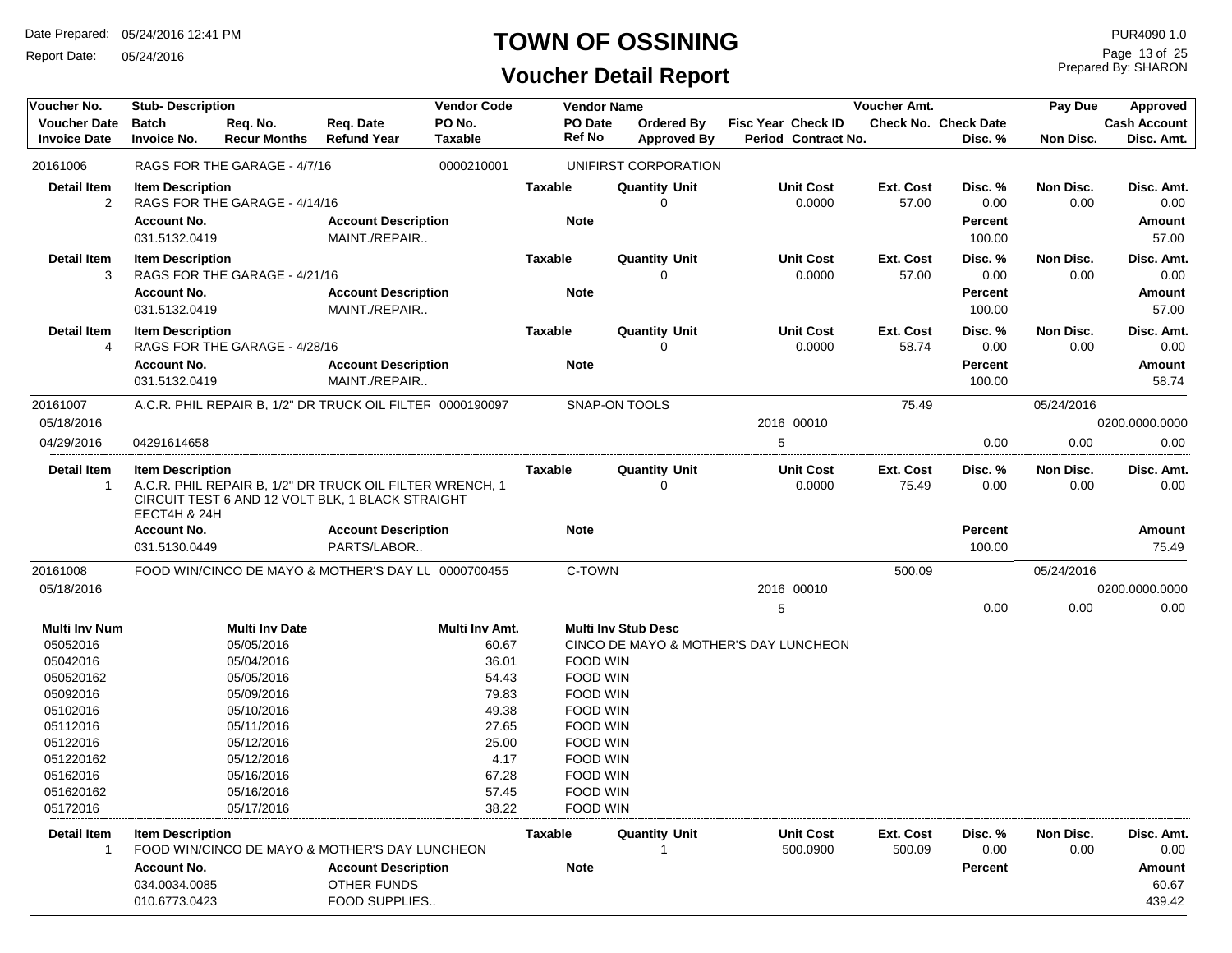Report Date: 05/24/2016

#### **TOWN OF OSSINING**

Prepared By: SHARON Page 14 of 25

| Voucher No.                                        | <b>Stub-Description</b>                             |                                                   |                                                      | <b>Vendor Code</b>               |                          | <b>Vendor Name</b> |                                                                                    | <b>Voucher Amt.</b><br>Pay Due | Approved                                         |                           |                                        |                   |                                   |
|----------------------------------------------------|-----------------------------------------------------|---------------------------------------------------|------------------------------------------------------|----------------------------------|--------------------------|--------------------|------------------------------------------------------------------------------------|--------------------------------|--------------------------------------------------|---------------------------|----------------------------------------|-------------------|-----------------------------------|
| <b>Voucher Date</b><br><b>Invoice Date</b>         | <b>Batch</b><br><b>Invoice No.</b>                  | Req. No.<br><b>Recur Months</b>                   | Req. Date<br><b>Refund Year</b>                      | PO No.<br><b>Taxable</b>         | PO Date<br><b>Ref No</b> |                    | <b>Ordered By</b><br><b>Approved By</b>                                            |                                | <b>Fisc Year Check ID</b><br>Period Contract No. |                           | <b>Check No. Check Date</b><br>Disc. % | Non Disc.         | <b>Cash Account</b><br>Disc. Amt. |
| 20161009                                           |                                                     |                                                   | SHOP - BLACK STRIP, COUPLING HOSE, HD HOS 0000130027 |                                  |                          |                    | MELROSE LUMBER CO., INC.                                                           |                                |                                                  | 62.95                     |                                        | 05/24/2016        |                                   |
| 05/18/2016                                         |                                                     |                                                   |                                                      |                                  |                          |                    |                                                                                    |                                | 2016 00010                                       |                           |                                        |                   | 0200.0000.0000                    |
| 05/10/2016                                         | D214059                                             |                                                   |                                                      |                                  |                          |                    |                                                                                    | 5                              |                                                  |                           | 0.00                                   | 0.00              | 0.00                              |
| <b>Detail Item</b><br>$\mathbf{1}$                 | <b>Item Description</b>                             | FEMALE MENDER, GARDEN HOSE - SHOP                 | SHOP - BLACK STRIP, COUPLING HOSE, HD HOSE WASHER,   |                                  | <b>Taxable</b>           |                    | <b>Quantity Unit</b><br>$\Omega$                                                   |                                | <b>Unit Cost</b><br>0.0000                       | <b>Ext. Cost</b><br>62.95 | Disc. %<br>0.00                        | Non Disc.<br>0.00 | Disc. Amt.<br>0.00                |
|                                                    | <b>Account No.</b><br>031.5130.0449                 |                                                   | <b>Account Description</b><br>PARTS/LABOR            |                                  | <b>Note</b>              |                    |                                                                                    |                                |                                                  |                           | <b>Percent</b><br>100.00               |                   | Amount<br>62.95                   |
| 20161010                                           | <b>BREAD WIN PROGRAM</b>                            |                                                   |                                                      | 0000070168                       |                          |                    | <b>GM DIRECT DISTRIBUTOR CORP.</b>                                                 |                                |                                                  | 106.08                    |                                        | 05/24/2016        |                                   |
| 05/18/2016                                         |                                                     |                                                   |                                                      |                                  |                          |                    |                                                                                    |                                | 2016 00010                                       |                           |                                        |                   | 0200.0000.0000                    |
|                                                    |                                                     |                                                   |                                                      |                                  |                          |                    |                                                                                    | 5                              |                                                  |                           | 0.00                                   | 0.00              | 0.00                              |
| <b>Multi Inv Num</b><br>03161223195<br>03161223074 |                                                     | <b>Multi Inv Date</b><br>05/12/2016<br>04/28/2016 |                                                      | Multi Inv Amt.<br>42.44<br>63.64 |                          |                    | <b>Multi Inv Stub Desc</b><br><b>BREAD WIN PROGRAM</b><br><b>BREAD WIN PROGRAM</b> |                                |                                                  |                           |                                        |                   |                                   |
| Detail Item<br>$\mathbf{1}$                        | <b>Item Description</b><br><b>BREAD WIN PROGRAM</b> |                                                   |                                                      |                                  | Taxable                  |                    | <b>Quantity Unit</b><br>-1                                                         |                                | <b>Unit Cost</b><br>106.0800                     | Ext. Cost<br>106.08       | Disc. %<br>0.00                        | Non Disc.<br>0.00 | Disc. Amt.<br>0.00                |
|                                                    | <b>Account No.</b><br>010.6773.0423                 |                                                   | <b>Account Description</b><br><b>FOOD SUPPLIES</b>   |                                  | <b>Note</b>              |                    |                                                                                    |                                |                                                  |                           | <b>Percent</b><br>100.00               |                   | Amount<br>106.08                  |
| 20161011<br>05/18/2016                             | <b>FOOD WIN</b>                                     |                                                   |                                                      | 0000700758                       |                          |                    | HARTFORD PROVISION COMPANY INC.                                                    |                                | 2016 00010                                       | 417.23                    |                                        | 05/24/2016        | 0200.0000.0000                    |
| 04/20/2016                                         | 2190644                                             |                                                   |                                                      | M                                |                          |                    |                                                                                    | 5                              |                                                  |                           | 0.00                                   | 0.00              | 0.00                              |
| <b>Detail Item</b><br>$\mathbf{1}$                 | <b>Item Description</b><br>FOOD WIN                 |                                                   |                                                      |                                  | <b>Taxable</b><br>M      |                    | <b>Quantity Unit</b><br>$\mathbf{1}$                                               |                                | <b>Unit Cost</b><br>417.2300                     | Ext. Cost<br>417.23       | Disc. %<br>0.00                        | Non Disc.<br>0.00 | Disc. Amt.<br>0.00                |
|                                                    | <b>Account No.</b><br>010.6773.0423                 |                                                   | <b>Account Description</b><br>FOOD SUPPLIES          |                                  | <b>Note</b>              |                    |                                                                                    |                                |                                                  |                           | <b>Percent</b><br>100.00               |                   | Amount<br>417.23                  |
| 20161012                                           |                                                     | SENIOR SERVICES FAX 4/28-5/27                     |                                                      | 0000220156                       |                          | <b>VERIZON</b>     |                                                                                    |                                |                                                  | 25.79                     |                                        | 05/24/2016        |                                   |
| 05/18/2016                                         |                                                     |                                                   |                                                      |                                  |                          |                    |                                                                                    |                                | 2016 00010                                       |                           |                                        |                   | 0200.0000.0000                    |
| 04/28/2016                                         | 04282016                                            |                                                   |                                                      |                                  |                          |                    |                                                                                    | 5                              |                                                  |                           | 0.00                                   | 0.00              | 0.00                              |
| <b>Detail Item</b><br>$\mathbf{1}$                 | <b>Item Description</b>                             | SENIOR SERVICES FAX 4/28-5/27                     |                                                      |                                  | <b>Taxable</b>           |                    | <b>Quantity Unit</b><br>-1                                                         |                                | <b>Unit Cost</b><br>25.7900                      | Ext. Cost<br>25.79        | Disc. %<br>0.00                        | Non Disc.<br>0.00 | Disc. Amt.<br>0.00                |
|                                                    | <b>Account No.</b><br>010.6772.0406                 |                                                   | <b>Account Description</b><br>TELEPHONE              |                                  | <b>Note</b>              |                    |                                                                                    |                                |                                                  |                           | Percent<br>100.00                      |                   | Amount<br>25.79                   |
| 20161013                                           | <b>NYS INSPECTIONS</b>                              |                                                   |                                                      | 0000130255                       |                          |                    | MANICCHIO BROTHERS, INC.                                                           |                                |                                                  | 74.00                     |                                        | 05/24/2016        |                                   |
| 05/18/2016                                         |                                                     |                                                   |                                                      |                                  |                          |                    |                                                                                    |                                | 2016 00010                                       |                           |                                        |                   | 0200.0000.0000                    |
|                                                    |                                                     |                                                   |                                                      | M                                |                          |                    |                                                                                    | 5                              |                                                  |                           | 0.00                                   | 0.00              | 0.00                              |
| <b>Multi Inv Num</b><br>36596                      |                                                     | <b>Multi Inv Date</b><br>04/22/2016               |                                                      | Multi Inv Amt.<br>37.00          |                          |                    | <b>Multi Inv Stub Desc</b><br>NYS INSPECTION - 2005 CHEVY ASTRO                    |                                |                                                  |                           |                                        |                   |                                   |
| 36599                                              |                                                     | 04/23/2016                                        |                                                      | 37.00                            |                          |                    | NYS INSPECTION - 2010 FORD BUS                                                     |                                |                                                  |                           |                                        |                   |                                   |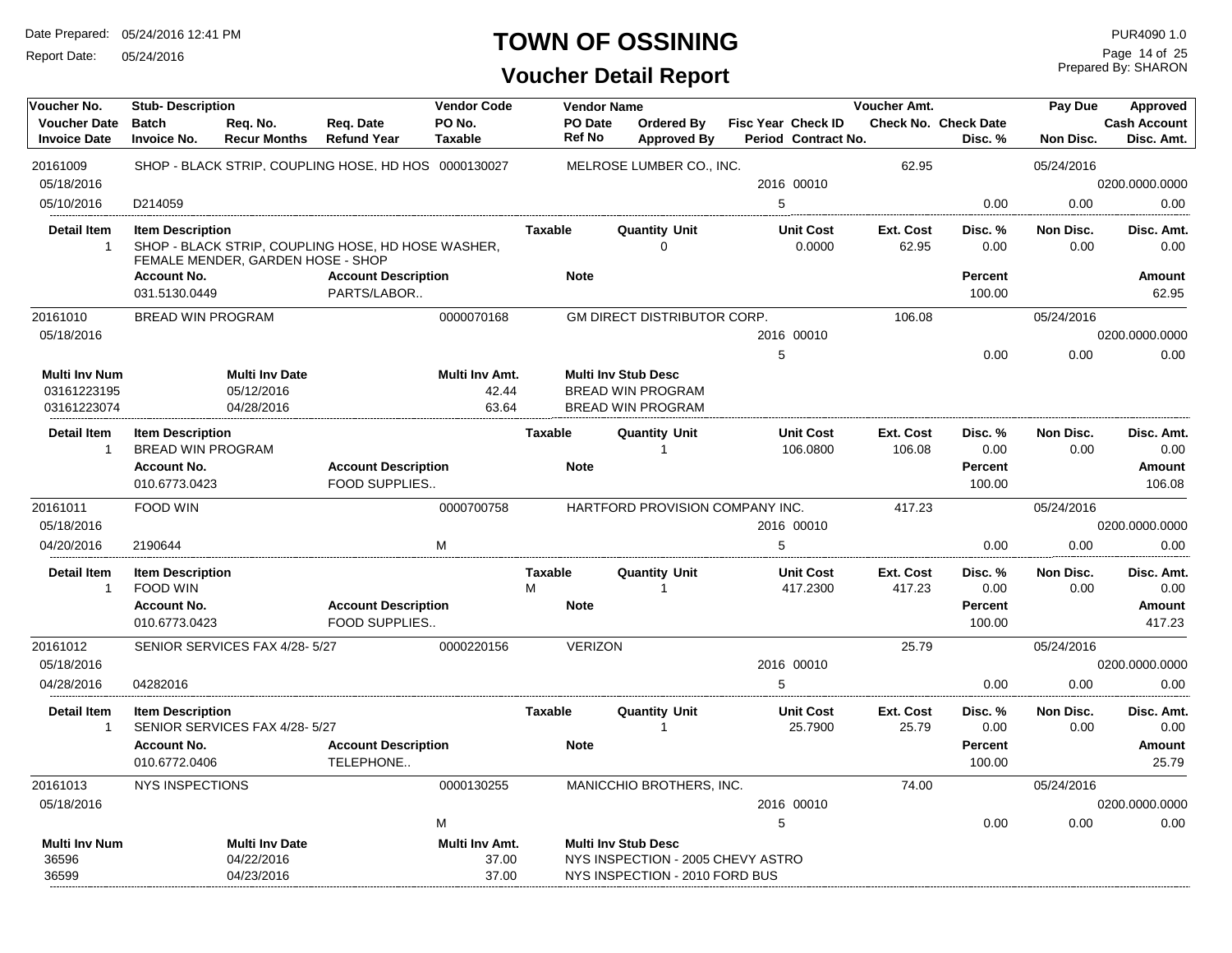Report Date: 05/24/2016

# **TOWN OF OSSINING**

# **Voucher Detail Report**

Prepared By: SHARON Page 15 of 25

| Voucher No.                                | <b>Stub- Description</b>                                                                                          |                                                                                                                                                        |                                                                                                | <b>Vendor Code</b>       |                                    | <b>Vendor Name</b> |                                      |                                                  | Voucher Amt.          |                                             | Pay Due            | Approved                                                                 |
|--------------------------------------------|-------------------------------------------------------------------------------------------------------------------|--------------------------------------------------------------------------------------------------------------------------------------------------------|------------------------------------------------------------------------------------------------|--------------------------|------------------------------------|--------------------|--------------------------------------|--------------------------------------------------|-----------------------|---------------------------------------------|--------------------|--------------------------------------------------------------------------|
| <b>Voucher Date</b><br><b>Invoice Date</b> | <b>Batch</b><br><b>Invoice No.</b>                                                                                | Req. No.<br><b>Recur Months</b>                                                                                                                        | Req. Date<br><b>Refund Year</b>                                                                | PO No.<br><b>Taxable</b> | <b>Ref No</b>                      | PO Date            | Ordered By<br><b>Approved By</b>     | <b>Fisc Year Check ID</b><br>Period Contract No. |                       | <b>Check No. Check Date</b><br>Disc. %      | Non Disc.          | <b>Cash Account</b><br>Disc. Amt.                                        |
| 20161013                                   | NYS INSPECTIONS                                                                                                   |                                                                                                                                                        |                                                                                                | 0000130255               |                                    |                    | MANICCHIO BROTHERS, INC.             |                                                  |                       |                                             |                    |                                                                          |
| Detail Item<br>-1                          | <b>Item Description</b><br><b>NYS INSPECTIONS</b><br><b>Account No.</b><br>010.6772.0449                          |                                                                                                                                                        | <b>Account Description</b><br>PARTS/LABOR                                                      |                          | <b>Taxable</b><br>м<br><b>Note</b> |                    | <b>Quantity Unit</b>                 | <b>Unit Cost</b><br>74.0000                      | Ext. Cost<br>74.00    | Disc. %<br>0.00<br><b>Percent</b><br>100.00 | Non Disc.<br>0.00  | Disc. Amt.<br>0.00<br>Amount<br>74.00                                    |
| 20161014                                   |                                                                                                                   | REIMBURSEMENT FOR TAXI COUPONS 400 COUI 0000701231                                                                                                     |                                                                                                |                          |                                    |                    | <b>NEW MEGA TAXI</b>                 |                                                  | 1,900.00              |                                             | 05/24/2016         |                                                                          |
| 05/18/2016                                 |                                                                                                                   |                                                                                                                                                        |                                                                                                |                          |                                    |                    |                                      | 2016 00010                                       |                       |                                             |                    | 0200.0000.0000                                                           |
| 05/17/2016                                 | 05172016                                                                                                          |                                                                                                                                                        |                                                                                                | M                        |                                    |                    |                                      | 5                                                |                       | 0.00                                        | 0.00               | 0.00                                                                     |
| <b>Detail Item</b><br>1                    | <b>Item Description</b><br>\$4.75 EACH                                                                            | REIMBURSEMENT FOR TAXI COUPONS 400 COUPONS @                                                                                                           |                                                                                                |                          | Taxable<br>М                       |                    | <b>Quantity Unit</b>                 | <b>Unit Cost</b><br>1,900.0000                   | Ext. Cost<br>1,900.00 | Disc. %<br>0.00                             | Non Disc.<br>0.00  | Disc. Amt.<br>0.00                                                       |
|                                            | <b>Account No.</b><br>010.6772.0429                                                                               |                                                                                                                                                        | <b>Account Description</b><br>CALL A CAB                                                       |                          | <b>Note</b>                        |                    |                                      |                                                  |                       | <b>Percent</b><br>100.00                    |                    | <b>Amount</b><br>1,900.00                                                |
| 20161015                                   |                                                                                                                   | 1500 CRIMINAL FOLDERS FOR TOWN COURT                                                                                                                   |                                                                                                | 0000701024               |                                    |                    | LIBERTY PRESS PRINTING & MAILING     |                                                  | 1,900.00              |                                             | 05/24/2016         |                                                                          |
| 05/18/2016                                 |                                                                                                                   | 80                                                                                                                                                     | 03/31/2016                                                                                     | 5125                     |                                    |                    | 03/31/2016 MADDI                     | 2016 00010                                       |                       |                                             |                    | 0200.0000.0000                                                           |
| 05/11/2016                                 | 8823                                                                                                              |                                                                                                                                                        |                                                                                                | M                        |                                    |                    |                                      | 5                                                |                       | 0.00                                        | 0.00               | 0.00                                                                     |
| Detail Item<br>-1                          | <b>Item Description</b><br><b>Account No.</b><br>037.1110.2191                                                    | 1500 CRIMINAL FOLDERS FOR TOWN COURT                                                                                                                   | <b>Account Description</b><br>2015 JCAP GRANT                                                  |                          | Taxable<br>M<br><b>Note</b>        |                    | <b>Quantity Unit</b><br>$\mathbf{1}$ | <b>Unit Cost</b><br>1,900.0000                   | Ext. Cost<br>1,900.00 | Disc. %<br>0.00<br><b>Percent</b><br>100.00 | Non Disc.<br>0.00  | Disc. Amt.<br>0.00<br>Amount<br>1,900.00                                 |
| 20161016<br>05/18/2016<br>05/07/2016       | 49997564                                                                                                          | COURT & SUPERVISORS COPIERS, 5/1-5/31                                                                                                                  |                                                                                                | 0000040097               |                                    |                    | DE LAGE LANDEN FINANCIAL SRVCS       | 2016 00010<br>5 24938431                         | 768.09                | 0.00                                        | 05/24/2016<br>0.00 | 0200.0000.0000<br>0.00                                                   |
| <b>Detail Item</b><br>$\mathbf{1}$         | <b>Item Description</b><br><b>Account No.</b><br>010.1110.0419<br>010.1620.0419<br>010.1110.0419<br>010.1620.0419 | COURT & SUPERVISORS COPIERS, 5/1-5/31                                                                                                                  | <b>Account Description</b><br>MAINT./REPAIR<br>MAINT./REPAIR<br>MAINT./REPAIR<br>MAINT./REPAIR |                          | Taxable<br><b>Note</b>             |                    | <b>Quantity Unit</b>                 | <b>Unit Cost</b><br>768.0900                     | Ext. Cost<br>768.09   | Disc. %<br>0.00<br><b>Percent</b>           | Non Disc.<br>0.00  | Disc. Amt.<br>0.00<br><b>Amount</b><br>331.91<br>403.69<br>7.00<br>25.49 |
| 20161017                                   |                                                                                                                   | TRUCK 53 - LABOR TO REMOVE AND REPLACE R 0000700743                                                                                                    |                                                                                                |                          |                                    |                    | LEGGIO CORP.                         |                                                  | 2,092.32              |                                             | 05/24/2016         |                                                                          |
| 05/19/2016                                 |                                                                                                                   | 81                                                                                                                                                     | 05/10/2016                                                                                     | 5135                     |                                    |                    | 05/19/2016 FRANCI                    | 2016 00010                                       |                       |                                             |                    | 0200.0000.0000                                                           |
| 04/21/2016                                 | 28161                                                                                                             |                                                                                                                                                        |                                                                                                | М                        |                                    |                    |                                      | 5                                                |                       | 0.00                                        | 0.00               | 0.00                                                                     |
| <b>Detail Item</b><br>$\mathbf{1}$         | <b>Item Description</b><br><b>Account No.</b>                                                                     | TRUCK 53 - LABOR TO REMOVE AND REPLACE REAR SPRING<br>AND ALL ATTACHING PARTS LEAF SPRING, HELPER LEAF, U<br>BOLT, REB PIN, BOLT ASSEMBLY, SHOP SUPPLY | <b>Account Description</b>                                                                     |                          | <b>Taxable</b><br>М<br><b>Note</b> |                    | <b>Quantity Unit</b><br>$\Omega$     | <b>Unit Cost</b>                                 | Ext. Cost<br>2,092.32 | Disc. %<br>0.00<br><b>Percent</b>           | Non Disc.<br>0.00  | Disc. Amt.<br>0.00<br>Amount                                             |
| 20161018                                   | 031.5130.0449                                                                                                     | CONSULTING SERVICES                                                                                                                                    | PARTS/LABOR                                                                                    | 0000060020               |                                    |                    | FREDERICK P. CLARK ASSOCIATES        |                                                  | 3,500.00              | 100.00                                      | 05/24/2016         | 2,092.32                                                                 |
|                                            |                                                                                                                   |                                                                                                                                                        |                                                                                                |                          |                                    |                    |                                      |                                                  |                       |                                             |                    |                                                                          |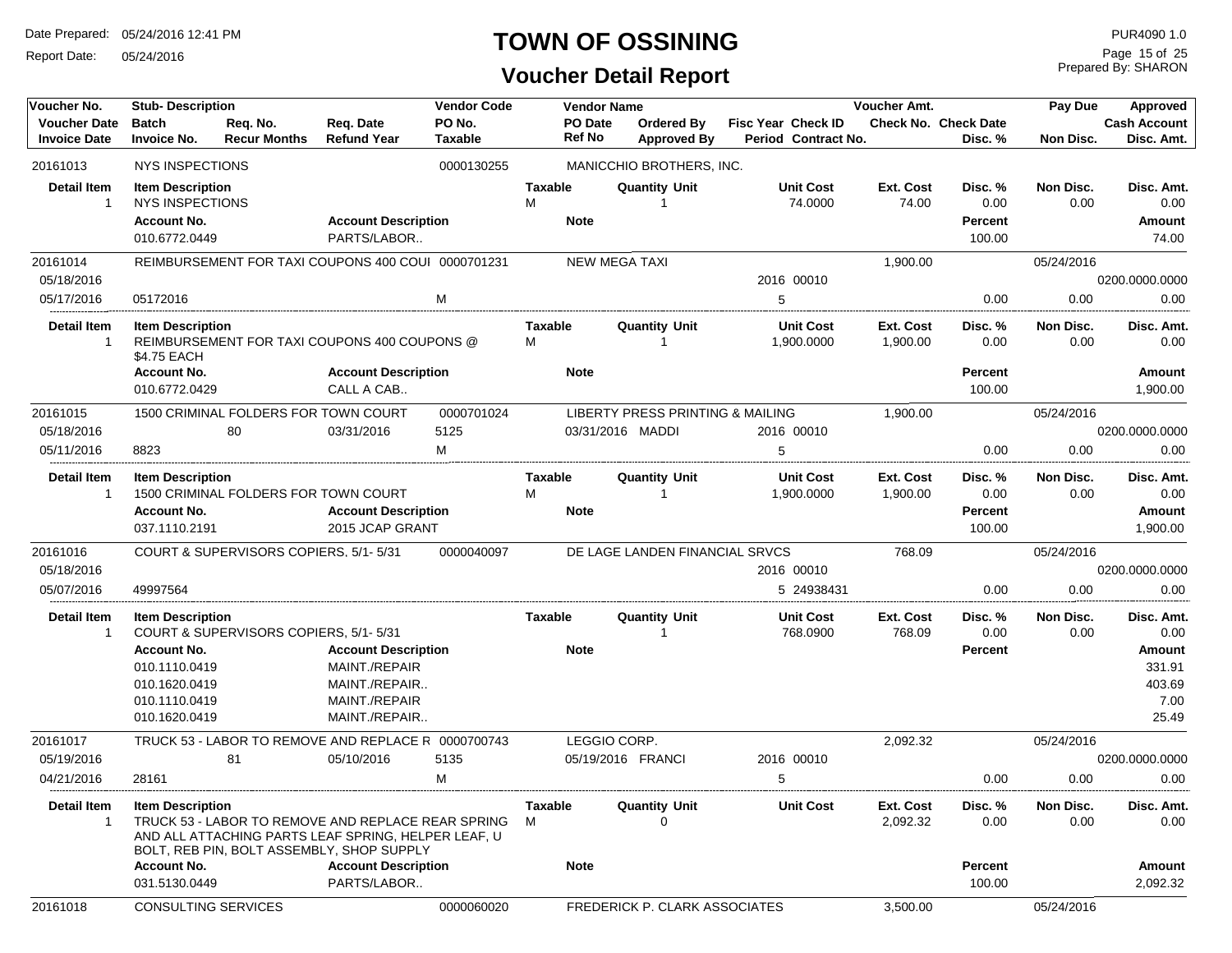Report Date: 05/24/2016

#### **TOWN OF OSSINING**

# **Voucher Detail Report**

Prepared By: SHARON Page 16 of 25

| Voucher No.          | <b>Stub-Description</b>    |                       |                                                       | <b>Vendor Code</b> |                | <b>Vendor Name</b>         |                                                          |   |                     | Voucher Amt. |                      | Pay Due    | Approved            |
|----------------------|----------------------------|-----------------------|-------------------------------------------------------|--------------------|----------------|----------------------------|----------------------------------------------------------|---|---------------------|--------------|----------------------|------------|---------------------|
| <b>Voucher Date</b>  | <b>Batch</b>               | Req. No.              | Reg. Date                                             | PO No.             |                | PO Date                    | Ordered By                                               |   | Fisc Year Check ID  |              | Check No. Check Date |            | <b>Cash Account</b> |
| <b>Invoice Date</b>  | <b>Invoice No.</b>         | <b>Recur Months</b>   | <b>Refund Year</b>                                    | <b>Taxable</b>     |                | <b>Ref No</b>              | <b>Approved By</b>                                       |   | Period Contract No. |              | Disc. %              | Non Disc.  | Disc. Amt.          |
| 20161018             | <b>CONSULTING SERVICES</b> |                       |                                                       | 0000060020         |                |                            | <b>FREDERICK P. CLARK ASSOCIATES</b>                     |   |                     |              |                      |            |                     |
| 05/19/2016           |                            |                       |                                                       |                    |                |                            |                                                          |   | 2016 00010          |              |                      |            | 0200.0000.0000      |
|                      |                            |                       |                                                       | M                  |                |                            |                                                          | 5 |                     |              | 0.00                 | 0.00       | 0.00                |
|                      |                            |                       |                                                       |                    |                |                            |                                                          |   |                     |              |                      |            |                     |
| <b>Multi Inv Num</b> |                            | <b>Multi Inv Date</b> |                                                       | Multi Inv Amt.     |                | <b>Multi Inv Stub Desc</b> |                                                          |   |                     |              |                      |            |                     |
| 3941                 |                            | 04/18/2016            |                                                       | 2,532.50           |                | <b>PARTH KNOLLS</b>        |                                                          |   |                     |              |                      |            |                     |
| 3943                 |                            | 04/18/2016            |                                                       | 365.50             |                | <b>RIVER KNOLL</b>         |                                                          |   |                     |              |                      |            |                     |
| 3940                 |                            | 04/18/2016            |                                                       | 602.00             |                | <b>ARTIS</b>               |                                                          |   |                     |              |                      |            |                     |
| <b>Detail Item</b>   | <b>Item Description</b>    |                       |                                                       |                    | <b>Taxable</b> |                            | <b>Quantity Unit</b>                                     |   | <b>Unit Cost</b>    | Ext. Cost    | Disc. %              | Non Disc.  | Disc. Amt.          |
| $\mathbf{1}$         | <b>CONSULTING SERVICES</b> |                       |                                                       |                    | M              |                            | 0                                                        |   | 0.0000              | 3,500.00     | 0.00                 | 0.00       | 0.00                |
|                      | <b>Account No.</b>         |                       | <b>Account Description</b>                            |                    |                | <b>Note</b>                |                                                          |   |                     |              | <b>Percent</b>       |            | Amount              |
|                      | 033.0033.0065.3032         |                       | PLANNING BOARD/ENGINEERING                            |                    |                |                            |                                                          |   |                     |              |                      |            | 602.00              |
|                      |                            |                       | FEES ESCROW.ARTIS SENIOR                              |                    |                |                            |                                                          |   |                     |              |                      |            |                     |
|                      |                            |                       | LIVING/553 NORTH STATE ROAD                           |                    |                |                            |                                                          |   |                     |              |                      |            |                     |
|                      | 033.0033.0065.3037         |                       | PLANNING BOARD/ENGINEERING                            |                    |                |                            |                                                          |   |                     |              |                      |            | 2,532.50            |
|                      |                            |                       | FEES ESCROW.PARTH KNOLLS - 87<br><b>HAWKES AVENUE</b> |                    |                |                            |                                                          |   |                     |              |                      |            |                     |
|                      | 033.0033.0065.3039         |                       | PLANNING BOARD/ENGINEERING                            |                    |                |                            |                                                          |   |                     |              |                      |            | 365.50              |
|                      |                            |                       | FEES ESCROW.RIVER KNOLL -                             |                    |                |                            |                                                          |   |                     |              |                      |            |                     |
|                      |                            |                       | STONY LODGE PROPERTY                                  |                    |                |                            |                                                          |   |                     |              |                      |            |                     |
| 20161019             |                            |                       | REIMBURSEMENT FOR TWO (2) MEMORIAL DAY 0000701498     |                    |                | TAGG, MICHELE              |                                                          |   |                     | 32.03        |                      | 05/24/2016 |                     |
| 05/19/2016           |                            |                       |                                                       |                    |                |                            |                                                          |   | 2016 00010          |              |                      |            | 0200.0000.0000      |
|                      |                            |                       |                                                       | M                  |                |                            |                                                          | 5 |                     |              | 0.00                 | 0.00       | 0.00                |
| <b>Multi Inv Num</b> |                            | <b>Multi Inv Date</b> |                                                       | Multi Inv Amt.     |                | <b>Multi Inv Stub Desc</b> |                                                          |   |                     |              |                      |            |                     |
| <b>DOLLARTREE</b>    |                            | 05/18/2016            |                                                       | 1.00               |                |                            | <b>BOW/RIBBON REIMBURSEMENT</b>                          |   |                     |              |                      |            |                     |
| <b>DOLLARTREE</b>    |                            | 05/18/2016            |                                                       | 8.00               |                |                            | FLOWERS AND RIBBON REIMBURSEMENT                         |   |                     |              |                      |            |                     |
| $\overline{2}$       |                            |                       |                                                       |                    |                |                            |                                                          |   |                     |              |                      |            |                     |
| <b>ACMOORE</b>       |                            | 05/18/2016            |                                                       | 5.58               |                |                            | <b>WREATH REIMBURSEMENT</b>                              |   |                     |              |                      |            |                     |
| <b>MICHAELS</b>      |                            | 05/05/2016            |                                                       | 21.64              |                |                            | SUPPLIES REIMBURSEMENT                                   |   |                     |              |                      |            |                     |
| MICHAELS2            |                            | 05/08/2016            |                                                       | (4.19)             |                |                            | <b>RETURN OF SUPPLIES</b>                                |   |                     |              |                      |            |                     |
| <b>Detail Item</b>   | <b>Item Description</b>    |                       |                                                       |                    | <b>Taxable</b> |                            | <b>Quantity Unit</b>                                     |   | <b>Unit Cost</b>    | Ext. Cost    | Disc. %              | Non Disc.  | Disc. Amt.          |
| -1                   |                            |                       | REIMBURSEMENT FOR TWO (2) MEMORIAL DAY PARADE         |                    | М              |                            | 1                                                        |   | 32.0300             | 32.03        | 0.00                 | 0.00       | 0.00                |
|                      | <b>WREATHS</b>             |                       |                                                       |                    |                |                            |                                                          |   |                     |              |                      |            |                     |
|                      | <b>Account No.</b>         |                       | <b>Account Description</b>                            |                    |                | <b>Note</b>                |                                                          |   |                     |              | <b>Percent</b>       |            | Amount              |
|                      | 010.6510.0438              |                       | SUPPLIES AND SERVICES                                 |                    |                |                            |                                                          |   |                     |              | 100.00               |            | 32.03               |
| 20161021             |                            |                       | PARTS/LABOR FOR DALE CEMETERY AND PARK 0000150022     |                    |                |                            | <b>OSSINING LAWN MOWER</b>                               |   |                     | 678.95       |                      | 05/24/2016 |                     |
|                      |                            |                       |                                                       |                    |                |                            |                                                          |   |                     |              |                      |            |                     |
| 05/19/2016           |                            |                       |                                                       |                    |                |                            |                                                          |   | 2016 00010          |              |                      |            | 0200.0000.0000      |
|                      |                            |                       |                                                       | M                  |                |                            |                                                          | 5 |                     |              | 0.00                 | 0.00       | 0.00                |
| <b>Multi Inv Num</b> |                            | <b>Multi Inv Date</b> |                                                       | Multi Inv Amt.     |                | <b>Multi Inv Stub Desc</b> |                                                          |   |                     |              |                      |            |                     |
| 107794               |                            | 04/19/2016            |                                                       | 236.00             |                |                            | SERVICE FOR IGNITION PROBLEM ON PARKS EQUIPMENT          |   |                     |              |                      |            |                     |
| 504496               |                            | 04/14/2016            |                                                       | 69.00              |                |                            | #2 EXMARK RIGHT CONTROL PISTON FOR DALE CEMETERY         |   |                     |              |                      |            |                     |
| 505169               |                            | 04/29/2016            |                                                       | 373.95             |                |                            | HONDA TRIMMER, TRIMMER HEAD, AND BLADE FOR DALE CEMETERY |   |                     |              |                      |            |                     |
| Detail Item          | <b>Item Description</b>    |                       |                                                       |                    | Taxable        |                            | <b>Quantity Unit</b>                                     |   | <b>Unit Cost</b>    | Ext. Cost    | Disc. %              | Non Disc.  | Disc. Amt.          |
| -1                   |                            |                       | PARTS/LABOR FOR DALE CEMETERY AND PARKS               |                    | M              |                            |                                                          |   | 678.9500            | 678.95       | 0.00                 | 0.00       | 0.00                |
|                      | <b>EQUIPMENT</b>           |                       |                                                       |                    |                |                            |                                                          |   |                     |              |                      |            |                     |
|                      |                            |                       |                                                       |                    |                |                            |                                                          |   |                     |              |                      |            |                     |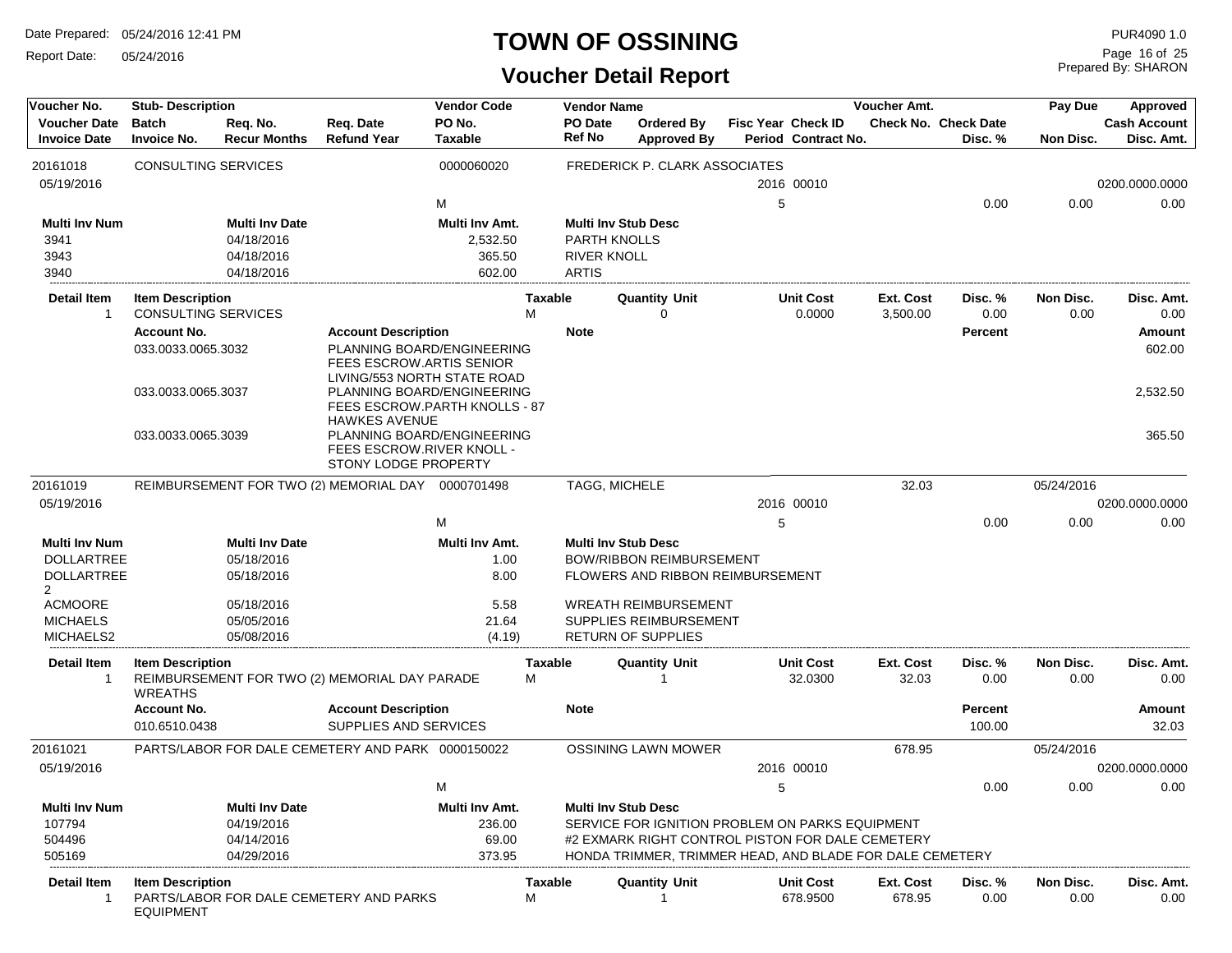Report Date: 05/24/2016

# **TOWN OF OSSINING**

Prepared By: SHARON Page 17 of 25

| Voucher No.                                | <b>Stub-Description</b>                                               |                                                                                       | <b>Vendor Code</b>       |                     | <b>Vendor Name</b>       |                                         |                                                  | Voucher Amt.          |                                 | Pay Due           | Approved                            |
|--------------------------------------------|-----------------------------------------------------------------------|---------------------------------------------------------------------------------------|--------------------------|---------------------|--------------------------|-----------------------------------------|--------------------------------------------------|-----------------------|---------------------------------|-------------------|-------------------------------------|
| <b>Voucher Date</b><br><b>Invoice Date</b> | <b>Batch</b><br>Reg. No.<br><b>Invoice No.</b><br><b>Recur Months</b> | Reg. Date<br><b>Refund Year</b>                                                       | PO No.<br><b>Taxable</b> |                     | PO Date<br><b>Ref No</b> | <b>Ordered By</b><br><b>Approved By</b> | <b>Fisc Year Check ID</b><br>Period Contract No. |                       | Check No. Check Date<br>Disc. % | Non Disc.         | <b>Cash Account</b><br>Disc. Amt.   |
| 20161021                                   | PARTS/LABOR FOR DALE CEMETERY AND PARK 0000150022                     |                                                                                       |                          |                     |                          | <b>OSSINING LAWN MOWER</b>              |                                                  |                       |                                 |                   |                                     |
|                                            | <b>Account No.</b><br>032.8810.0201<br>010.7110.0449<br>032.8810.0419 | <b>Account Description</b><br>EQUIPMENT<br>PARTS/LABOR<br>MAINT./REPAIR               |                          |                     | <b>Note</b>              |                                         |                                                  |                       | <b>Percent</b>                  |                   | Amount<br>373.95<br>236.00<br>69.00 |
| 20161023                                   | SUPPLIES FOR GERLACH FENCE REPAIR                                     |                                                                                       | 0000080076               |                     |                          | HOME DEPOT CREDIT SERVICE               |                                                  | 123.25                |                                 | 05/24/2016        |                                     |
| 05/19/2016                                 |                                                                       |                                                                                       |                          |                     |                          |                                         | 2016 00010<br>5                                  |                       |                                 |                   | 0200.0000.0000                      |
| 04/20/2016                                 | 8013614                                                               |                                                                                       |                          |                     |                          |                                         |                                                  |                       | 0.00                            | 0.00              | 0.00                                |
| Detail Item<br>$\mathbf{1}$                | <b>Item Description</b><br>SUPPLIES FOR GERLACH FENCE REPAIR          |                                                                                       |                          | <b>Taxable</b>      |                          | <b>Quantity Unit</b><br>1               | <b>Unit Cost</b><br>123.2500                     | Ext. Cost<br>123.25   | Disc. %<br>0.00                 | Non Disc.<br>0.00 | Disc. Amt.<br>0.00                  |
|                                            | <b>Account No.</b><br>010.7110.0419                                   | <b>Account Description</b><br>MAINT./REPAIR                                           |                          |                     | <b>Note</b>              |                                         |                                                  |                       | <b>Percent</b><br>100.00        |                   | Amount<br>123.25                    |
| 20161024                                   | FULL DETAIL WASH OF DALE CEMETERY VEHICL 0000701499                   |                                                                                       |                          |                     |                          | ULTRA CLEAN CAR WASH                    |                                                  | 190.92                |                                 | 05/24/2016        |                                     |
| 05/19/2016                                 |                                                                       |                                                                                       |                          |                     |                          |                                         | 2016 00010                                       |                       |                                 |                   | 0200.0000.0000                      |
| 04/11/2016                                 | 16697                                                                 |                                                                                       | м                        |                     |                          |                                         | 5                                                |                       | 0.00                            | 0.00              | 0.00                                |
| <b>Detail Item</b><br>$\mathbf{1}$         | <b>Item Description</b><br>FULL DETAIL WASH OF DALE CEMETERY VEHICLE  |                                                                                       |                          | <b>Taxable</b><br>M |                          | <b>Quantity Unit</b><br>-1              | <b>Unit Cost</b><br>190.9200                     | Ext. Cost<br>190.92   | Disc. %<br>0.00                 | Non Disc.<br>0.00 | Disc. Amt.<br>0.00                  |
|                                            | <b>Account No.</b><br>032.8810.0419                                   | <b>Account Description</b><br>MAINT./REPAIR                                           |                          |                     | <b>Note</b>              |                                         |                                                  |                       | Percent<br>100.00               |                   | Amount<br>190.92                    |
| 20161025                                   | CONSULTING SERVICES                                                   |                                                                                       | 0000701465               |                     |                          | SILVERBERG ZALANTIS, LLP                |                                                  | 3,535.00              |                                 | 05/24/2016        |                                     |
| 05/19/2016                                 |                                                                       |                                                                                       |                          |                     |                          |                                         | 2016 00010                                       |                       |                                 |                   | 0200.0000.0000                      |
| 05/16/2016                                 |                                                                       |                                                                                       | Α                        |                     |                          |                                         | 5                                                |                       | 0.00                            | 0.00              | 0.00                                |
| <b>Multi Inv Num</b><br>11891              | <b>Multi Inv Date</b><br>05/03/2016                                   |                                                                                       | Multi Inv Amt.<br>260.00 |                     | <b>CLUB FIT</b>          | <b>Multi Inv Stub Desc</b>              |                                                  |                       |                                 |                   |                                     |
| 11896                                      | 05/03/2016                                                            |                                                                                       | 260.00                   |                     | <b>RIVER KNOLL</b>       |                                         |                                                  |                       |                                 |                   |                                     |
| 11888                                      | 05/03/2016                                                            |                                                                                       | 390.00                   |                     | <b>ARTIS</b>             |                                         |                                                  |                       |                                 |                   |                                     |
| 11893                                      | 05/03/2016                                                            |                                                                                       | 78.00                    |                     | <b>GRANT</b>             |                                         |                                                  |                       |                                 |                   |                                     |
| 11689                                      | 05/03/2016                                                            |                                                                                       | 234.00                   |                     | <b>DIPIANO</b>           |                                         |                                                  |                       |                                 |                   |                                     |
| 11890                                      | 05/03/2016                                                            |                                                                                       | 1,516.00                 |                     | <b>BUTLER</b>            |                                         |                                                  |                       |                                 |                   |                                     |
| 11894                                      | 05/03/2016                                                            |                                                                                       | 442.00                   |                     | <b>PARTH KNOLLS</b>      |                                         |                                                  |                       |                                 |                   |                                     |
| 11897                                      | 05/03/2016                                                            |                                                                                       | 26.00                    |                     | 74 HAWKES AVE.           |                                         |                                                  |                       |                                 |                   |                                     |
| 11889                                      | 05/03/2016                                                            |                                                                                       | 329.00                   |                     | <b>BETHANY ARTS</b>      |                                         |                                                  |                       |                                 |                   |                                     |
| <b>Detail Item</b><br>$\mathbf{1}$         | <b>Item Description</b><br><b>CONSULTING SERVICES</b>                 |                                                                                       |                          | <b>Taxable</b><br>A |                          | <b>Quantity Unit</b><br>$\Omega$        | <b>Unit Cost</b><br>0.0000                       | Ext. Cost<br>3,535.00 | Disc. %<br>0.00                 | Non Disc.<br>0.00 | Disc. Amt.<br>0.00                  |
|                                            | <b>Account No.</b>                                                    | <b>Account Description</b>                                                            |                          |                     | <b>Note</b>              |                                         |                                                  |                       | <b>Percent</b>                  |                   | <b>Amount</b>                       |
|                                            | 020.8020.0413                                                         | CONSULTANT                                                                            |                          |                     |                          |                                         |                                                  |                       |                                 |                   | 260.00                              |
|                                            | 033.0033.0065.3039                                                    | PLANNING BOARD/ENGINEERING<br>FEES ESCROW.RIVER KNOLL -<br>STONY LODGE PROPERTY       |                          |                     |                          |                                         |                                                  |                       |                                 |                   | 260.00                              |
|                                            | 033.0033.0065.3032                                                    | PLANNING BOARD/ENGINEERING<br>FEES ESCROW.ARTIS SENIOR<br>LIVING/553 NORTH STATE ROAD |                          |                     |                          |                                         |                                                  |                       |                                 |                   | 390.00                              |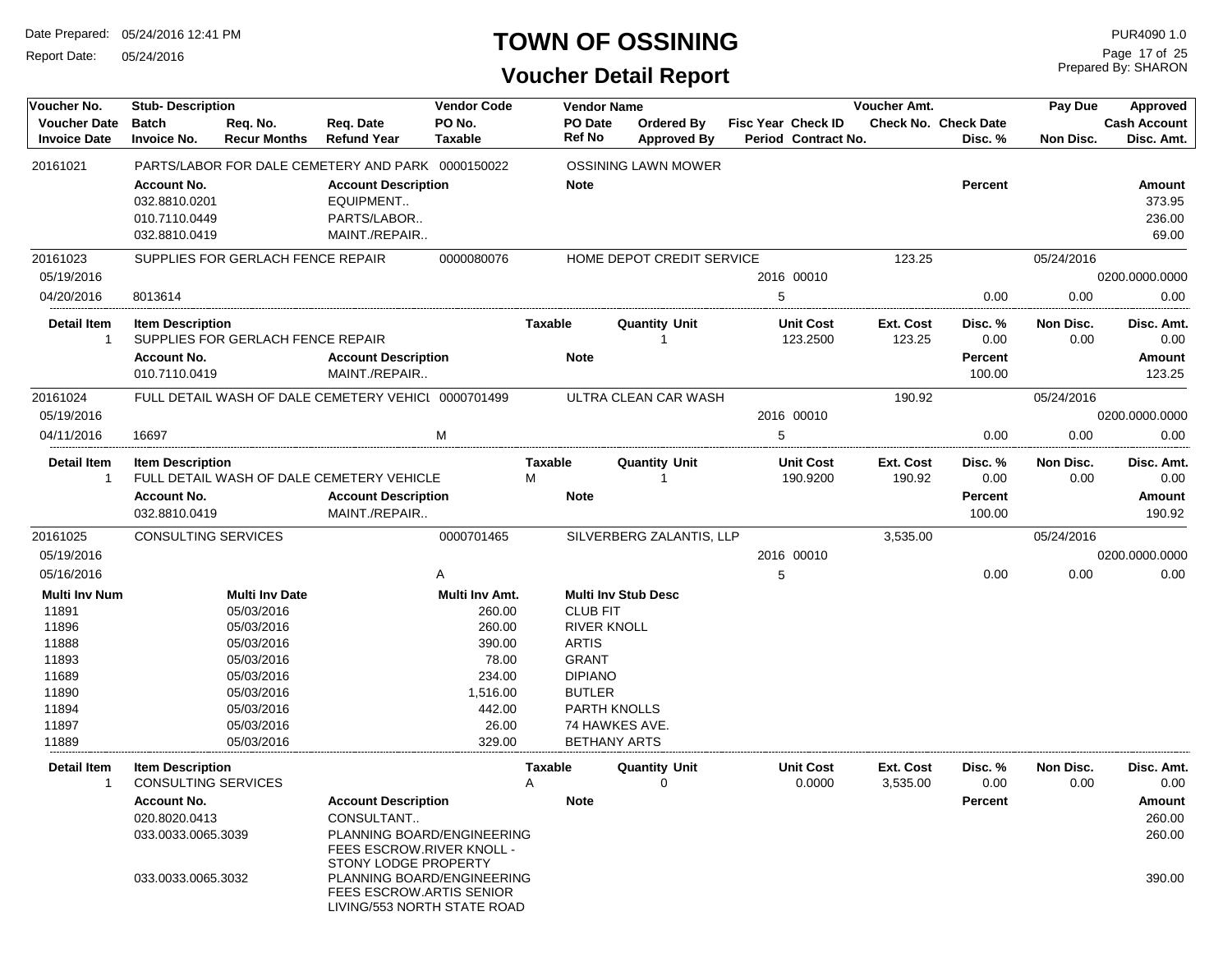Report Date: 05/24/2016

# **TOWN OF OSSINING**

Prepared By: SHARON Page 18 of 25

| Voucher No.                                | <b>Stub-Description</b>             |                                 |                                                              | <b>Vendor Code</b>       |                | <b>Vendor Name</b> |                                                                       |   |                                                  | Voucher Amt.        |                                        | Pay Due           | Approved                          |
|--------------------------------------------|-------------------------------------|---------------------------------|--------------------------------------------------------------|--------------------------|----------------|--------------------|-----------------------------------------------------------------------|---|--------------------------------------------------|---------------------|----------------------------------------|-------------------|-----------------------------------|
| <b>Voucher Date</b><br><b>Invoice Date</b> | <b>Batch</b><br><b>Invoice No.</b>  | Req. No.<br><b>Recur Months</b> | Req. Date<br><b>Refund Year</b>                              | PO No.<br><b>Taxable</b> |                | PO Date<br>Ref No  | <b>Ordered By</b><br><b>Approved By</b>                               |   | <b>Fisc Year Check ID</b><br>Period Contract No. |                     | <b>Check No. Check Date</b><br>Disc. % | Non Disc.         | <b>Cash Account</b><br>Disc. Amt. |
| 20161025                                   | <b>CONSULTING SERVICES</b>          |                                 |                                                              | 0000701465               |                |                    | SILVERBERG ZALANTIS, LLP                                              |   |                                                  |                     |                                        |                   |                                   |
|                                            | <b>Account No.</b>                  |                                 | <b>Account Description</b>                                   |                          |                | <b>Note</b>        |                                                                       |   |                                                  |                     | <b>Percent</b>                         |                   | Amount                            |
|                                            | 033.0033.0065.3030                  |                                 | PLANNING BOARD/ENGINEERING                                   |                          |                |                    |                                                                       |   |                                                  |                     |                                        |                   | 78.00                             |
|                                            |                                     |                                 | FEES ESCROW.GRANT 68                                         |                          |                |                    |                                                                       |   |                                                  |                     |                                        |                   |                                   |
|                                            | 033.0033.0065.3038                  |                                 | <b>SOMERSTOWN RD</b><br>PLANNING BOARD/ENGINEERING           |                          |                |                    |                                                                       |   |                                                  |                     |                                        |                   | 234.00                            |
|                                            |                                     |                                 | <b>FEES ESCROW.CROTON DAM RD</b>                             |                          |                |                    |                                                                       |   |                                                  |                     |                                        |                   |                                   |
|                                            |                                     |                                 | SUBDIVISION - DIPIANO                                        |                          |                |                    |                                                                       |   |                                                  |                     |                                        |                   |                                   |
|                                            | 033.0033.0065.3033                  |                                 | PLANNING BOARD/ENGINEERING<br>FEES ESCROW.BULTER SUBDIVISION |                          |                |                    |                                                                       |   |                                                  |                     |                                        |                   | 1,516.00                          |
|                                            |                                     |                                 | /3 HILLCREST DRIVE                                           |                          |                |                    |                                                                       |   |                                                  |                     |                                        |                   |                                   |
|                                            | 033.0033.0065.3037                  |                                 | PLANNING BOARD/ENGINEERING                                   |                          |                |                    |                                                                       |   |                                                  |                     |                                        |                   | 442.00                            |
|                                            |                                     |                                 | FEES ESCROW.PARTH KNOLLS - 87<br><b>HAWKES AVENUE</b>        |                          |                |                    |                                                                       |   |                                                  |                     |                                        |                   |                                   |
|                                            | 033.0033.0065.3040                  |                                 | PLANNING BOARD/ENGINEERING                                   |                          |                |                    |                                                                       |   |                                                  |                     |                                        |                   | 26.00                             |
|                                            |                                     |                                 | FEES ESCROW.ESCROW ACCOUNT                                   |                          |                |                    |                                                                       |   |                                                  |                     |                                        |                   |                                   |
|                                            | 033.0033.0065.3041                  |                                 | SCHNEIDER SUBDIVISION<br>PLANNING BOARD/ENGINEERING          |                          |                |                    |                                                                       |   |                                                  |                     |                                        |                   | 329.00                            |
|                                            |                                     |                                 | FEES ESCROW.BETHANY ARTS                                     |                          |                |                    |                                                                       |   |                                                  |                     |                                        |                   |                                   |
|                                            |                                     |                                 | <b>CENTER</b>                                                |                          |                |                    |                                                                       |   |                                                  |                     |                                        |                   |                                   |
| 20161026                                   |                                     | SENIORS COPIER, 5/3-6/2         |                                                              | 0000240000               |                |                    | <b>XEROX CORPORATION</b>                                              |   |                                                  | 116.33              |                                        | 05/24/2016        |                                   |
| 05/19/2016                                 |                                     |                                 |                                                              |                          |                |                    |                                                                       |   | 2016 00010                                       |                     |                                        |                   | 0200.0000.0000                    |
| 05/14/2016                                 | 536323                              |                                 |                                                              |                          |                |                    |                                                                       | 5 |                                                  |                     | 0.00                                   | 0.00              | 0.00                              |
| <b>Detail Item</b><br>1                    | <b>Item Description</b>             | SENIORS COPIER, 5/3-6/2         |                                                              |                          | <b>Taxable</b> |                    | <b>Quantity Unit</b>                                                  |   | <b>Unit Cost</b><br>116.3300                     | Ext. Cost<br>116.33 | Disc. %<br>0.00                        | Non Disc.<br>0.00 | Disc. Amt.<br>0.00                |
|                                            | <b>Account No.</b>                  |                                 | <b>Account Description</b>                                   |                          |                | <b>Note</b>        |                                                                       |   |                                                  |                     | <b>Percent</b>                         |                   | Amount                            |
|                                            | 010.6772.0201                       |                                 | EQUIPMENT                                                    |                          |                |                    |                                                                       |   |                                                  |                     | 100.00                                 |                   | 116.33                            |
| 20161027                                   |                                     | SUPPLIES FOR PARKS DEPARTMENT   |                                                              | 0000701434               |                | <b>LLC</b>         | SITEONE LANDSCAPE SUPPLY HOLDING,                                     |   |                                                  | 584.65              |                                        | 05/24/2016        |                                   |
| 05/19/2016                                 |                                     |                                 |                                                              |                          |                |                    |                                                                       |   | 2016 00010                                       |                     |                                        |                   | 0200.0000.0000                    |
|                                            |                                     |                                 |                                                              | M                        |                |                    |                                                                       | 5 |                                                  |                     | 0.00                                   | 0.00              | 0.00                              |
| Multi Inv Num                              |                                     | <b>Multi Inv Date</b>           |                                                              | Multi Inv Amt.           |                |                    | <b>Multi Inv Stub Desc</b>                                            |   |                                                  |                     |                                        |                   |                                   |
| 75041641                                   |                                     | 04/01/2016                      |                                                              | 278.95                   |                |                    | SEED FOR RYDER AND WATERFRONT                                         |   |                                                  |                     |                                        |                   |                                   |
| 74919214                                   |                                     | 03/23/2016                      |                                                              | 305.70                   |                |                    | HAY FOR BALLFIELDS AND RYDER SEED FOR BALLFIELDS AND WATERFRONT       |   |                                                  |                     |                                        |                   |                                   |
| Detail Item<br>1                           | <b>Item Description</b>             | SUPPLIES FOR PARKS DEPARTMENT   |                                                              |                          | Taxable<br>М   |                    | <b>Quantity Unit</b>                                                  |   | <b>Unit Cost</b><br>584.6500                     | Ext. Cost<br>584.65 | Disc. %<br>0.00                        | Non Disc.<br>0.00 | Disc. Amt.<br>0.00                |
|                                            | <b>Account No.</b><br>010.7110.0419 |                                 | <b>Account Description</b><br>MAINT./REPAIR                  |                          |                | <b>Note</b>        |                                                                       |   |                                                  |                     | <b>Percent</b><br>100.00               |                   | Amount<br>584.65                  |
| 20161028                                   |                                     |                                 | PARTS FOR DALE CEMETERY F350 FORD DUMP 0000130045            |                          |                |                    | MT. KISCO TRUCK & AUTO PA                                             |   |                                                  | 691.10              |                                        | 05/24/2016        |                                   |
| 05/19/2016                                 |                                     |                                 |                                                              |                          |                |                    |                                                                       |   | 2016 00010                                       |                     |                                        |                   | 0200.0000.0000                    |
|                                            |                                     |                                 |                                                              |                          |                |                    |                                                                       | 5 |                                                  |                     | 0.00                                   | 0.00              | 0.00                              |
| Multi Inv Num                              |                                     | <b>Multi Inv Date</b>           |                                                              | Multi Inv Amt.           |                |                    | <b>Multi Inv Stub Desc</b>                                            |   |                                                  |                     |                                        |                   |                                   |
| 341518                                     |                                     | 04/25/2016                      |                                                              | 412.50                   |                | <b>BATH SEAL</b>   | DRUM, BRAKE SHOES, WC ASSY, WHEEL CYLINDER ASSY, DRUM BRK PROKIT, OIL |   |                                                  |                     |                                        |                   |                                   |
| 342701                                     |                                     | 04/28/2016                      |                                                              | 63.47                    |                |                    | RADIATOR CAP, OIL STAB                                                |   |                                                  |                     |                                        |                   |                                   |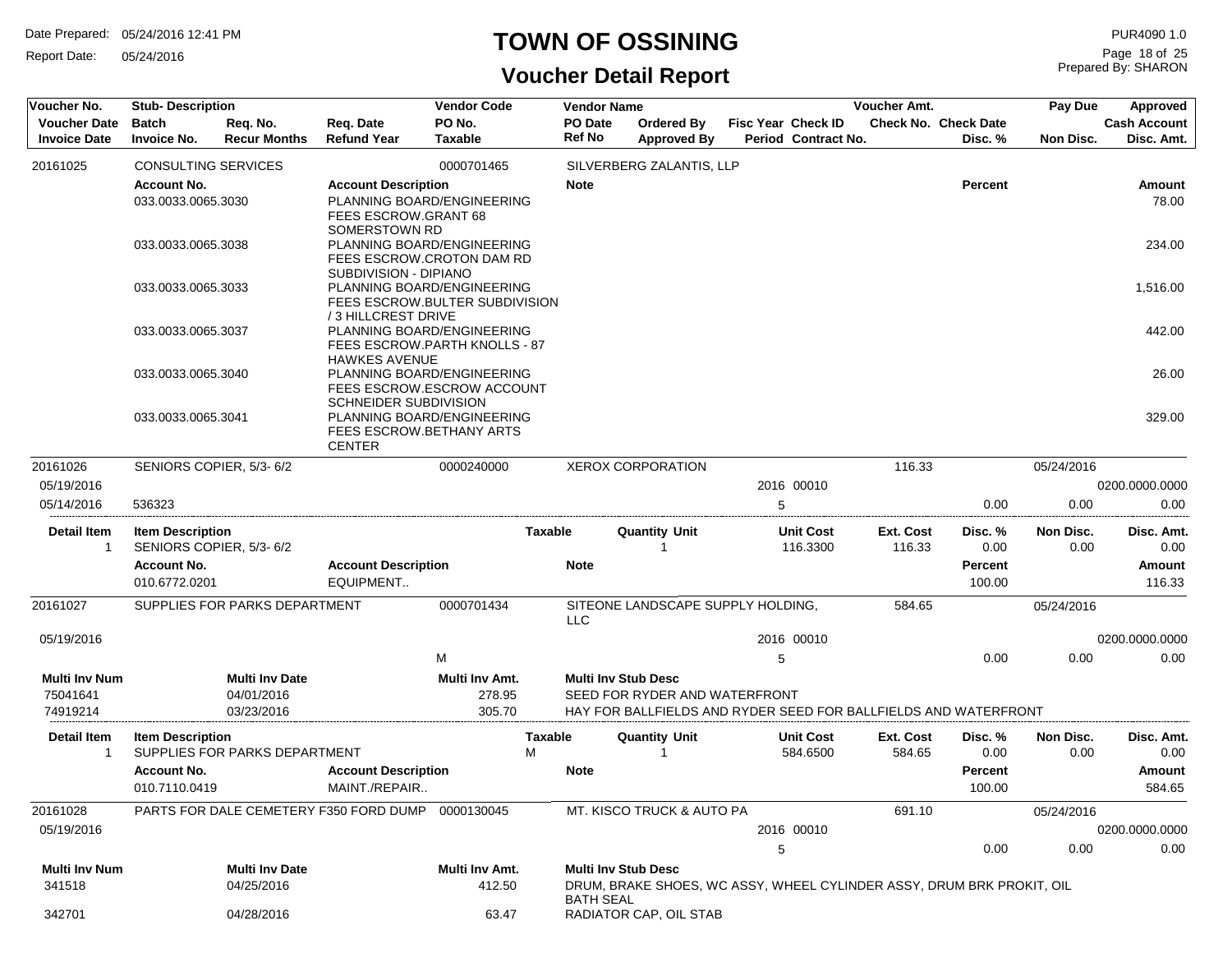Report Date: 05/24/2016

#### **TOWN OF OSSINING**

Prepared By: SHARON Page 19 of 25

| Voucher No.                                | <b>Stub-Description</b>                                        |                                     |                                                                                                      | <b>Vendor Code</b>                     | <b>Vendor Name</b>            |                                                         |                                                              | Voucher Amt.              |                                             | Pay Due           | Approved                               |
|--------------------------------------------|----------------------------------------------------------------|-------------------------------------|------------------------------------------------------------------------------------------------------|----------------------------------------|-------------------------------|---------------------------------------------------------|--------------------------------------------------------------|---------------------------|---------------------------------------------|-------------------|----------------------------------------|
| <b>Voucher Date</b><br><b>Invoice Date</b> | <b>Batch</b><br><b>Invoice No.</b>                             | Req. No.<br><b>Recur Months</b>     | Req. Date<br><b>Refund Year</b>                                                                      | PO No.<br><b>Taxable</b>               | PO Date<br><b>Ref No</b>      | <b>Ordered By</b><br><b>Approved By</b>                 | Fisc Year Check ID<br>Period Contract No.                    |                           | Check No. Check Date<br>Disc. %             | Non Disc.         | <b>Cash Account</b><br>Disc. Amt.      |
| 20161028<br><b>Multi Inv Num</b><br>342328 |                                                                | <b>Multi Inv Date</b><br>04/27/2016 | PARTS FOR DALE CEMETERY F350 FORD DUMP                                                               | 0000130045<br>Multi Inv Amt.<br>215.13 |                               | MT. KISCO TRUCK & AUTO PA<br><b>Multi Inv Stub Desc</b> | RADIATORS, CURVED RAIDIATOR HOSES, THERMOSTAT, SEALS/GASKETS |                           |                                             |                   |                                        |
| <b>Detail Item</b><br>$\mathbf{1}$         | <b>Item Description</b><br><b>Account No.</b><br>032.8810.0419 |                                     | PARTS FOR DALE CEMETERY F350 FORD DUMP TRUCK<br><b>Account Description</b><br>MAINT./REPAIR          |                                        | <b>Taxable</b><br><b>Note</b> | <b>Quantity Unit</b><br>$\overline{1}$                  | <b>Unit Cost</b><br>691.1000                                 | Ext. Cost<br>691.10       | Disc. %<br>0.00<br><b>Percent</b><br>100.00 | Non Disc.<br>0.00 | Disc. Amt.<br>0.00<br>Amount<br>691.10 |
| 20161029<br>05/19/2016                     |                                                                | SUPPLIES FOR DALE CEMETERY          |                                                                                                      | 0000701302                             |                               | <b>CARQUEST AUTO PARTS</b>                              | 2016 00010                                                   | 7.99                      |                                             | 05/24/2016        | 0200.0000.0000                         |
| 05/06/2016                                 | 14891-60899                                                    |                                     |                                                                                                      |                                        |                               |                                                         | 5                                                            |                           | 0.00                                        | 0.00              | 0.00                                   |
| <b>Detail Item</b><br>$\mathbf{1}$         | <b>Item Description</b><br><b>Account No.</b><br>032.8810.0419 | SUPPLIES FOR DALE CEMETERY          | <b>Account Description</b><br>MAINT./REPAIR                                                          |                                        | <b>Taxable</b><br><b>Note</b> | <b>Quantity Unit</b><br>$\overline{1}$                  | <b>Unit Cost</b><br>7.9900                                   | <b>Ext. Cost</b><br>7.99  | Disc. %<br>0.00<br><b>Percent</b><br>100.00 | Non Disc.<br>0.00 | Disc. Amt.<br>0.00<br>Amount<br>7.99   |
| 20161030                                   |                                                                | RYDER PARK OPTIMUM 5/8-6/7          |                                                                                                      | 0000031654                             |                               | <b>CABLEVISION</b>                                      |                                                              | 39.21                     |                                             | 05/24/2016        |                                        |
| 05/19/2016                                 |                                                                |                                     |                                                                                                      |                                        |                               |                                                         | 2016 00010                                                   |                           |                                             |                   | 0200.0000.0000                         |
| 05/04/2016                                 | 05042016                                                       |                                     |                                                                                                      |                                        |                               |                                                         | 5                                                            |                           | 0.00                                        | 0.00              | 0.00                                   |
| <b>Detail Item</b><br>$\mathbf{1}$         | <b>Item Description</b><br><b>Account No.</b><br>010.7110.0406 | RYDER PARK OPTIMUM 5/8-6/7          | <b>Account Description</b><br>TELEPHONE                                                              |                                        | <b>Taxable</b><br><b>Note</b> | <b>Quantity Unit</b><br>-1                              | <b>Unit Cost</b><br>39.2100                                  | <b>Ext. Cost</b><br>39.21 | Disc. %<br>0.00<br><b>Percent</b><br>100.00 | Non Disc.<br>0.00 | Disc. Amt.<br>0.00<br>Amount<br>39.21  |
| 20161031                                   |                                                                |                                     | MEMBERSHIP FOR NYSATRC ORGANIZATION FC 0000140034                                                    |                                        |                               | <b>NYSATRC MEMBERSHIP</b>                               |                                                              | 50.00                     |                                             | 05/24/2016        |                                        |
| 05/19/2016                                 |                                                                |                                     |                                                                                                      |                                        |                               |                                                         | 2016 00010                                                   |                           |                                             |                   | 0200.0000.0000                         |
| 05/18/2016                                 | 2016 NYSATRC<br><b>MEMBERSHIP</b>                              |                                     |                                                                                                      |                                        |                               |                                                         | 5                                                            |                           | 0.00                                        | 0.00              | 0.00                                   |
| <b>Detail Item</b><br>$\mathbf 1$          | <b>Item Description</b>                                        | FRIED AND JULIE DILORETO            | MEMBERSHIP FOR NYSATRC ORGANIZATION FOR GLORIA                                                       |                                        | <b>Taxable</b>                | <b>Quantity Unit</b><br>-1                              | <b>Unit Cost</b><br>50.0000                                  | Ext. Cost<br>50.00        | Disc. %<br>0.00                             | Non Disc.<br>0.00 | Disc. Amt.<br>0.00                     |
|                                            | <b>Account No.</b><br>010.1330.0428                            |                                     | <b>Account Description</b><br>DUES                                                                   |                                        | <b>Note</b>                   |                                                         |                                                              |                           | <b>Percent</b><br>100.00                    |                   | <b>Amount</b><br>50.00                 |
| 20161032                                   |                                                                |                                     | REGISTRATION FEES TO ATTEND TRAINING SCH 0000140045                                                  |                                        |                               | NYS ASSOC OF TAX RECEIVERS &<br><b>COLLECTORS</b>       |                                                              | 200.00                    |                                             | 05/24/2016        |                                        |
| 05/19/2016                                 |                                                                |                                     |                                                                                                      |                                        |                               |                                                         | 2016 00010                                                   |                           |                                             |                   | 0200.0000.0000                         |
| 05/18/2016                                 | CONF. REG                                                      |                                     |                                                                                                      | м                                      |                               |                                                         | 5                                                            |                           | 0.00                                        | 0.00              | 0.00                                   |
| <b>Detail Item</b><br>$\mathbf{1}$         | <b>Item Description</b><br>AND GLORIA FRIED                    |                                     | REGISTRATION FEES TO ATTEND TRAINING SCHOOL AT<br>NYSATRC CONFERENCE 6/12-15/2016 FOR JULIE DILORETO |                                        | <b>Taxable</b><br>М           | <b>Quantity Unit</b><br>$\mathbf{1}$                    | <b>Unit Cost</b><br>200.0000                                 | Ext. Cost<br>200.00       | Disc.%<br>0.00                              | Non Disc.<br>0.00 | Disc. Amt.<br>0.00                     |
|                                            | <b>Account No.</b><br>010.1330.0405                            |                                     | <b>Account Description</b><br>CONFERENCE                                                             |                                        | <b>Note</b>                   |                                                         |                                                              |                           | <b>Percent</b><br>100.00                    |                   | Amount<br>200.00                       |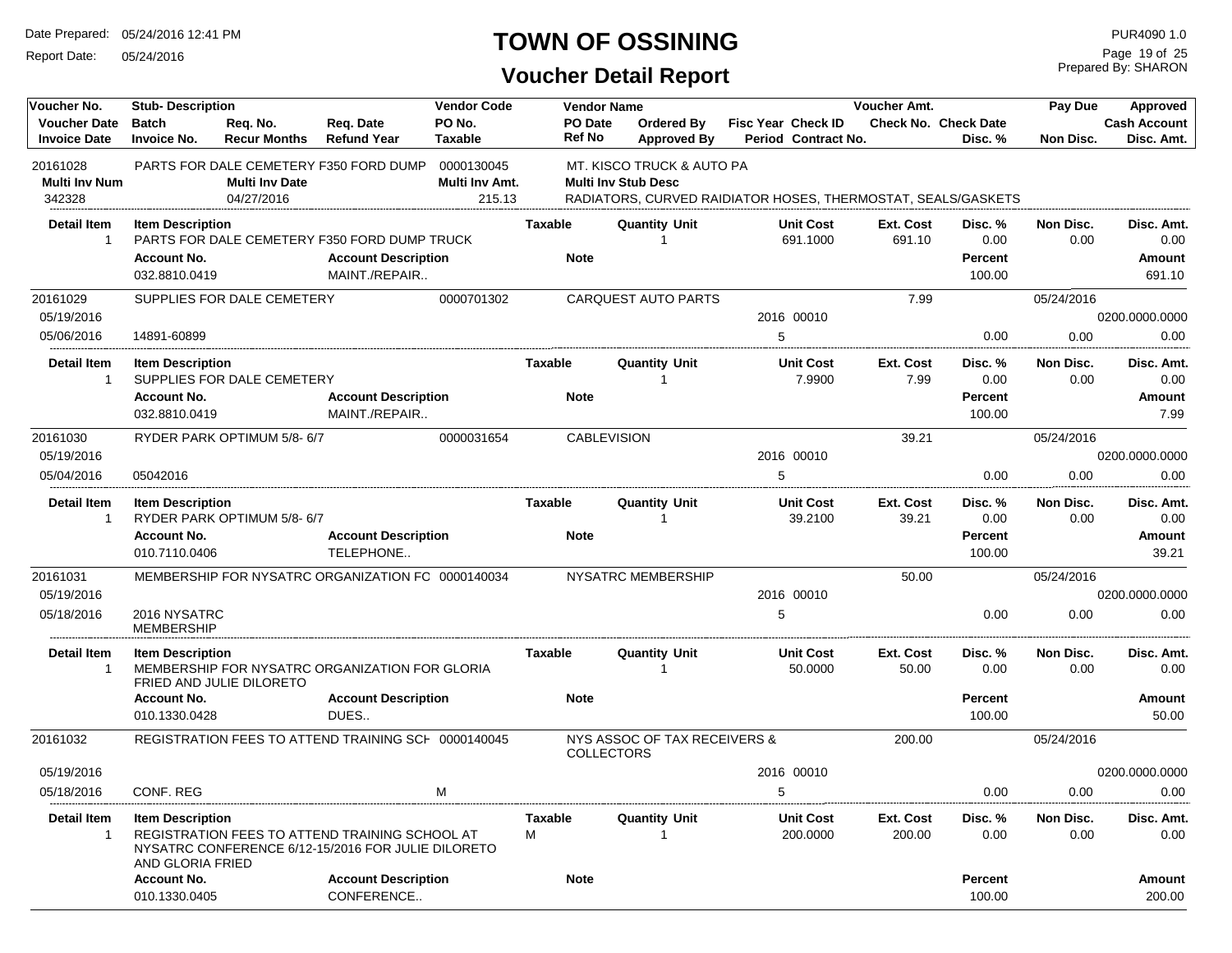Report Date: 05/24/2016

#### **TOWN OF OSSINING**

**Voucher Detail Report**

Prepared By: SHARON Page 20 of 25

| Voucher No.                                | <b>Stub-Description</b>             |                                     |                                                                            | <b>Vendor Code</b>       |                          | <b>Vendor Name</b>                                                          |                    |                                | Voucher Amt.          |                                        | Pay Due           | Approved                          |
|--------------------------------------------|-------------------------------------|-------------------------------------|----------------------------------------------------------------------------|--------------------------|--------------------------|-----------------------------------------------------------------------------|--------------------|--------------------------------|-----------------------|----------------------------------------|-------------------|-----------------------------------|
| <b>Voucher Date</b><br><b>Invoice Date</b> | <b>Batch</b><br><b>Invoice No.</b>  | Reg. No.<br><b>Recur Months</b>     | Reg. Date<br><b>Refund Year</b>                                            | PO No.<br><b>Taxable</b> | PO Date<br><b>Ref No</b> | <b>Ordered By</b><br><b>Approved By</b>                                     | Fisc Year Check ID | Period Contract No.            |                       | <b>Check No. Check Date</b><br>Disc. % | Non Disc.         | <b>Cash Account</b><br>Disc. Amt. |
| 20161033                                   |                                     |                                     | BOOTH AT VILLAGE FAIR - TOWN OF OSSINING/I 0000070027                      |                          |                          | <b>GREATER OSSINING CHAMBER OF</b><br><b>COMMERCE</b>                       |                    |                                | 135.00                |                                        | 05/24/2016        |                                   |
| 05/19/2016                                 |                                     |                                     |                                                                            |                          |                          |                                                                             |                    | 2016 00010                     |                       |                                        |                   | 0200.0000.0000                    |
| 05/18/2016                                 | 05182016                            |                                     |                                                                            |                          |                          |                                                                             | 5                  |                                |                       | 0.00                                   | 0.00              | 0.00                              |
| <b>Detail Item</b><br>$\overline{1}$       | <b>Item Description</b>             | BOOTH AT VILLAGE FAIR - TOWN OF     | OSSINING/ENVIRONMENTAL ADVISORY COMMISSION                                 |                          | <b>Taxable</b>           | <b>Quantity Unit</b>                                                        |                    | <b>Unit Cost</b><br>135.0000   | Ext. Cost<br>135.00   | Disc. %<br>0.00                        | Non Disc.<br>0.00 | Disc. Amt.<br>0.00                |
|                                            | <b>Account No.</b><br>020.8730.0438 |                                     | <b>Account Description</b><br>SUPPLIES AND SERVICES                        |                          | <b>Note</b>              |                                                                             |                    |                                |                       | <b>Percent</b><br>100.00               |                   | Amount<br>135.00                  |
| 20161034<br>05/20/2016                     |                                     |                                     | 10 BOXES OF 100 LATEX GLOVES FOR PARKS DI 0000701302                       |                          |                          | <b>CARQUEST AUTO PARTS</b>                                                  |                    | 2016 00010                     | 177.40                |                                        | 05/24/2016        | 0200.0000.0000                    |
| 05/06/2016                                 | 14891-60914                         |                                     |                                                                            |                          |                          |                                                                             | 5                  |                                |                       | 0.00                                   | 0.00              | 0.00                              |
| <b>Detail Item</b>                         | <b>Item Description</b>             |                                     |                                                                            |                          | <b>Taxable</b>           | <b>Quantity Unit</b>                                                        |                    | <b>Unit Cost</b>               | Ext. Cost             | Disc. %                                | Non Disc.         | Disc. Amt.                        |
| $\mathbf{1}$                               | <b>Account No.</b>                  |                                     | 10 BOXES OF 100 LATEX GLOVES FOR PARKS DEPT.<br><b>Account Description</b> |                          | <b>Note</b>              | $\mathbf{1}$                                                                |                    | 177.4000                       | 177.40                | 0.00<br><b>Percent</b>                 | 0.00              | 0.00<br><b>Amount</b>             |
|                                            | 010.7110.0419                       |                                     | MAINT./REPAIR                                                              |                          |                          |                                                                             |                    |                                |                       | 100.00                                 |                   | 177.40                            |
| 20161035                                   |                                     | <b>KEYS FOR GERLACH STORAGE</b>     |                                                                            | 0000020013               |                          | BEASLEY'S LOCK SHOP                                                         |                    |                                | 10.00                 |                                        | 05/24/2016        |                                   |
| 05/20/2016                                 |                                     |                                     |                                                                            |                          |                          |                                                                             |                    | 2016 00010                     |                       |                                        |                   | 0200.0000.0000                    |
| 05/13/2016                                 | 32556                               |                                     |                                                                            | M                        |                          |                                                                             | 5                  |                                |                       | 0.00                                   | 0.00              | 0.00                              |
| <b>Detail Item</b><br>$\overline{1}$       | <b>Item Description</b>             | <b>KEYS FOR GERLACH STORAGE</b>     |                                                                            |                          | <b>Taxable</b><br>M      | <b>Quantity Unit</b><br>$\overline{1}$                                      |                    | <b>Unit Cost</b><br>10.0000    | Ext. Cost<br>10.00    | Disc. %<br>0.00                        | Non Disc.<br>0.00 | Disc. Amt.<br>0.00                |
|                                            | <b>Account No.</b><br>010.7110.0419 |                                     | <b>Account Description</b><br>MAINT./REPAIR                                |                          | <b>Note</b>              |                                                                             |                    |                                |                       | <b>Percent</b><br>100.00               |                   | Amount<br>10.00                   |
| 20161036                                   |                                     |                                     | SUPPLIES FOR PARKS DEPARTMENT FOR RYDE 0000120200                          |                          |                          | LAWTON ADAMS CONSTRUCTION CORP.                                             |                    |                                | 1,676.00              |                                        | 05/24/2016        |                                   |
| 05/20/2016                                 |                                     |                                     |                                                                            |                          |                          |                                                                             |                    | 2016 00010                     |                       |                                        |                   | 0200.0000.0000                    |
|                                            |                                     |                                     |                                                                            |                          |                          |                                                                             | 5                  |                                |                       | 0.00                                   | 0.00              | 0.00                              |
| <b>Multi Inv Num</b><br>447227             |                                     | <b>Multi Inv Date</b><br>05/11/2016 |                                                                            | Multi Inv Amt.<br>171.00 |                          | <b>Multi Inv Stub Desc</b><br>RIP RAP FOR PAVILLION AND HILL BY PARKING LOT |                    |                                |                       |                                        |                   |                                   |
| 447254                                     |                                     | 05/11/2016                          |                                                                            | 655.00                   |                          | GRAVEL AND FILTER FABRIC FOR PAVILLION BEHIND WALL                          |                    |                                |                       |                                        |                   |                                   |
| 447485                                     |                                     | 05/12/2016                          |                                                                            | 510.00                   |                          | <b>GRAVEL FOR PAVILLION WALL</b>                                            |                    |                                |                       |                                        |                   |                                   |
| 447593                                     |                                     | 05/13/2016                          |                                                                            | 340.00                   |                          | <b>GRAVEL FOR PAVILLION WALL AND EXTRA</b>                                  |                    |                                |                       |                                        |                   |                                   |
| <b>Detail Item</b><br>$\overline{1}$       | <b>Item Description</b>             |                                     | SUPPLIES FOR PARKS DEPARTMENT FOR RYDER PARK                               |                          | <b>Taxable</b>           | <b>Quantity Unit</b><br>-1                                                  |                    | <b>Unit Cost</b><br>1,676.0000 | Ext. Cost<br>1,676.00 | Disc. %<br>0.00                        | Non Disc.<br>0.00 | Disc. Amt.<br>0.00                |
|                                            | <b>Account No.</b><br>010.7110.0419 |                                     | <b>Account Description</b><br>MAINT./REPAIR                                |                          | <b>Note</b>              |                                                                             |                    |                                |                       | <b>Percent</b><br>100.00               |                   | <b>Amount</b><br>1,676.00         |
| 20161037                                   |                                     |                                     | REFUND OF OVERPAYMENT OF TOWN TAX, 5542 0000701292                         |                          |                          | MENDEZ, MANUEL                                                              |                    |                                | 2,419.54              |                                        | 05/24/2016        |                                   |
| 05/20/2016                                 |                                     |                                     |                                                                            |                          |                          |                                                                             |                    | 2016 00010                     |                       |                                        |                   | 0200.0000.0000                    |
| 05/17/2016                                 | 5362                                |                                     |                                                                            |                          |                          |                                                                             | 5                  |                                |                       | 0.00                                   | 0.00              | 0.00                              |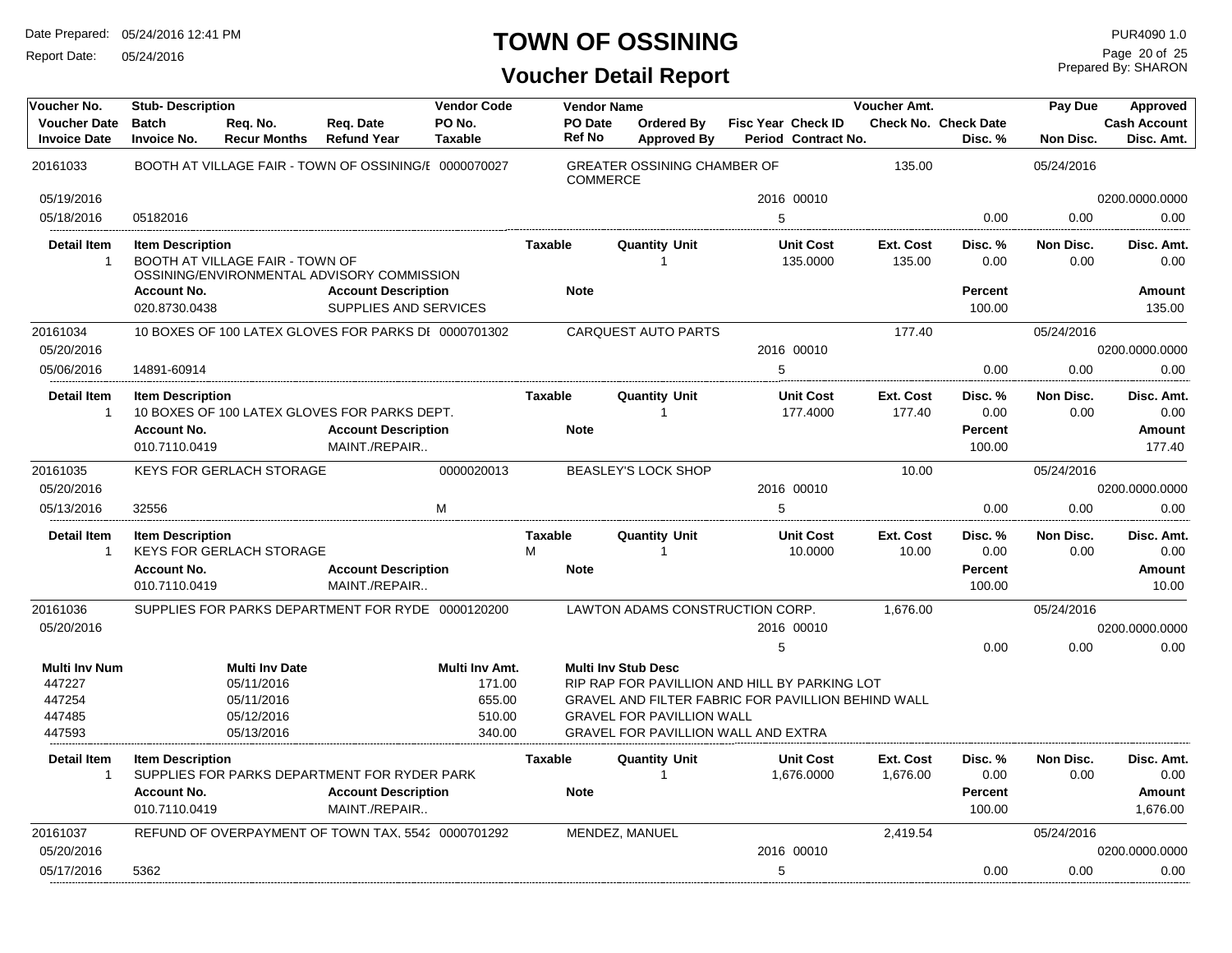Report Date: 05/24/2016

# **TOWN OF OSSINING**

# **Voucher Detail Report**

Prepared By: SHARON Page 21 of 25

| Voucher No.                                          | <b>Stub-Description</b>                                        |                                                                               |                                                                                                   | <b>Vendor Code</b>                                     |                                    | <b>Vendor Name</b>                                |                                                       |                                                  | <b>Voucher Amt.</b>   |                                             | Pay Due           | <b>Approved</b>                          |
|------------------------------------------------------|----------------------------------------------------------------|-------------------------------------------------------------------------------|---------------------------------------------------------------------------------------------------|--------------------------------------------------------|------------------------------------|---------------------------------------------------|-------------------------------------------------------|--------------------------------------------------|-----------------------|---------------------------------------------|-------------------|------------------------------------------|
| <b>Voucher Date</b><br><b>Invoice Date</b>           | <b>Batch</b><br><b>Invoice No.</b>                             | Req. No.<br><b>Recur Months</b>                                               | Req. Date<br><b>Refund Year</b>                                                                   | PO No.<br><b>Taxable</b>                               |                                    | PO Date<br><b>Ref No</b>                          | Ordered By<br><b>Approved By</b>                      | <b>Fisc Year Check ID</b><br>Period Contract No. |                       | <b>Check No. Check Date</b><br>Disc. %      | Non Disc.         | <b>Cash Account</b><br>Disc. Amt.        |
| 20161037                                             |                                                                |                                                                               | REFUND OF OVERPAYMENT OF TOWN TAX, 5542 0000701292                                                |                                                        |                                    |                                                   | MENDEZ, MANUEL                                        |                                                  |                       |                                             |                   |                                          |
| <b>Detail Item</b><br>$\overline{1}$                 | <b>Item Description</b><br>17,                                 |                                                                               | REFUND OF OVERPAYMENT OF TOWN TAX, 554203 97.11-3-                                                |                                                        | <b>Taxable</b>                     |                                                   | <b>Quantity Unit</b><br>$\Omega$                      | <b>Unit Cost</b><br>0.0000                       | Ext. Cost<br>2,419.54 | Disc. %<br>0.00                             | Non Disc.<br>0.00 | Disc. Amt.<br>0.00                       |
|                                                      | <b>Account No.</b><br>010.0010.0690                            |                                                                               | <b>Account Description</b><br><b>OVERPAYMENTS</b>                                                 |                                                        | <b>Note</b>                        |                                                   |                                                       |                                                  |                       | Percent<br>100.00                           |                   | Amount<br>2,419.54                       |
| 20161038                                             |                                                                |                                                                               | REFUND OF OVERPAYMENT OF TOWN TAX, 5542 0000701501                                                |                                                        |                                    | CORELOGIC                                         |                                                       |                                                  | 3,751.26              |                                             | 05/24/2016        |                                          |
| 05/20/2016                                           |                                                                |                                                                               |                                                                                                   |                                                        |                                    |                                                   |                                                       | 2016 00010                                       |                       |                                             |                   | 0200.0000.0000                           |
| 05/17/2016                                           | 3669                                                           |                                                                               |                                                                                                   | M                                                      |                                    |                                                   |                                                       | 5                                                |                       | 0.00                                        | 0.00              | 0.00                                     |
| <b>Detail Item</b><br>$\overline{1}$                 | <b>Item Description</b><br><b>Account No.</b><br>010.0010.0690 |                                                                               | REFUND OF OVERPAYMENT OF TOWN TAX, 554203 90.9-1-12<br><b>Account Description</b><br>OVERPAYMENTS |                                                        | <b>Taxable</b><br>м<br><b>Note</b> |                                                   | <b>Quantity Unit</b><br>$\Omega$                      | <b>Unit Cost</b><br>0.0000                       | Ext. Cost<br>3,751.26 | Disc. %<br>0.00<br><b>Percent</b><br>100.00 | Non Disc.<br>0.00 | Disc. Amt.<br>0.00<br>Amount<br>3,751.26 |
| 20161039                                             | <b>CONSULTING SERVICES</b>                                     |                                                                               |                                                                                                   | 0000060020                                             |                                    |                                                   | FREDERICK P. CLARK ASSOCIATES                         |                                                  | 1,664.60              |                                             | 05/24/2016        |                                          |
| 05/20/2016                                           |                                                                |                                                                               |                                                                                                   |                                                        |                                    |                                                   |                                                       | 2016 00010                                       |                       |                                             |                   | 0200.0000.0000                           |
|                                                      |                                                                |                                                                               |                                                                                                   | M                                                      |                                    |                                                   |                                                       | 5                                                |                       | 0.00                                        | 0.00              | 0.00                                     |
| <b>Multi Inv Num</b><br>3936<br>3937<br>3938<br>3939 |                                                                | <b>Multi Inv Date</b><br>04/18/2016<br>04/18/2016<br>04/18/2016<br>04/18/2016 |                                                                                                   | Multi Inv Amt.<br>847.60<br>494.50<br>215.00<br>107.50 |                                    | <b>CLUB FIT</b><br><b>PICUCCI</b><br><b>GRANT</b> | <b>Multi Inv Stub Desc</b><br>NON APPLICATION MATTERS |                                                  |                       |                                             |                   |                                          |
| <b>Detail Item</b>                                   | <b>Item Description</b>                                        |                                                                               |                                                                                                   |                                                        | <b>Taxable</b>                     |                                                   | <b>Quantity Unit</b>                                  | <b>Unit Cost</b>                                 | Ext. Cost             | Disc. %                                     | Non Disc.         | Disc. Amt.                               |
| $\overline{1}$                                       | <b>CONSULTING SERVICES</b>                                     |                                                                               |                                                                                                   |                                                        | M                                  |                                                   | $\Omega$                                              | 0.0000                                           | 1,664.60              | 0.00                                        | 0.00              | 0.00                                     |
|                                                      | <b>Account No.</b>                                             |                                                                               | <b>Account Description</b>                                                                        |                                                        | <b>Note</b>                        |                                                   |                                                       |                                                  |                       | Percent                                     |                   | Amount                                   |
|                                                      | 020.8020.0413<br>033.0033.0065.3030                            |                                                                               | CONSULTANT<br>PLANNING BOARD/ENGINEERING<br>FEES ESCROW.GRANT 68<br>SOMERSTOWN RD                 |                                                        |                                    |                                                   |                                                       |                                                  |                       |                                             |                   | 1,557.10<br>107.50                       |
| 20161040                                             |                                                                |                                                                               | PERIOD OF PERFORMANCE 05/01/2016-05/31/201 0000040097                                             |                                                        |                                    |                                                   | DE LAGE LANDEN FINANCIAL SRVCS                        |                                                  | 122.85                |                                             | 05/24/2016        |                                          |
| 05/20/2016                                           |                                                                |                                                                               |                                                                                                   |                                                        |                                    |                                                   |                                                       | 2016 00010                                       |                       |                                             |                   | 0200.0000.0000                           |
| 05/07/2016                                           | 50020113                                                       |                                                                               |                                                                                                   |                                                        |                                    |                                                   |                                                       | 5 24938431                                       |                       | 0.00                                        | 0.00              | 0.00                                     |
| <b>Detail Item</b><br>-1                             | <b>Item Description</b>                                        |                                                                               | PERIOD OF PERFORMANCE 05/01/2016-05/31/2016                                                       |                                                        | <b>Taxable</b>                     |                                                   | <b>Quantity Unit</b><br>$\Omega$                      | <b>Unit Cost</b><br>0.0000                       | Ext. Cost<br>122.85   | Disc. %<br>0.00                             | Non Disc.<br>0.00 | Disc. Amt.<br>0.00                       |
|                                                      | <b>Account No.</b>                                             |                                                                               | <b>Account Description</b>                                                                        |                                                        | <b>Note</b>                        |                                                   |                                                       |                                                  |                       | Percent                                     |                   | <b>Amount</b>                            |
|                                                      | 010.1355.0419                                                  |                                                                               | MAINT./REPAIR                                                                                     |                                                        |                                    |                                                   |                                                       |                                                  |                       | 100.00                                      |                   | 122.85                                   |
| 20161041                                             | <b>GAS REIMBURSEMENT</b>                                       |                                                                               |                                                                                                   | 0000031202                                             |                                    | CLOSI, ALBERT                                     |                                                       |                                                  | 119.34                |                                             | 05/24/2016        |                                          |
| 05/20/2016                                           |                                                                |                                                                               |                                                                                                   |                                                        |                                    |                                                   |                                                       | 2016 00010                                       |                       |                                             |                   | 0200.0000.0000                           |
| 05/20/2016                                           | 05202016                                                       |                                                                               |                                                                                                   |                                                        |                                    |                                                   |                                                       | 5                                                |                       | 0.00                                        | 0.00              | 0.00                                     |
| <b>Detail Item</b><br>-1                             | <b>Item Description</b><br><b>GAS REIMBURSEMENT</b>            |                                                                               |                                                                                                   |                                                        | <b>Taxable</b>                     |                                                   | <b>Quantity Unit</b><br>$\Omega$                      | <b>Unit Cost</b><br>0.0000                       | Ext. Cost<br>119.34   | Disc. %<br>0.00                             | Non Disc.<br>0.00 | Disc. Amt.<br>0.00                       |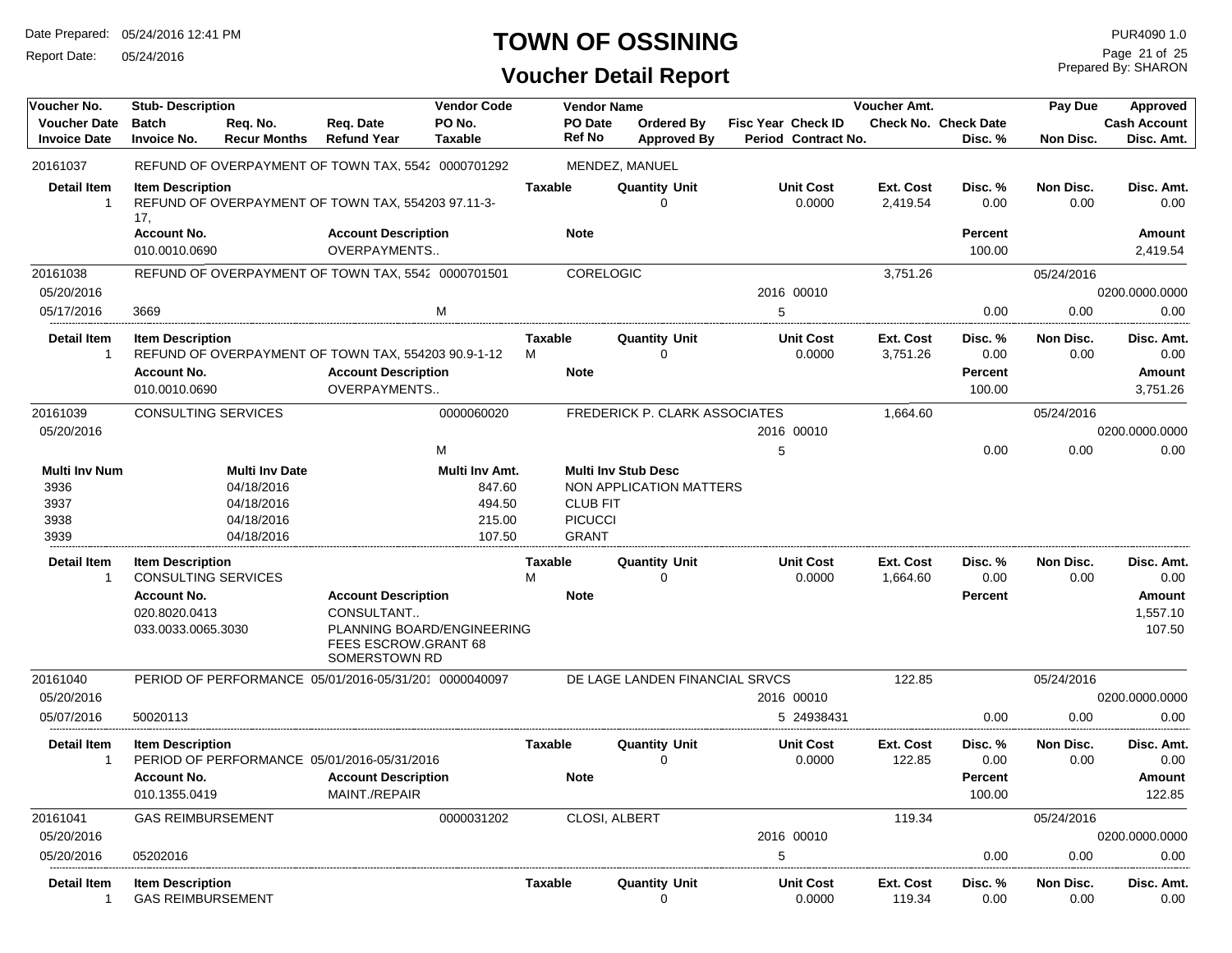Report Date: 05/24/2016

#### **TOWN OF OSSINING**

Prepared By: SHARON Page 22 of 25

#### **Voucher Detail Report**

| Voucher No.                                | <b>Stub-Description</b>                                |                                 |                                                                                                    | <b>Vendor Code</b>       |                                 | Voucher Amt.<br>Pay Due<br><b>Vendor Name</b>         |                                                  | Approved                        |                                        |                   |                                   |
|--------------------------------------------|--------------------------------------------------------|---------------------------------|----------------------------------------------------------------------------------------------------|--------------------------|---------------------------------|-------------------------------------------------------|--------------------------------------------------|---------------------------------|----------------------------------------|-------------------|-----------------------------------|
| <b>Voucher Date</b><br><b>Invoice Date</b> | <b>Batch</b><br><b>Invoice No.</b>                     | Reg. No.<br><b>Recur Months</b> | Reg. Date<br><b>Refund Year</b>                                                                    | PO No.<br><b>Taxable</b> | <b>PO</b> Date<br><b>Ref No</b> | Ordered By<br><b>Approved By</b>                      | <b>Fisc Year Check ID</b><br>Period Contract No. |                                 | <b>Check No. Check Date</b><br>Disc. % | Non Disc.         | <b>Cash Account</b><br>Disc. Amt. |
| 20161041                                   | <b>GAS REIMBURSEMENT</b>                               |                                 |                                                                                                    | 0000031202               |                                 | CLOSI, ALBERT                                         |                                                  |                                 |                                        |                   |                                   |
|                                            | <b>Account No.</b><br>010.1355.0404                    |                                 | <b>Account Description</b><br>MILEAGE                                                              |                          | <b>Note</b>                     |                                                       |                                                  |                                 | <b>Percent</b><br>100.00               |                   | Amount<br>119.34                  |
| 20161042                                   |                                                        |                                 | REIMBURSEMENT FOR TWO (2) MEMORIAL DAY                                                             | 0000701500               |                                 | FOSTER, ROSEMARIE                                     |                                                  | 50.53                           |                                        | 05/24/2016        |                                   |
| 05/20/2016                                 |                                                        |                                 |                                                                                                    |                          |                                 |                                                       | 2016 00010                                       |                                 |                                        |                   | 0200.0000.0000                    |
| 04/27/2016                                 | 105-4381301-3122617                                    |                                 |                                                                                                    |                          |                                 |                                                       | 5                                                |                                 | 0.00                                   | 0.00              | 0.00                              |
| <b>Detail Item</b><br>$\mathbf 1$          | <b>Item Description</b><br><b>WREATHS</b>              |                                 | REIMBURSEMENT FOR TWO (2) MEMORIAL DAY PARADE                                                      |                          | <b>Taxable</b>                  | <b>Quantity Unit</b>                                  | <b>Unit Cost</b><br>50.5300                      | <b>Ext. Cost</b><br>50.53       | Disc. %<br>0.00                        | Non Disc.<br>0.00 | Disc. Amt.<br>0.00                |
|                                            | <b>Account No.</b><br>010.6510.0438                    |                                 | <b>Account Description</b><br>SUPPLIES AND SERVICES                                                |                          | <b>Note</b>                     |                                                       |                                                  |                                 | <b>Percent</b><br>100.00               |                   | Amount<br>50.53                   |
| 20161043                                   |                                                        |                                 | RESERVATIONS AND ROOM/BOARD FOR ATTENI 0000701502                                                  |                          |                                 | <b>HIGH PEAKS RESORT</b>                              |                                                  | 1,070.00                        |                                        | 05/24/2016        |                                   |
| 05/20/2016                                 |                                                        |                                 |                                                                                                    |                          |                                 |                                                       | 2016 00010                                       |                                 |                                        |                   | 0200.0000.0000                    |
| 05/18/2016                                 | NYSTRAC CONF.<br>$6/12 - 6/15$                         |                                 |                                                                                                    | M                        |                                 |                                                       | 5                                                |                                 | 0.00                                   | 0.00              | 0.00                              |
| Detail Item<br>1                           | <b>Item Description</b><br><b>DILORETO</b>             |                                 | RESERVATIONS AND ROOM/BOARD FOR ATTENDING 2016<br>NYSTRAC CONF. 6/12-15 FOR GLORIA FRIED AND JULIE |                          | <b>Taxable</b><br>M             | <b>Quantity Unit</b><br>-1                            | <b>Unit Cost</b><br>1,070.0000                   | <b>Ext. Cost</b><br>1,070.00    | Disc. %<br>0.00                        | Non Disc.<br>0.00 | Disc. Amt.<br>0.00                |
|                                            | <b>Account No.</b><br>010.1330.0405                    |                                 | <b>Account Description</b><br>CONFERENCE                                                           |                          | <b>Note</b>                     |                                                       |                                                  |                                 | <b>Percent</b><br>100.00               |                   | <b>Amount</b><br>1,070.00         |
| 20161044                                   |                                                        |                                 | REFUND OVERPMT OF 2015 02 01 SCHOOL TAXE 0000701503                                                |                          |                                 | BOUGHAL, ALANNA                                       |                                                  | 33.02                           |                                        | 05/24/2016        |                                   |
| 05/20/2016                                 |                                                        |                                 |                                                                                                    |                          |                                 |                                                       | 2016 00010                                       |                                 |                                        |                   | 0200.0000.0000                    |
| 05/20/2016                                 | <b>BOUGHAL</b><br>CAMPGROUND                           |                                 |                                                                                                    |                          |                                 |                                                       | 5                                                |                                 | 0.00                                   | 0.00              | 0.00                              |
| <b>Detail Item</b><br>1                    | <b>Item Description</b>                                | GROUND. 554203 90.9-2--55./12   | REFUND OVERPMT OF 2015 02 01 SCHOOL TAXES 12 CAMP                                                  |                          | Taxable                         | <b>Quantity Unit</b><br>$\Omega$                      | <b>Unit Cost</b><br>0.0000                       | Ext. Cost<br>33.02              | Disc. %<br>0.00                        | Non Disc.<br>0.00 | Disc. Amt.<br>0.00                |
|                                            | <b>Account No.</b><br>010.0010.0690                    |                                 | <b>Account Description</b><br><b>OVERPAYMENTS</b>                                                  |                          | <b>Note</b>                     |                                                       |                                                  |                                 | <b>Percent</b><br>100.00               |                   | Amount<br>33.02                   |
| 20161047                                   |                                                        |                                 | SECOND BOOTH AT VILLAGE FAIR- GREEN OSS 0000070027                                                 |                          |                                 | <b>GREATER OSSINING CHAMBER OF</b><br><b>COMMERCE</b> |                                                  | 135.00                          |                                        | 05/24/2016        |                                   |
| 05/24/2016                                 |                                                        |                                 |                                                                                                    |                          |                                 |                                                       | 2016 00010                                       |                                 |                                        |                   | 0200.0000.0000                    |
| 05/24/2016                                 | 05242106                                               |                                 |                                                                                                    |                          |                                 |                                                       | 5                                                |                                 | 0.00                                   | 0.00              | 0.00                              |
| <b>Detail Item</b><br>-1                   | <b>Item Description</b><br><b>BODY SPIRIT OSSINING</b> |                                 | SECOND BOOTH AT VILLAGE FAIR- GREEN OSSINING/ MIND                                                 |                          | <b>Taxable</b>                  | <b>Quantity Unit</b><br>-1                            | <b>Unit Cost</b><br>135.0000                     | Ext. Cost<br>135.00             | Disc.%<br>0.00                         | Non Disc.<br>0.00 | Disc. Amt.<br>0.00                |
|                                            | <b>Account No.</b>                                     |                                 | <b>Account Description</b>                                                                         |                          | <b>Note</b>                     |                                                       |                                                  |                                 | <b>Percent</b>                         |                   | <b>Amount</b>                     |
|                                            | 010.7550.0438                                          |                                 | SUPPLIES AND SERVICES                                                                              |                          |                                 |                                                       |                                                  |                                 | 100.00                                 |                   | 135.00                            |
| <b>Total Vouchers reported:</b>            |                                                        | 77                              |                                                                                                    |                          |                                 |                                                       |                                                  | <b>Total GL Detail Reported</b> |                                        |                   | 110,649.71                        |
|                                            |                                                        |                                 |                                                                                                    |                          |                                 |                                                       |                                                  |                                 |                                        |                   |                                   |

**Total Amount All Vouchers** 110,649.71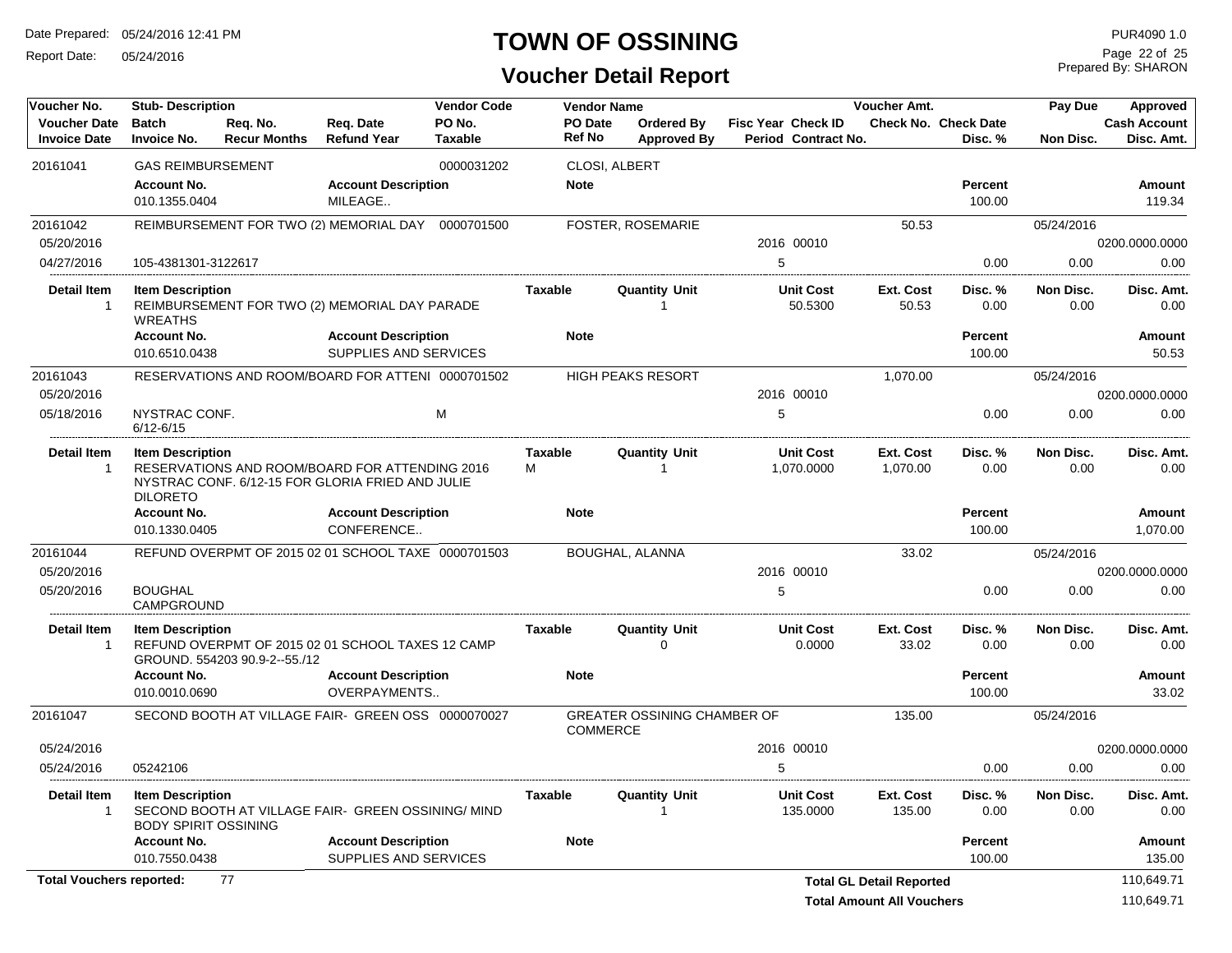Report Date: 05/24/2016

#### **TOWN OF OSSINING**

Prepared By: SHARON Page 23 of 25

| <b>Voucher No.</b>  | <b>Stub- Description</b> |                     |                    | <b>Vendor Code</b> | Vendor Name    |                    |                           | Voucher Amt. |            | Pay Due   | <b>Approved</b> |
|---------------------|--------------------------|---------------------|--------------------|--------------------|----------------|--------------------|---------------------------|--------------|------------|-----------|-----------------|
| <b>Voucher Date</b> | Batch                    | Rea. No.            | Reg. Date          | PO No.             | <b>PO Date</b> | <b>Ordered By</b>  | <b>Fisc Year Check ID</b> | Check No.    | Check Date |           | Cash Account ⊺  |
| <b>Invoice Date</b> | 'nvoice No.              | <b>Recur Months</b> | <b>Refund Year</b> | Taxable            | <b>Ref No</b>  | <b>Approved By</b> | Period Contract No.       |              | Disc. %    | Non Disc. | Disc. Amt.      |

| Fund          | <b>Cash Item</b>                  |                   |           |         | -------- Direct Pay --------- |             |      |              |  |
|---------------|-----------------------------------|-------------------|-----------|---------|-------------------------------|-------------|------|--------------|--|
|               |                                   |                   | Regular   | Prepaid | <b>Wire Transfer</b>          | Outstanding | Paid | <b>Total</b> |  |
|               | 010 - TOWN GENERAL                |                   |           |         |                               |             |      |              |  |
|               | 0200.0000.0000                    | <b>TOWN</b>       | 20,084.27 | 0.00    | 3,537.21                      | 0.00        | 0.00 | 23,621.48    |  |
|               |                                   | <b>Fund Total</b> | 20,084.27 | 0.00    | 3,537.21                      | 0.00        | 0.00 | 23,621.48    |  |
|               | 020 - TOWN OUTSIDE                |                   |           |         |                               |             |      |              |  |
|               | 0200.0000.0000                    | <b>TOWN</b>       | 7,383.42  | 0.00    | 0.00                          | 0.00        | 0.00 | 7,383.42     |  |
|               |                                   | <b>Fund Total</b> | 7,383.42  | 0.00    | 0.00                          | 0.00        | 0.00 | 7,383.42     |  |
| 031 - HIGHWAY |                                   |                   |           |         |                               |             |      |              |  |
|               | 0200.0000.0000                    | <b>TOWN</b>       | 13,051.94 | 0.00    | 1,560.36                      | 0.00        | 0.00 | 14,612.30    |  |
|               |                                   | <b>Fund Total</b> | 13,051.94 | 0.00    | 1,560.36                      | 0.00        | 0.00 | 14,612.30    |  |
|               | 032 - DALE CEMETERY TRUST FUND    |                   |           |         |                               |             |      |              |  |
|               | 0200.0000.0000                    | <b>TOWN</b>       | 1,399.91  | 0.00    | 209.54                        | 0.00        | 0.00 | 1,609.45     |  |
|               |                                   | <b>Fund Total</b> | 1,399.91  | 0.00    | 209.54                        | 0.00        | 0.00 | 1,609.45     |  |
|               | 033 - TRUST & AGENCY              |                   |           |         |                               |             |      |              |  |
|               | 0200.0000.0000                    | <b>TOWN</b>       | 6,882.50  | 0.00    | 0.00                          | 0.00        | 0.00 | 6,882.50     |  |
|               |                                   | <b>Fund Total</b> | 6,882.50  | 0.00    | 0.00                          | 0.00        | 0.00 | 6,882.50     |  |
|               | 034 - SPECIAL PURPOSE FUND        |                   |           |         |                               |             |      |              |  |
|               | 0200.0000.0000                    | <b>TOWN</b>       | 60.67     | 0.00    | 0.00                          | 0.00        | 0.00 | 60.67        |  |
|               |                                   | <b>Fund Total</b> | 60.67     | 0.00    | 0.00                          | 0.00        | 0.00 | 60.67        |  |
|               | 037 - CAPITAL FUND                |                   |           |         |                               |             |      |              |  |
|               | 0200.0000.0000                    | <b>TOWN</b>       | 1,900.00  | 0.00    | 0.00                          | 0.00        | 0.00 | 1,900.00     |  |
|               |                                   | <b>Fund Total</b> | 1,900.00  | 0.00    | 0.00                          | 0.00        | 0.00 | 1,900.00     |  |
|               | 045 - CONSOLIDATED SEWER DISTRICT |                   |           |         |                               |             |      |              |  |
|               | 0200.0000.0000                    | <b>TOWN</b>       | 1,276.19  | 0.00    | 2,580.02                      | 0.00        | 0.00 | 3,856.21     |  |
|               |                                   |                   |           |         |                               |             |      |              |  |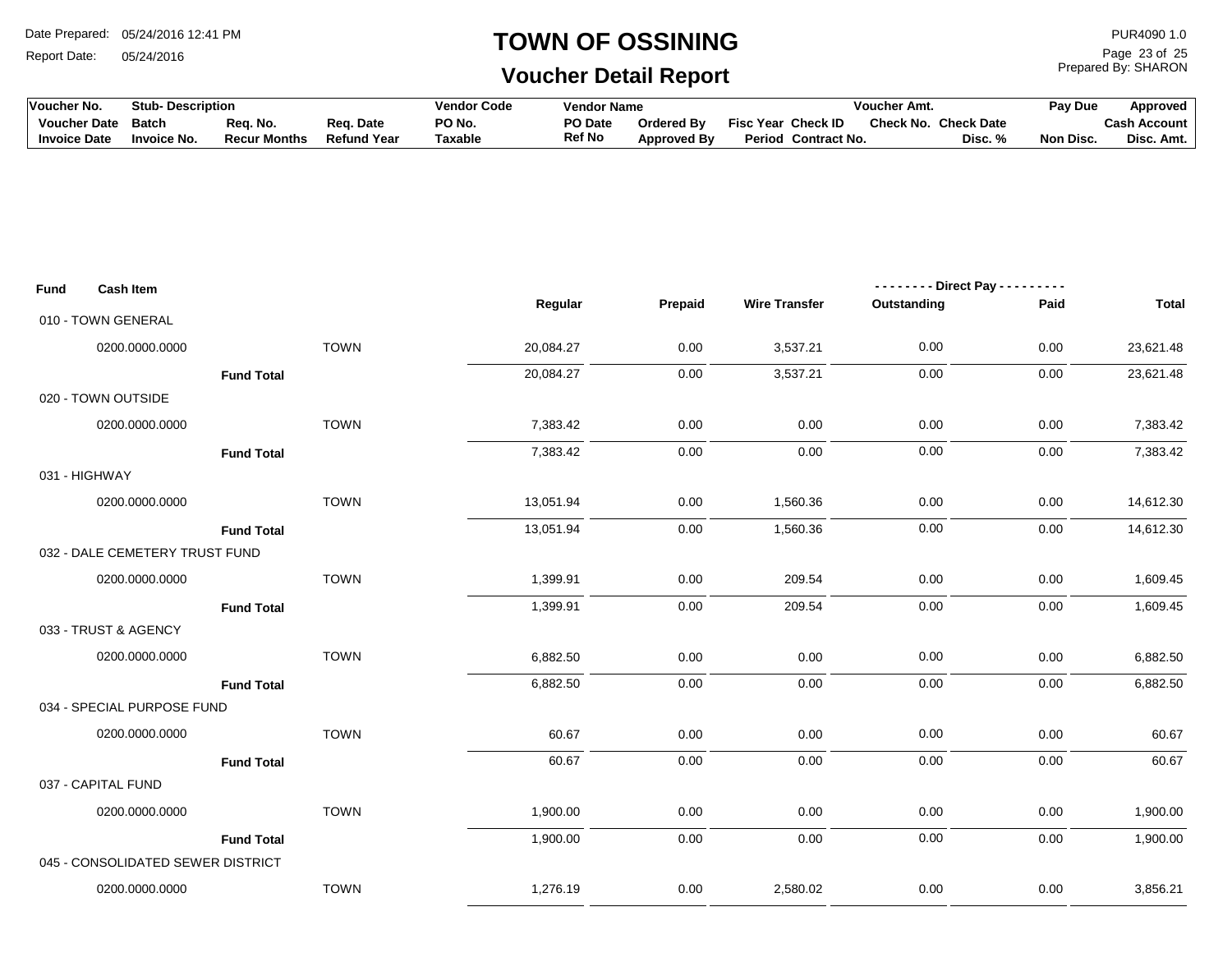Report Date: 05/24/2016

#### **TOWN OF OSSINING**

# **Voucher Detail Report**

Prepared By: SHARON Page 24 of 25

| Voucher No.                                | <b>Stub-Description</b>                                    |                                 |                                 | <b>Vendor Code</b><br><b>Vendor Name</b> |                          |                                         | Voucher Amt.                                     |                                  |                     | Pay Due<br><b>Approved</b>        |
|--------------------------------------------|------------------------------------------------------------|---------------------------------|---------------------------------|------------------------------------------|--------------------------|-----------------------------------------|--------------------------------------------------|----------------------------------|---------------------|-----------------------------------|
| <b>Voucher Date</b><br><b>Invoice Date</b> | <b>Batch</b><br><b>Invoice No.</b>                         | Req. No.<br><b>Recur Months</b> | Req. Date<br><b>Refund Year</b> | PO No.<br><b>Taxable</b>                 | PO Date<br><b>Ref No</b> | <b>Ordered By</b><br><b>Approved By</b> | <b>Fisc Year Check ID</b><br>Period Contract No. | <b>Check No. Check Date</b>      | Disc.%<br>Non Disc. | <b>Cash Account</b><br>Disc. Amt. |
| <b>Fund</b>                                | <b>Cash Item</b>                                           |                                 |                                 |                                          |                          |                                         |                                                  | - - - - - - - - Direct Pay - - - | $- - - -$           |                                   |
|                                            |                                                            |                                 |                                 |                                          | Regular                  | Prepaid                                 | <b>Wire Transfer</b>                             | Outstanding                      | Paid                | <b>Total</b>                      |
|                                            |                                                            | <b>Fund Total</b>               |                                 |                                          | 1,276.19                 | 0.00                                    | 2,580.02                                         | 0.00                             | 0.00                | 3,856.21                          |
| 050 - TOWN WIDE WATER                      |                                                            |                                 |                                 |                                          |                          |                                         |                                                  |                                  |                     |                                   |
|                                            | 0200.0000.0000                                             |                                 | <b>TOWN</b>                     |                                          | 30.87                    | 0.00                                    | 0.00                                             | 0.00                             | 0.00                | 30.87                             |
|                                            |                                                            | <b>Fund Total</b>               |                                 |                                          | 30.87                    | 0.00                                    | 0.00                                             | 0.00                             | 0.00                | 30.87                             |
| 063 - LIGHTING DIST.                       |                                                            |                                 |                                 |                                          |                          |                                         |                                                  |                                  |                     |                                   |
|                                            | 0200.0000.0000                                             |                                 | <b>TOWN</b>                     |                                          | 92.25                    | 0.00                                    | 9,167.11                                         | 0.00                             | 0.00                | 9,259.36                          |
|                                            |                                                            | <b>Fund Total</b>               |                                 |                                          | 92.25                    | 0.00                                    | 9,167.11                                         | 0.00                             | 0.00                | 9,259.36                          |
| 064 - FIRE PROTECT.DIST.                   |                                                            |                                 |                                 |                                          |                          |                                         |                                                  |                                  |                     |                                   |
|                                            | 0200.0000.0000                                             |                                 | <b>TOWN</b>                     |                                          | 839.40                   | 0.00                                    | 0.00                                             | 0.00                             | 0.00                | 839.40                            |
|                                            |                                                            | <b>Fund Total</b>               |                                 |                                          | 839.40                   | 0.00                                    | 0.00                                             | 0.00                             | 0.00                | 839.40                            |
| 065 - REFUSE/RECYCLING                     |                                                            |                                 |                                 |                                          |                          |                                         |                                                  |                                  |                     |                                   |
|                                            | 0200.0000.0000                                             |                                 | <b>TOWN</b>                     |                                          | 40,025.28                | 0.00                                    | 0.00                                             | 0.00                             | 0.00                | 40,025.28                         |
|                                            |                                                            | <b>Fund Total</b>               |                                 |                                          | 40,025.28                | 0.00                                    | 0.00                                             | 0.00                             | 0.00                | 40,025.28                         |
|                                            | 066 - AMBULANCE DISTRICT                                   |                                 |                                 |                                          |                          |                                         |                                                  |                                  |                     |                                   |
|                                            | 0200.0000.0000                                             |                                 | <b>TOWN</b>                     |                                          | 568.77                   | 0.00                                    | 0.00                                             | 0.00                             | 0.00                | 568.77                            |
|                                            |                                                            | <b>Fund Total</b>               |                                 |                                          | 568.77                   | 0.00                                    | 0.00                                             | 0.00                             | 0.00                | 568.77                            |
| <b>Grand Totals</b>                        |                                                            |                                 |                                 |                                          | 93,595.47                | 0.00                                    | 17,054.24                                        | 0.00                             | 0.00                | 110,649.71                        |
|                                            | Grand Total Regular, Prepaid, Wire Transfer and Direct Pay |                                 |                                 |                                          | 110,649.71               |                                         |                                                  |                                  |                     |                                   |
|                                            |                                                            |                                 |                                 |                                          |                          |                                         |                                                  | -------- Direct Pay ----         | -----               |                                   |
| <b>Fund</b>                                |                                                            |                                 |                                 |                                          | Regular                  | Prepaid                                 | <b>Wire Transfer</b>                             | Outstanding                      | Paid                | Total                             |
| 010 - TOWN GENERAL                         |                                                            |                                 | <b>TOWN</b>                     |                                          | 20,084.27                | 0.00                                    | 3,537.21                                         | 0.00                             | 0.00                | 23,621.48                         |
| 020 - TOWN OUTSIDE                         |                                                            |                                 | <b>TOWN</b>                     |                                          | 7,383.42                 | 0.00                                    | 0.00                                             | 0.00                             | 0.00                | 7,383.42                          |
| 031 - HIGHWAY                              |                                                            |                                 | <b>TOWN</b>                     |                                          | 13,051.94                | 0.00                                    | 1,560.36                                         | 0.00                             | 0.00                | 14,612.30                         |
|                                            | 032 - DALE CEMETERY TRUST FUND                             |                                 | <b>TOWN</b>                     |                                          | 1,399.91                 | 0.00                                    | 209.54                                           | 0.00                             | 0.00                | 1,609.45                          |
| 033 - TRUST & AGENCY                       |                                                            |                                 | <b>TOWN</b>                     |                                          | 6,882.50                 | 0.00                                    | 0.00                                             | 0.00                             | 0.00                | 6,882.50                          |
|                                            | 034 - SPECIAL PURPOSE FUND                                 |                                 | <b>TOWN</b>                     |                                          | 60.67                    | 0.00                                    | 0.00                                             | 0.00                             | 0.00                | 60.67                             |
| 037 - CAPITAL FUND                         |                                                            |                                 | <b>TOWN</b>                     |                                          | 1,900.00                 | 0.00                                    | 0.00                                             | 0.00                             | 0.00                | 1,900.00                          |
|                                            | 045 - CONSOLIDATED SEWER DISTRICT                          |                                 | <b>TOWN</b>                     |                                          | 1,276.19                 | 0.00                                    | 2,580.02                                         | 0.00                             | 0.00                | 3,856.21                          |
| 050 - TOWN WIDE WATER                      |                                                            |                                 | <b>TOWN</b>                     |                                          | 30.87                    | 0.00                                    | 0.00                                             | 0.00                             | 0.00                | 30.87                             |